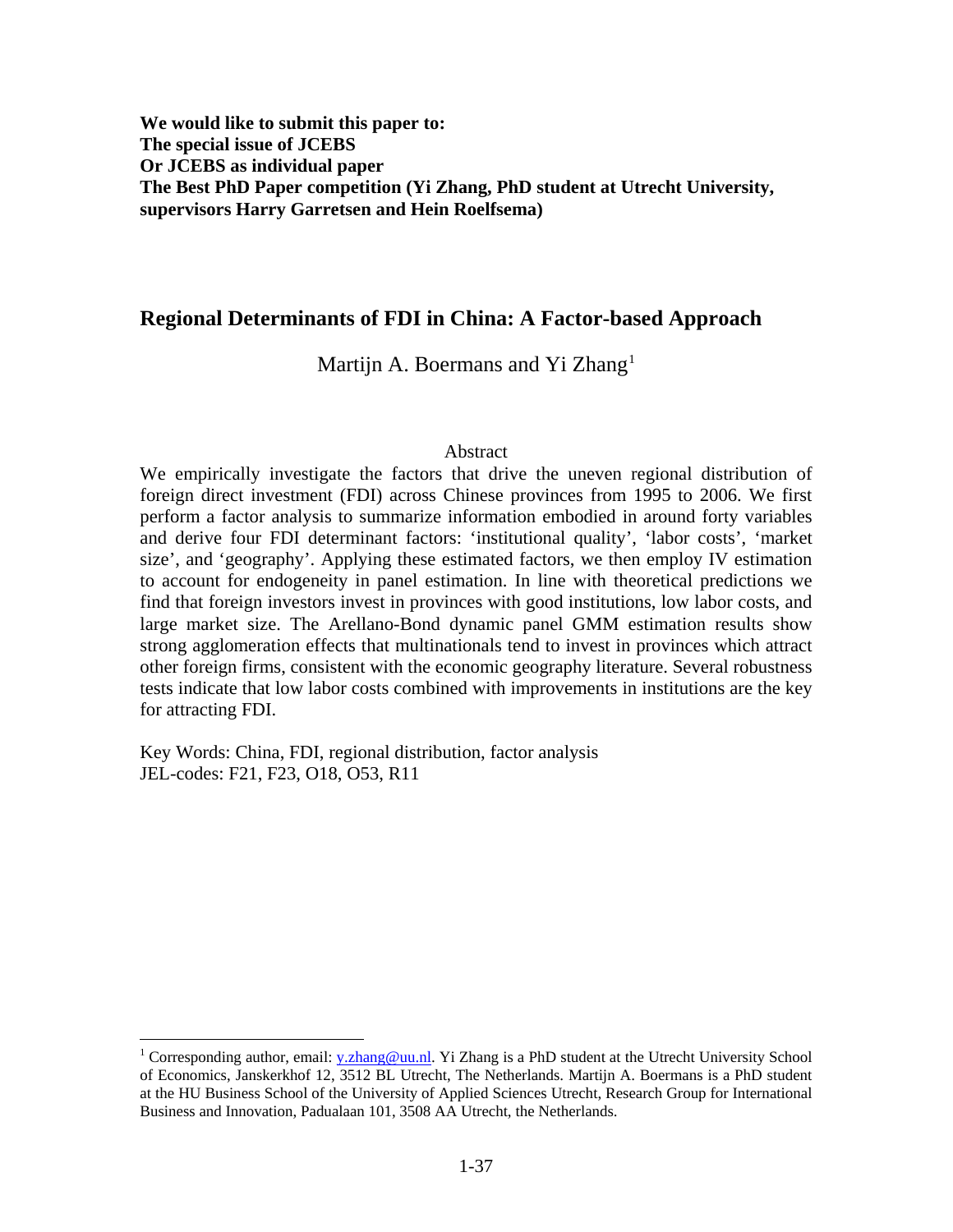## **1. Introduction**

Over the last decades, foreign direct investment (FDI) has become an important engine for Chinese growth. However, there are large differences in FDI patterns across Chinese regions. For example, in 2000 the East geo-economic region has received more than 85 percent of the country's total FDI inflows, whereas the Central and Western provinces have only attracted less than 15 percent (National Bureau of Statistics of China). Regions also differ in the type of FDI they attract (Huang, 2003). Urban growth centres increasingly develop into magnates for market seeking FDI, whereas other regions are function as the factory of the world.

Most papers that study Chinese FDI distribution take a traditional route of analyzing FDI from a specific theoretical angle and therefore focus on a limited number of determinants to explain the variation across regions, such as geographical factors, agglomeration effects, labor costs, or institutional quality (Chen, 1996; Wei et al., 1999; Cheng & Kwan, 2000; Sun et al., 2002; Cole et al., 2006; Li & Park, 2006; Du et al., 2008). Further, as is often stressed in factor analysis, traditional empirical methods often use proxies for the underlying more general concepts, which hampers causal inference due to measurement errors and omitted information. Besides, there are other identification problems in most of the existing papers that deal with FDI in China. One obvious frustration is reverse causality arising from the plausible relation that FDI inflows affect regional characteristics. Clearly, panel analysis is one candidate to effectively cope with this issue, but such methodology is difficult with for example firm level data. Given these restrictions in focus and method, evidence on what explains the variation in FDI across Chinese regions is still incomplete.

We aim to provide a more eclectic approach to analyze FDI patterns and to handle endogeneity problems by combining conventional estimation methods and (less conventional) factor analysis. Let us briefly explain our line of thinking, without claiming that it solves all the problems mentioned above. We use data on FDI at the provincial level for the period 1995-2006. This is a period in which FDI spread from highly concentrated Pearl River Delta (PRD), and hence Guangdong province, towards other coastal regions as well as recently the Western and Central provinces (Chan et al.,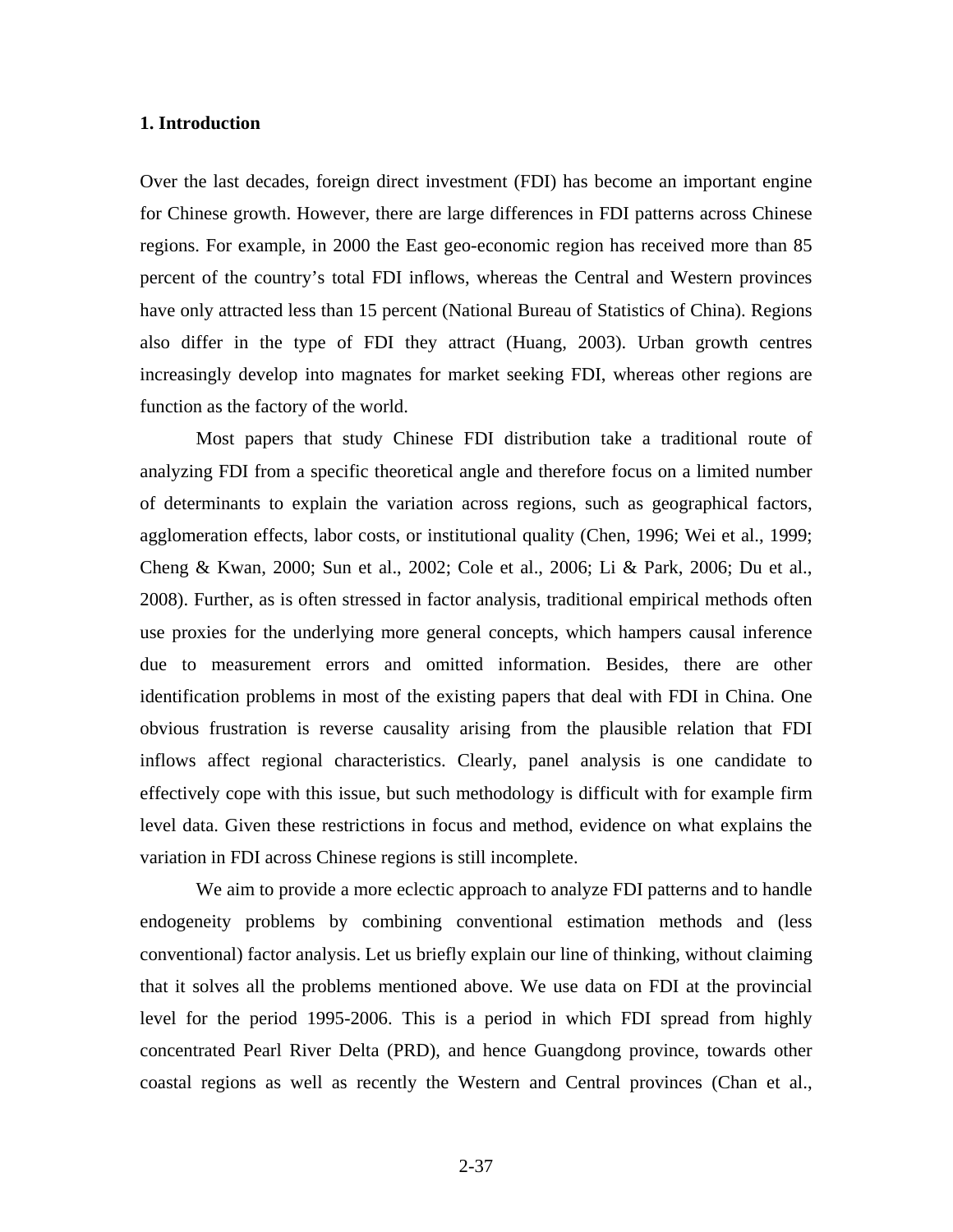2008). Before we identify provincial characteristics for which we have theoretical priors that they are correlated with FDI, we first explore to what extent provinces actually differ in their economic and social characteristics. To this end, we perform a factor analysis where we include 42 variables to show which factors (clusters of variables) explain a large proportion of regional variance.<sup>[2](#page-2-0)</sup> Certainly we hope that these estimated factors can be related to economic theory: new economic geography, regional comparative advantage, new institutional economics and the like. As we have included many variables to explain a significant part of regional variance, we can be confident in controlling for many potentially omitted variables with extensive information used.

After that, we run traditional panel regressions where we account for endogeneity by using instruments. Broadly speaking, the following results stand out. First, institutions, comparative advantage, and market size all matter, but there are important differences with respect to coastal and inner provinces and with respect to interaction effects among these factors. However, as a single factor, differences in comparative advantage and especially labor costs seem to matter most in explaining the FDI distribution between 1995 and 2006. Hence, from a policy perspective one may argue that the efforts to spread investments towards regions with lower labor costs have succeeded. Second, the results of Arellano-Bond dynamic panel GMM estimation present strong agglomeration effect. Foreign investors tend to locate in the same province to benefit from potential positive externalities such as knowledge spillovers. Third, although governance and infrastructure cluster into one factor, especially infrastructure seems a precondition for labor costs and market size to have a sizeable effect on inward FDI. This calls for support of policies that promote (massive) infrastructural projects in regions where FDI is low, such as the Western and Central provinces. Lastly, we find positive effect of good governance on FDI, besides its connection with an increased supply of public goods.

The paper commences as follows. The next section discusses related literature with the aim of providing a theoretical foundation for our empirical research. Section 3 introduces the data and empirical strategy in more detail, with a special emphasis on the

1

<span id="page-2-0"></span> $2$  One has to keep in mind that these factors are clusters of variables that change over time, although some of the variables are rather static.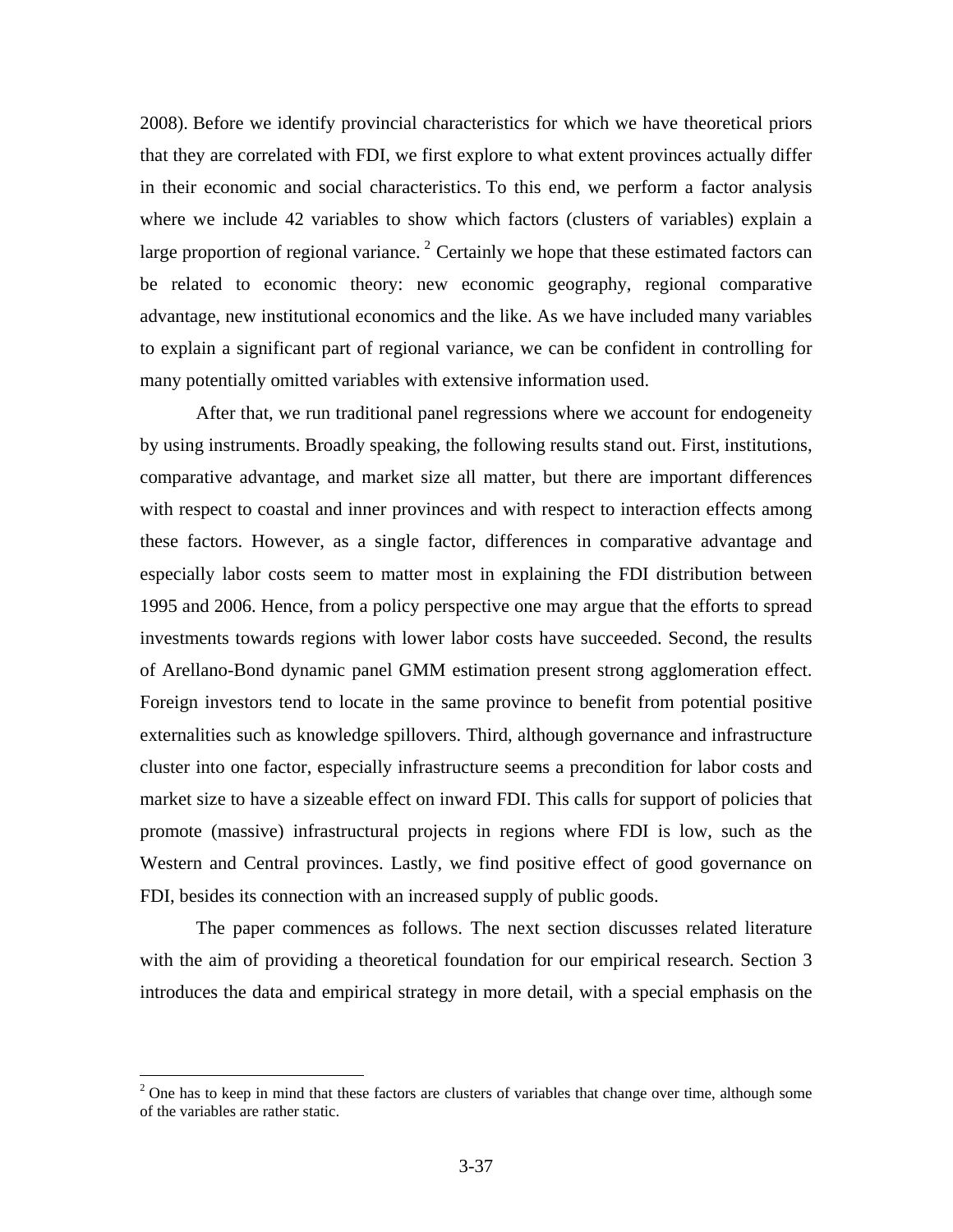role of factor analysis in this paper. Following that, section 4 presents the core results. Then, section 5 performs robustness checks on the main findings. Section 6 concludes.

## **2. Related literature**

FDI inflows into China are a widely studied subject for several reasons. For evidence on the determinants of FDI, studying China attracts great interest because flows are high and regionally dispersed. Further, by focusing on a single large country one accounts for many variables that could have been omitted (or at least imperfectly captured), which reduces selection bias when variables are evaluated at the end of a period without controlling for unobserved initial conditions. In addition, FDI inflows have created much policy debate within China because of its close links to the diversion in economic growth rate (Chan et al., 2008; Fleisher et al., 2010; Huang et al., 2003). The aim of this section is to cement the claim that there are many rival theories that explain the distribution of FDI across Chinese provinces. Hence, an empirical identification strategy which has the ability to make these theories 'compete' against each other is valuable, so as to shed light on the predictive power of each of them.

It is well known that the wave of setting up of production facilities for assembly in China at least initially has been driven by a comparative advantage in labor intensive production (Liu et al., 1997; Wang & Swain, 1997). From this observation alone it is not clear whether differences in labor costs also explain the regional distribution of FDI *across* Chinese provinces, however, there is some (rather old) evidence that they do. Using an error correction model, Wei et al. (1999) analyze the long-run relationship between inward FDI and regional characteristics. They conclude that provinces with lower wage rates attract more FDI. Fung et al. (2002) study the location choice of the Japanese and US multinationals and find a lagged negative impact of wage rates on FDI from both countries for the period 1991-1997. In the business literature, there are many studies that stress the importance of differences in labor costs across provinces. For example, based on a questionnaire survey among Hong Kong multinationals in the manufacturing industry, Zhang  $& Yuk$  (1998) indicate that - on top of the closeness to Hong Kong headquarters – low labor cost is one of the most important reasons for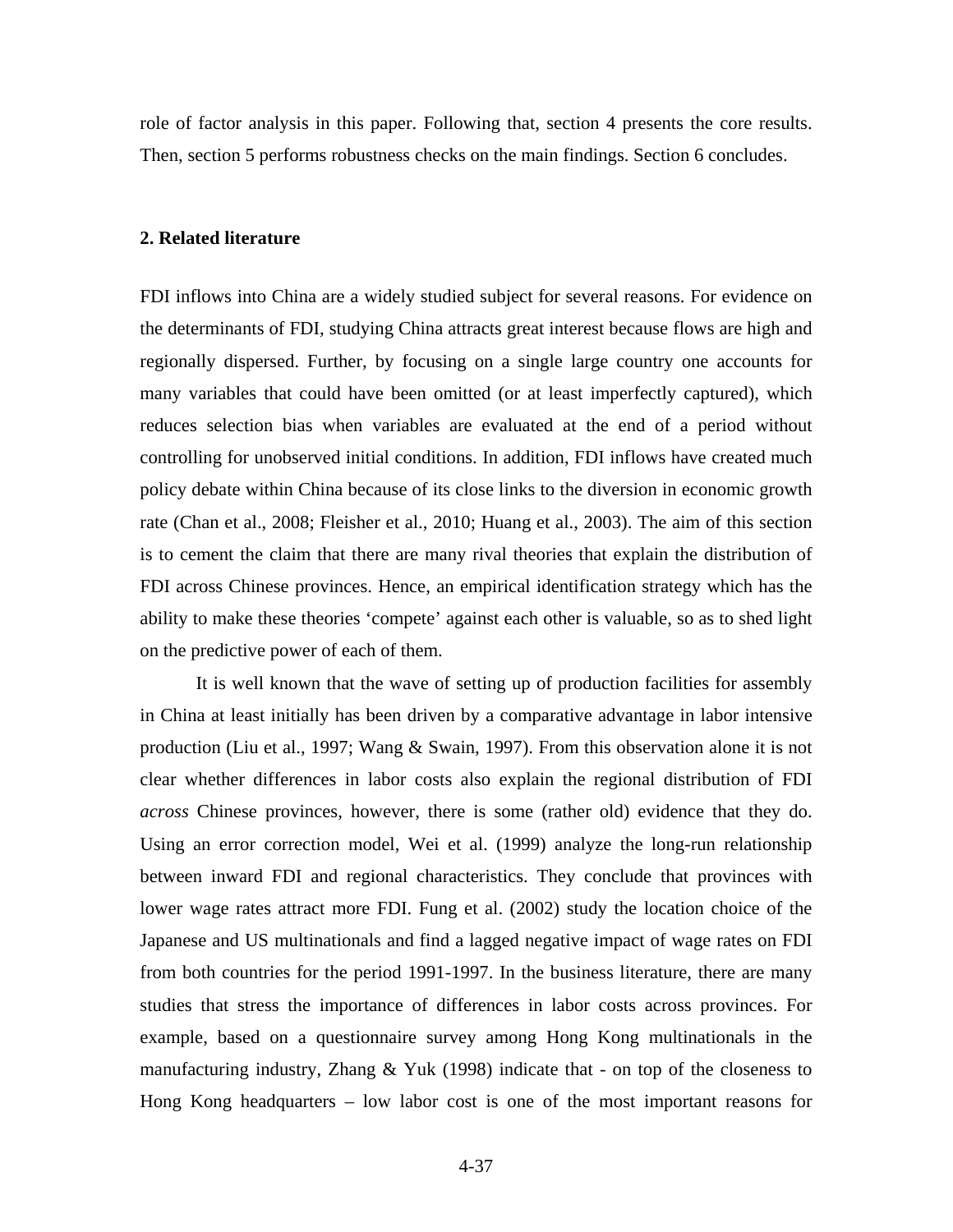establishing subsidiaries in Guangdong rather than in other regions. Further, a new literature stresses the growing importance of labor quality. Cheng & Kwan (2000) test a partial dynamic panel adjustment model using province level data 1985-1995. Though they identify low wage rate as an important determinant of FDI, this effect is mitigated by high human capital levels. Sun et al. (2002) argue that there is a nonlinear relation between wage rates and FDI for the period 1986-1998, positive before 1991 and negative thereafter, while labor quality is a positive attractor of FDI throughout the sample period.

Clearly, with a vast number of potential consumers and high growth rate, the increase in domestic demand has attracted FDI to sell in Chinese markets (Zhang, 2005). Again, there is evidence that such motive explains variation of FDI across provinces. In an early cross-sectional study, Broadman & Sun (1997) show that a province's FDI stock increases with its market size. To control for initial conditions, Chen (1996) uses a conditional logit model and shows a similar positive relation between market size and FDI for a yearly panel that runs from 1987 to 1991. Buckley & Meng (2005) examine the horizontal and vertical FDI motives in Chinese manufacturing sector. Despite the coexistence of both motivations, they argue that for the period 1992-2002 the marketoriented FDI dominates. The significant impact of market size on regional distribution of FDI is also addressed in standard econometric settings by Wei et al. (1999), Fung et al. (2002), Sun et al. (2002), and Hong & Chin (2007). Notice that Sethi et al. (2003) explore Dunning's OLI model for China by using a factor analysis. Although they do not address causality, the principal components in this paper show that 'regional characteristics' and 'market attractiveness' are highly correlated with FDI.

The importance of agglomeration effects to explain FDI is related to the emergence of the new economic geography literature. The central thinking is that firm location choice involves a trade-off between making use of positive externalities that come from agglomeration and the negative effects that agglomeration has on factor costs. Given that China just recently opened up to foreign capital, it provided for an ideal study ground to observe the *dynamics* of FDI location choice. The seminal paper in this approach is Head & Ries (1996) who, controlling for other geographical factors, find strong agglomeration effects in FDI decisions, concentrated in the coastal areas' export processing zones. Many would follow in their footsteps. For example, recently Amiti &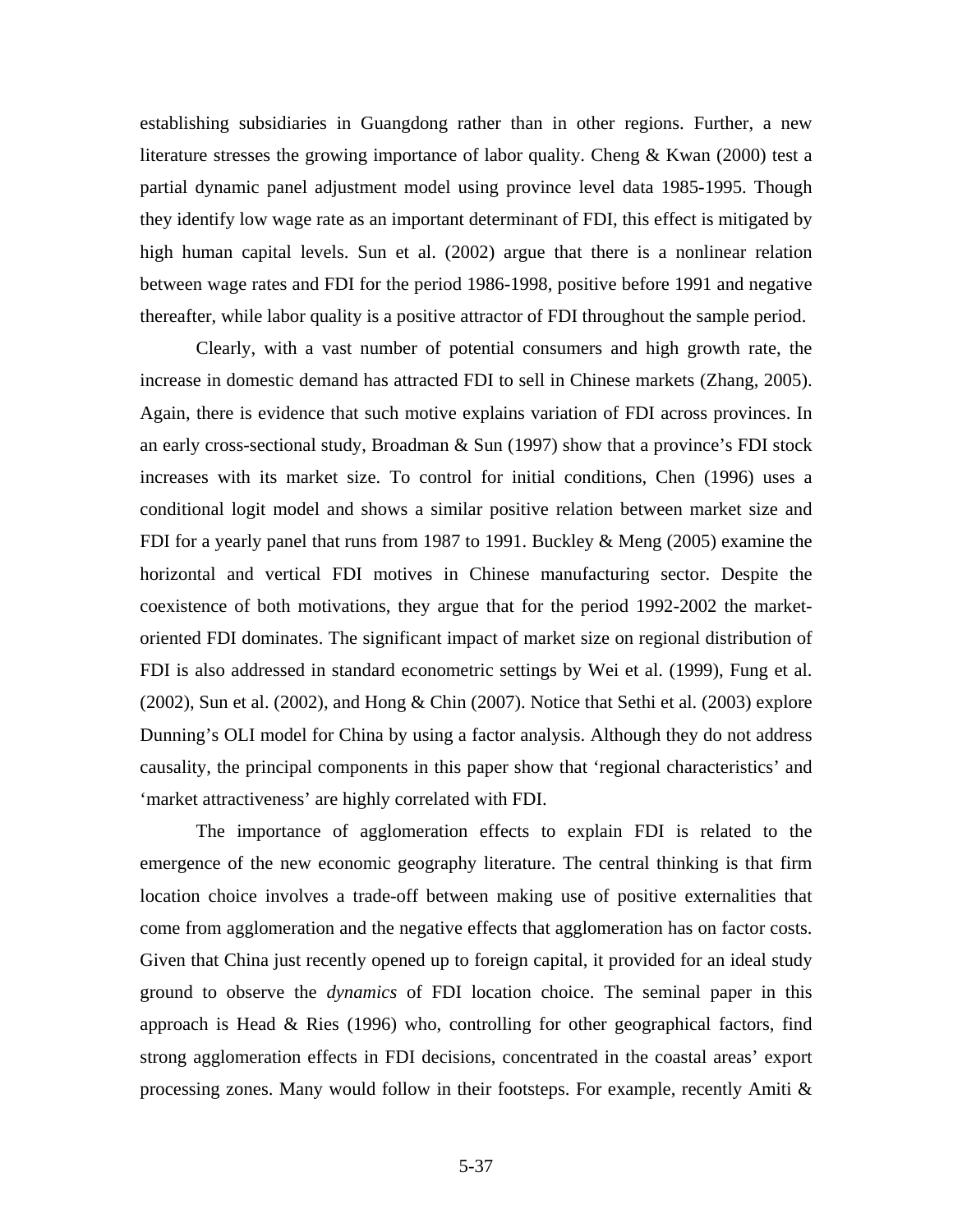Javorcik (2008) use firm level data to show effects of agglomeration and costs advantages on FDI decisions.<sup>[3](#page-5-0)</sup> Ng & Tuan (2006) study mainland investment decisions of Hong Kong firms and find agglomeration effects, also outside the nearby PRD region. Focusing on 98 Chinese inland cities, Luo et al. (2008) conclude that industrial agglomeration and policy are the most important factors for Western regions to attract FDI based on pooled OLS estimation. Coughlin & Segev (2000) apply a spatial error model to control for special autocorrelation among Chinese provinces. Their results indicate that foreign investors tend to choose provinces with FDI intensive neighbours. In contrast to these studies, Sun et al. (2002) account for the shift in the nature of FDI and show that there is a movement to increasingly choose to invest in provinces with relatively *few* other foreign firms during 1986-1998.

The new institutional economics literature stresses the role of 'rules of the game' in economic development. It has been noticed that there are large differences in institutional quality across Chinese provinces, for example in controlling corruption (Cole et al., 2006; Li & Park, 2006), property right protection (Cheung & Lin, 2004), and local absorption capacity (Fu, 2008). Previous studies show that institutional variables such as control of corruption and legal development have a positive impact on attracting FDI. Du et al. (2008a) study the impact of economic institutions on the inward FDI distribution. Using a sample of US firms from 1993 to 2001, they find that economic institutions influence the location choice of FDI in China. Their conditional logit results indicate that strong contract enforcement, protection of intellectual property rights, weak government intervention, and low corruption all positively affect FDI in a province. Accounting for FDI from US, EU, Japan, and Korea, Du et al. (2008b) further find an interesting interaction between the degree of horizontal agglomeration and institutional quality as this agglomeration effect can mitigate the negative impact of weak public institutions on FDI inflows. Moreover, institutions also refer to local government effectiveness and public goods (La Porta et al., 1999). For example, Cheng & Kwan (2000) claim that foreign investment flows to regions with high road and railway density. Based on an industrial census dataset, Li & Park  $(2006)$  show that multinationals favour

 $\overline{a}$ 

<span id="page-5-0"></span> $3$  With firm level data it is important to note that often they restrict the analysis to cross section only, since there is no investment pattern at the firm level recorded over time. But clearly reverse causality is a limited problem when using firm level data.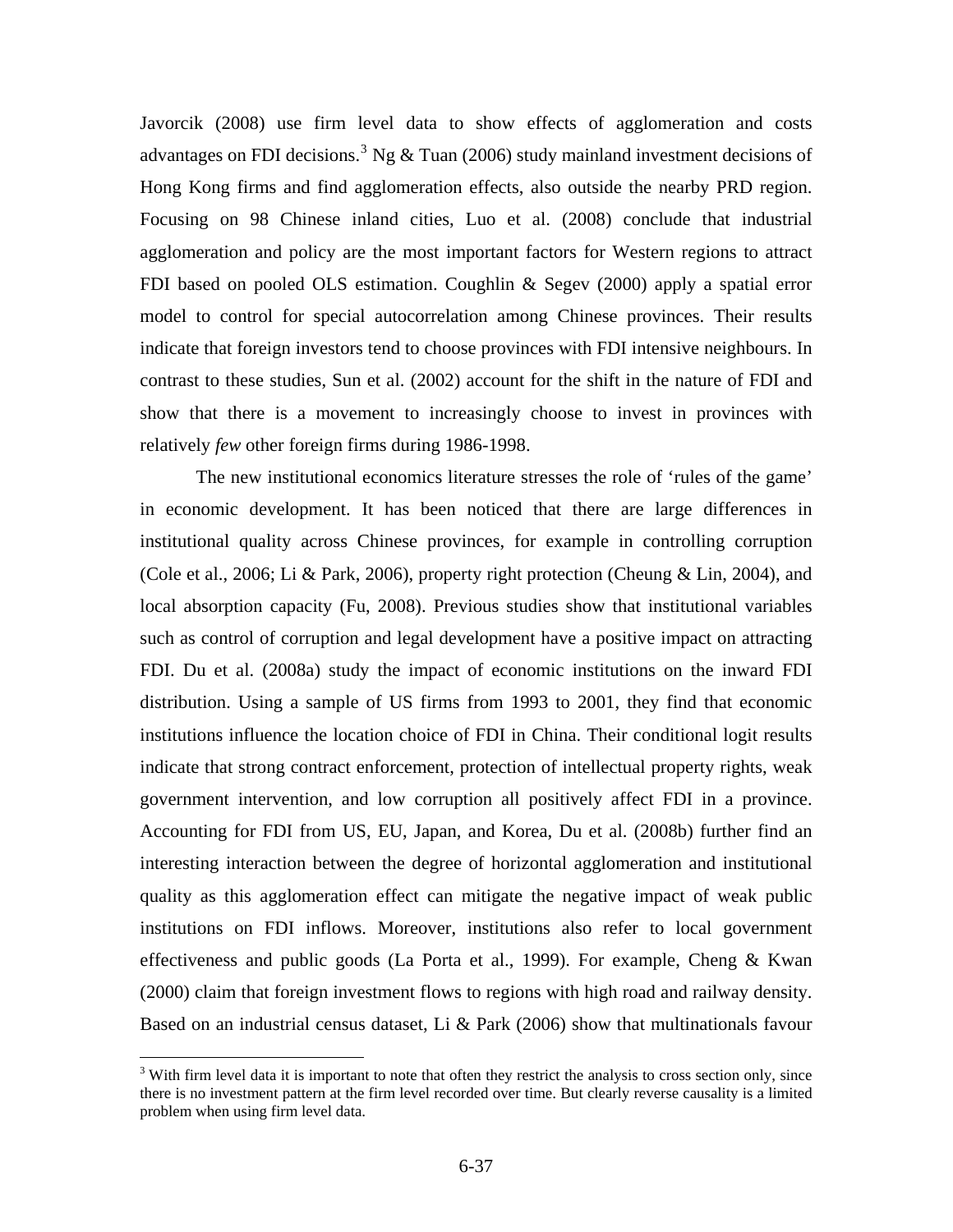provinces with better infrastructure in the form of electricity provision, communication facilities, as well as roads.

A current wave is to put more emphasis on heterogeneity across firms engaged in FDI to China, which may have an effect on its spatial distribution. Zhao & Zhu (2005) study heterogeneous macro motives for 50 source countries to invest in China. Their results indicate that foreign investors with different countries-of-origin have divergent reactions to location determinants like labor costs and infrastructure. Hu & Owen (2005) find that firms from Hong Kong, Macau, and Taiwan (HMT) have different FDI motives compared to firms from OECD countries. More specifically, agglomeration effects are especially important for firms from OECD countries, while labor costs attract FDI from HMT firms. For our results it is important to keep in mind that over time FDI flows are driven by the fact that firms from OECD countries enter later, existing firms become more acquainted in doing business in China and may therefore create a resource base comparable to firms from HMT, and that increasingly China is 'discovered' by medium sized firms. Belderbos & Carree (2002) analyze investment behaviour of Japanese firms in China and conclude that small firms are interested in benefits from agglomeration, whereas large firms pay more attention to cost advantages. In spite of working with aggregated data, Shapiro et al. (2007) contribute to this literature by studying the entrymode-specific FDI determinants across Chinese provinces. They show that agglomeration effects mainly exist for high control modes of entry and FDI-favouring policies help to attract low control modes of entry.

Most mentioned studies have tackled the massive FDI inflows from an a priori background and highlighted a limited number of determinants to explain the variation across regions. We summarize some important analyses on Chinese FDI determinants in Table 1. Clearly, various studies present some different results. In the next section we show that using this traditional route requires proxies to test the broad theoretical constructs that as such can hampers causal inference due to measurement errors and omitted information. Given the relatively narrow focus of prior research we take no ex ante stance with regard to the discussed literature and hope to see that the empirical findings can fit in with any theoretical background.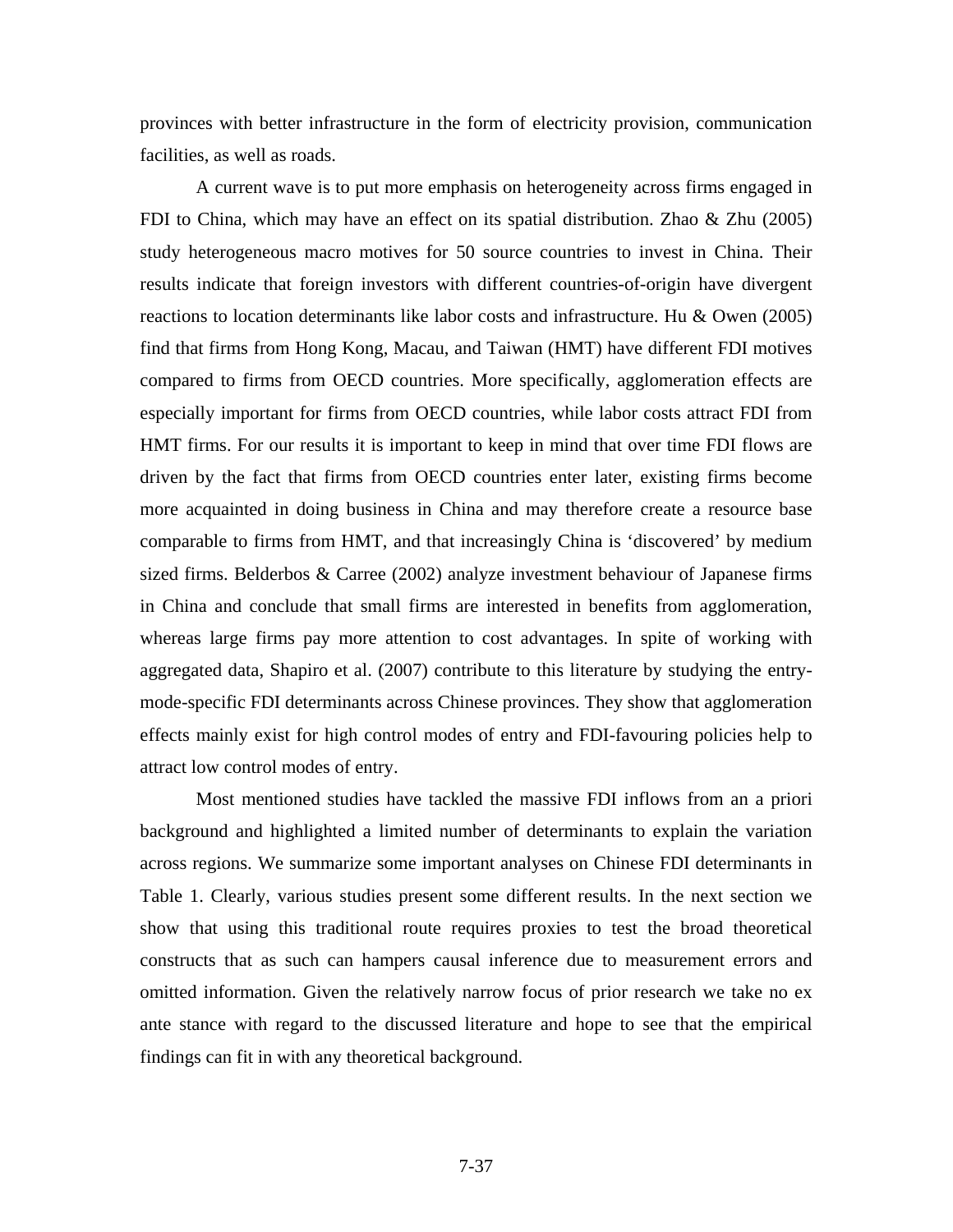[Table 1 here]

#### **3. Data and methodology**

1

The China Statistical Yearbook (1995-2007), published by the National Bureau of Statistics of China, provides data on FDI for 31 Chinese provinces from 1995 to 2006. From this dataset, we take the number of foreign funded enterprises (FFE) and their investment as the dependent variables to measure the extensive and intensive scales of FDI. Navaretti  $\&$  Venables (2004) argue that it is important to make a distinction between the location choice and the amount invested by a multinational, which essentially are different decisions of the firm. The number of foreign funded enterprises marks the binary decision whether or not to invest in a province, while the amount of investment of foreign funded enterprises shows how - after the location choice - firms set production levels. We provide explanations for variables in Appendix.

As for explanatory variables, we derive latent factors that capture the variation of economic conditions across Chinese provinces by using factor analysis discussed in more detail below. Factor analysis concentrates variation of a large number of observed variables into (far) fewer aggregated dimensions and is widely regarded as a strong data reduction tool (Forni et al., 2001; Bernanke et al., 2006). As a result, we endogenously derive the factors 'institutions', 'labor costs', 'geography', and 'market size'. We have to bear in mind that we are 'lucky' that the analysis translates into factors that closely match theory. Certainly, labelling is subjective (Comrey & Lee, 1992). Although some of the labels are relatively straightforward, it is important to note upfront that we deploy a wide concept of institutions, which covers infrastructure (hard institutions) as well as quality of government and rule of law (soft institutions). This is not a modelling choice: factor analysis is neutral in determining the composition of each factor, leaving us no room at this point to split hard and soft institutions as the loadings of observed variables cluster them into a single factor. The interesting interpretation is that there are no good hard institutions without good soft institutions.<sup>[4](#page-7-0)</sup>

<span id="page-7-0"></span><sup>&</sup>lt;sup>4</sup> This interpretation is supported by La Porta et al. (1999), who show that infrastructural quality is highly correlated to government performance.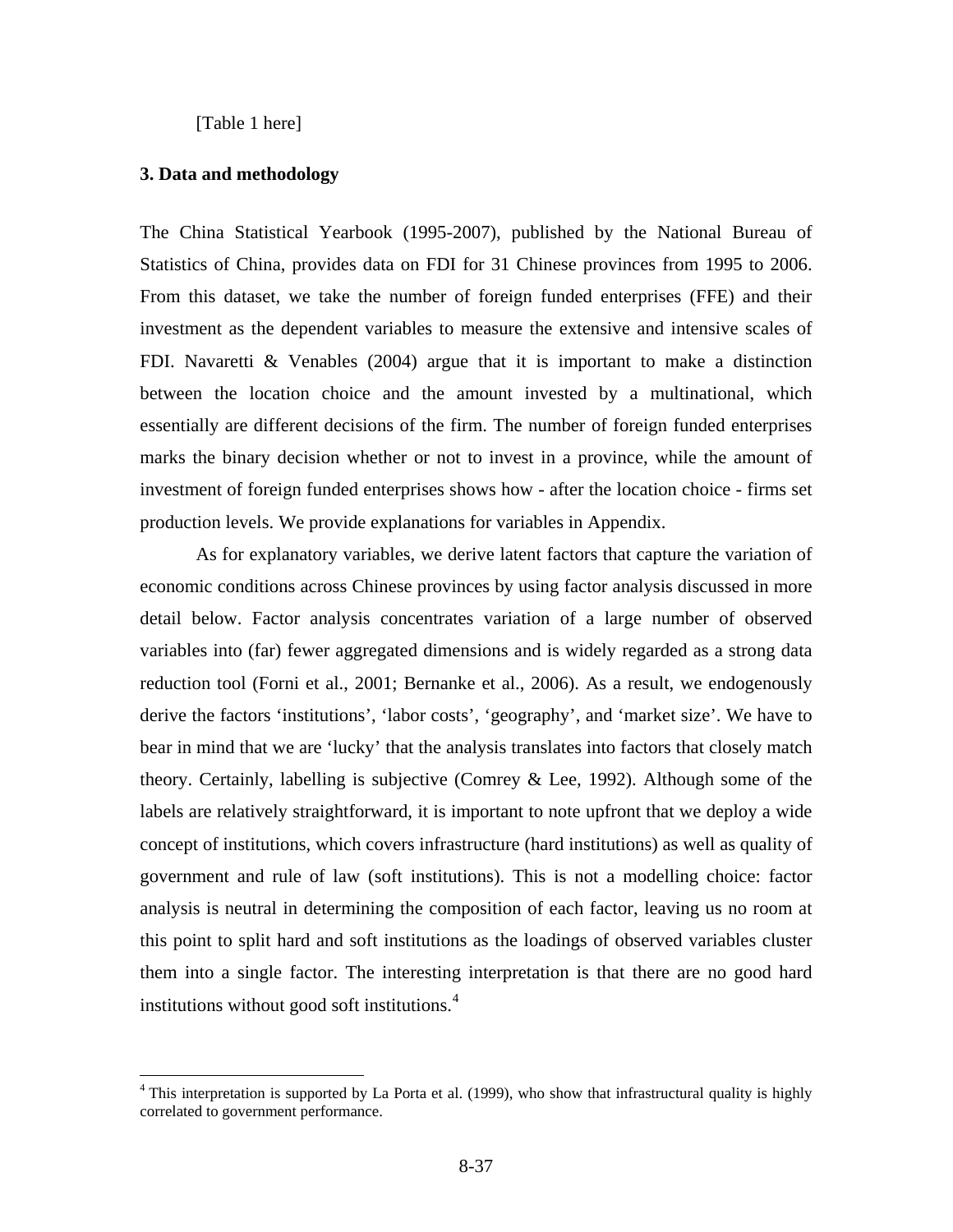## *3.1 Estimation methods*

After running the factor analysis, we follow a more conventional approach. With the reduced number but high powered explanatory variables from the factor analysis, we first apply the fixed effects estimation to get rid of province-specific effects.<sup>[5](#page-8-0)</sup> Given potential reverse causality, we then employ IV estimation to alleviate the problem of endogeneity. As an example of such reverse causality, foreign investment may raise labor costs by driving up wages. In that case, the simple fixed effects estimation is likely to underestimate the impact of labor costs on FDI. Given the first-order autocorrelation in our data, we use the lagged two years variables as internal instruments. In addition, to account for dynamic patterns in FDI distribution and well-known agglomeration effect we use a standard Arellano-Bond GMM model. Finally, we perform various robustness checks by using sub-samples for Eastern and Western China, forcing different factors, and regressing on alternative dependent variables.

## *3.2 Factor analysis*

The standard regression-based approach in economics uses variable selection and model specification informed by theory. By contrast, factor analysis selects variables not by using theory, but by reducing a large number of variables into a set of clusters (Jöreskog, 2007). Essentially, factor analysis asks which variables belong to one another in a separate class. Hence, instead of taking up a specific variable implied by theory, one hopes to generate a factor close to the theory which includes more information. To some extent, the method is related to making indexes comprising of various variables, common in economics. Factor analysis takes account of the statistically 'correct' way of creating such an index by using information on the underlying correlation of the variables and their proper weighting in the index (Velicer & Jackson, 1990; Wall & Amemiya, 2007).

Factor analysis uncovers patterns of association in the dataset and describes the variation among observed variables in terms of fewer factors, so that a complete set of

<span id="page-8-0"></span><sup>&</sup>lt;sup>5</sup> Clearly, first test for panel unit root and panel cointegration: all the series are I (1) and cointegrated in the long run. As a check, the random effects estimation failed to pass the Hausman test.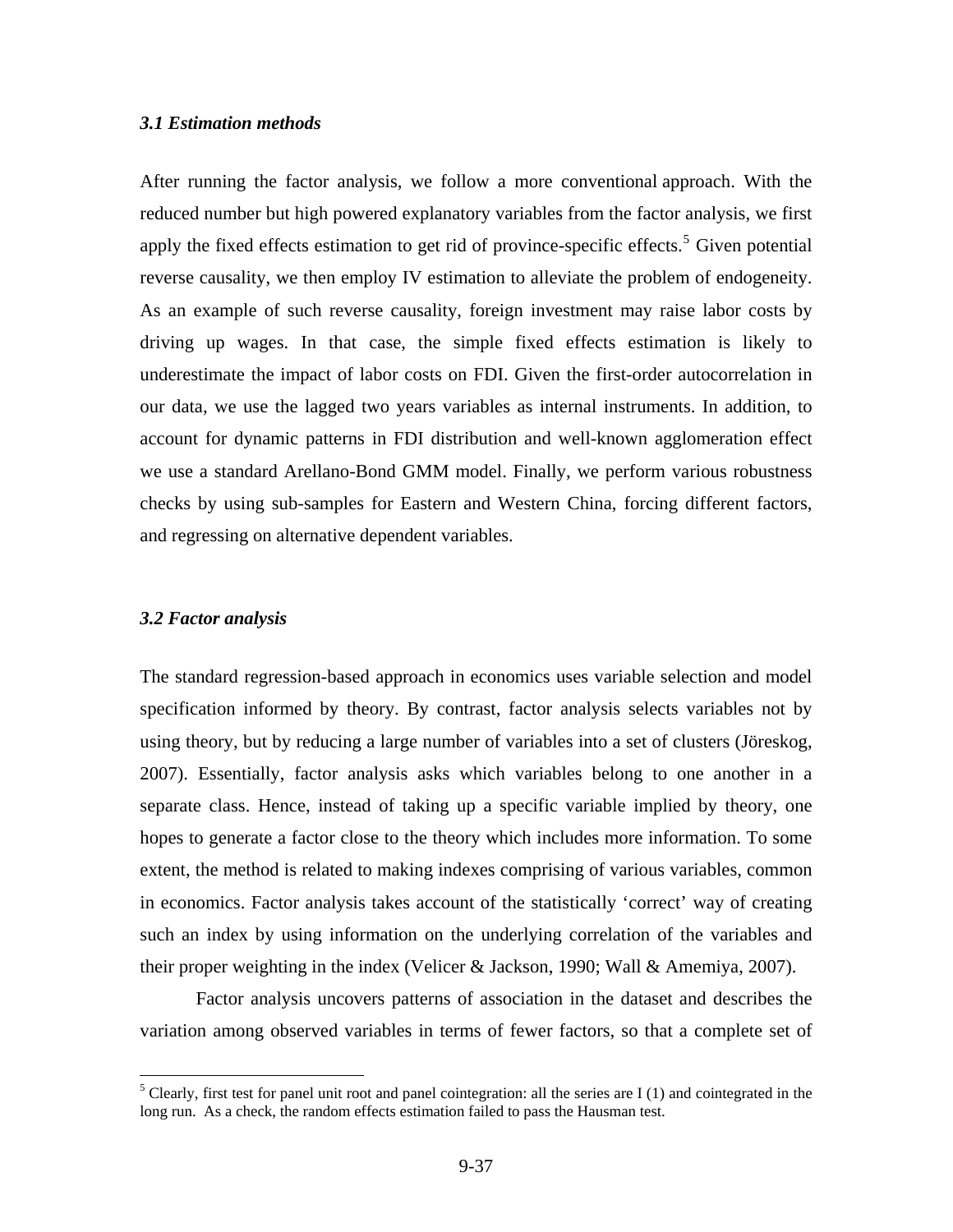interdependent relationships is examined. A natural question to ask is under which conditions a factor-based approach may be superior to a hand-picked selection of explanatory variables informed by theory. Clearly, this depends on some trade-offs. The first trade-off is between the efficient use of information and the imprecise matching of factors to theories. Factor analysis may make better use of information for the following reasons. First, because a large number of variables can be reduced to a small set of factors which account for most of the variation in the initial dataset, a reduction in the degrees of freedom can be avoided without losing information. Such a feature is especially attractive in small samples. In this case, the classic trade-off between good fit and parsimony means that additional information cannot be freely exploited by adding variables. Second, the identification problem of using highly correlated variables can be mitigated by only employing orthogonal factors in regressions. Normally, economic indicators are interdependent, causing empirical difficulties to show the individual effect of each single variable. Again, such an identification problem is severe in small samples, for limited information obfuscates the connection between explanatory variables. Third, factor analysis allows the efficient inclusion of variables that relate to more than one theory. For example, since wage levels give information on both labor costs as well as market demand, taking up wage levels as an explanatory variable does not identify theories that explain the inflow FDI. For wage rates may enter as an individual item along with others in a factor 'labor costs' as well as in a factor 'market demand', in this way such 'undetermined' variables are used efficiently.

However, factor analysis may reduce efficiency because the matching of factors to theories may be less precise than matching hand-picked variables to theories. As factors summarize information of all observed variables, generated factors contain variation that may be distant from the theory to which it is (subjectively) matched. Indeed, the generated factors only make sense when we can attach economic meaning to them and link them to theory. The benefits of the factor-based approach outweigh the costs when rival theories are tested for which a large number of variables is needed, but where the sample is small. For example, it is impossible to include 50 highly correlated variables into a single regression if we only have 200 observations. Clearly, a limited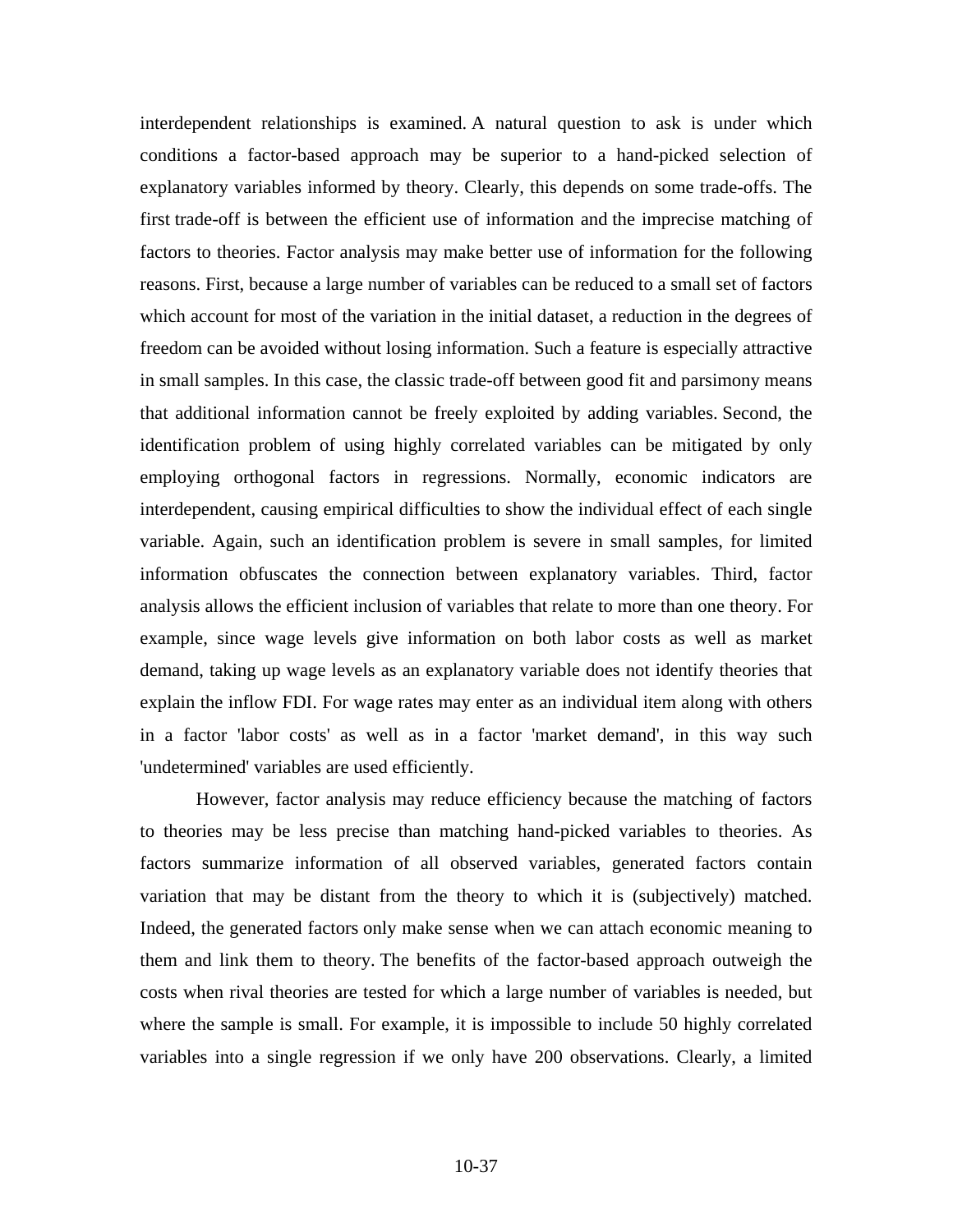sample also restricts the application of the factor-based methodology.<sup>[6](#page-10-0)</sup> To be precise, the factor-based approach is efficient when the sample size is large enough to provide a stable correlation matrix for factor analysis, but is too small to efficiently run regressions with a large number of highly correlated observed variables.

The second trade-off is between reducing some errors while creating some others. Factor analysis reduces three types of errors which hamper finding causal relations in regressions. First, the selection bias is smaller because the factor-based approach takes up many variables within factors, so as to be more likely to also include variables that cause selection when left out, or which are correlated to unobserved variables that may cause selection bias. This is closely related to endogeneity issues in making causal inferences due to omitted variables. Especially in small samples the general-to-specific modelling approach cannot fully overcome the selection bias (Sala-i-Martin, 1997). Second, imprecise representation of general economic concepts by specific variables may lead to weak predictive power of theories. For instance, the choice of a specific data series for the concept economic activity is often arbitrary to some degree (Bernanke et al., 2006). As another example, researchers normally use a proxy which can be correlated with omitted variables, which in turn hampers causal inference. By summing up information among a large number of observable variables, factor analysis identifies groups of interrelated variables and covers "un-measurable" or latent dimensions which single variables cannot capture (Jöreskog, 2007). Last, the factor-based approach mitigates measurement error ex post, as clustering of variables smoothes out such errors in individual variables. Especially, when both dependent and independent variables suffer from measurement errors, spurious regressions may result. Hence, when measurement errors are prevalent but randomly distributed, the diffusion property of aggregated factors attributes to the reduction of measurement biases and identification of causal relations.

However, the factor-based approach constructs two new errors. The first one is a "generated error" when factors are created, since factors are estimated variables based on

 $\overline{a}$ 

<span id="page-10-0"></span><sup>&</sup>lt;sup>6</sup> Though strict theoretical rules with respect to the sample size in factor analysis are still missing, some practical suggestions either on the absolute sample size or functions of sample size are available in shaping stable patterns. Comrey & Lee (1992) view a sample size of 100 to be poor, 200 to be fair, 300 to be good, 500 to be very good, and 1000 or more as excellent. Other guidance provides minimum ratio of the sample size to the number of observed variables. It ranges from 2:1 to 20:1 and 10:1 is commonly used as a rule of thumb.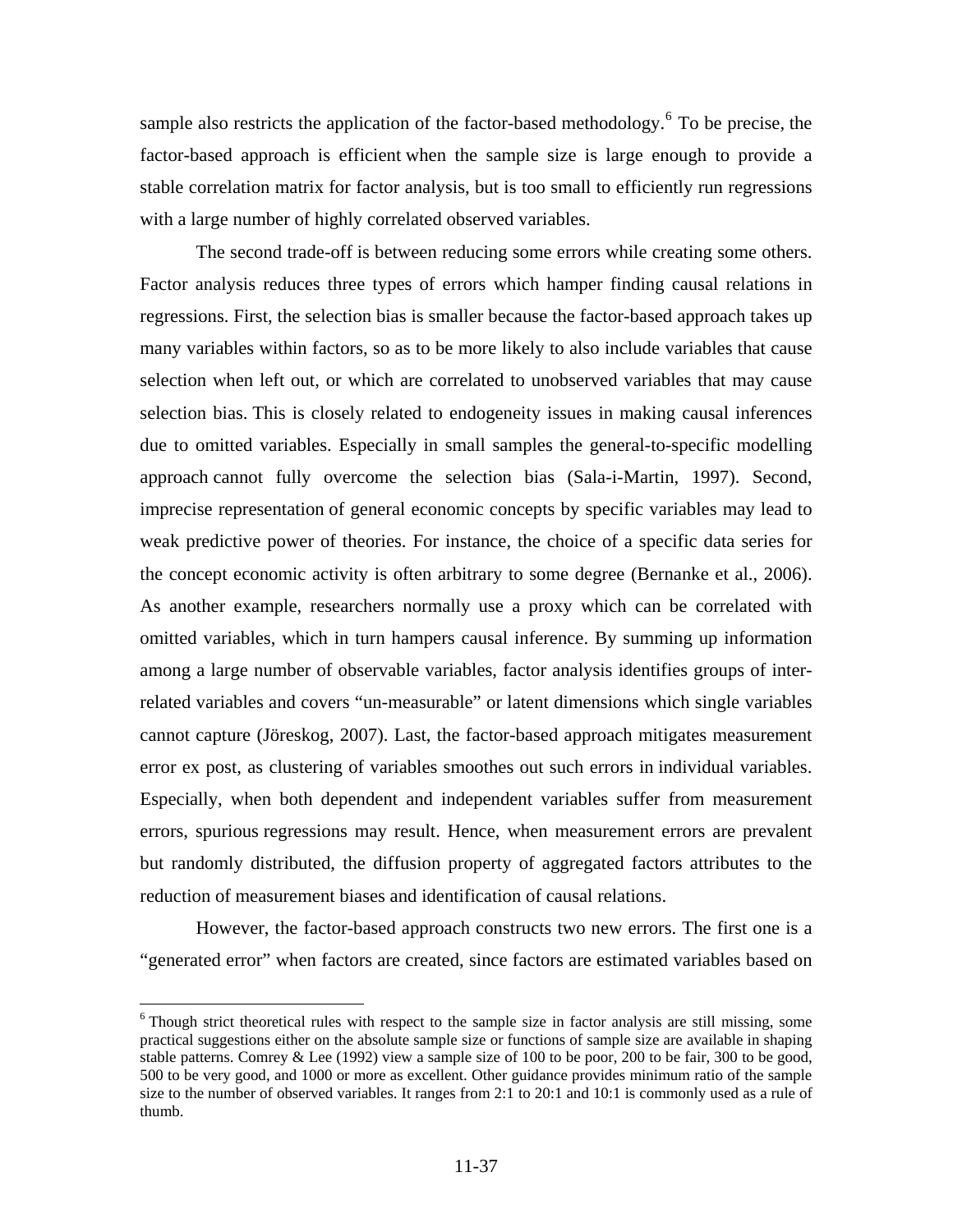correlation matrices of observed variables and factor loadings. The second one is a new specification bias since only a limited number of factors are retained by choice. Since we are agnostic about the true number of factors, improper determination of factors may yield model selection bias. Therefore, the factor-based approach can be a better way to identify causality in the situation where traditional errors are more predominant than the new errors. Specifically, in the case of a relatively small sample, selection bias may be large because the process of from general to specific is hard to be realized given limited observations and highly correlated variables; representation bias is hard to be solved by including all relevant variables; measurement errors are severe due to the lack of sufficient variations.

Reviewing these trade-offs, the case of regional distribution of FDI in China fits well into the framework of factor analysis. First, the large number of hypotheses on FDI determinants (we use 42 indicators common in FDI literature) result in a hassle in model specification and efficiency conservation. Second, many observed variables are highly correlated (e.g. gross regional products and wage rates) and cover different rival theories, which cause identification problems. Third, representation errors are nontrivial as some potentially important FDI determinants are theoretically defined and hard to be captured by a specific single variable. For example, the factor institutions covers various dimensions in politics, economics, and culture, which cannot be represented by only including a variable like 'government efficiency' or 'rule of law'. Fourth, both dependent and independent variables are subject to measurement errors, because of different quality in provincial accounting practices, revisions and redefinitions, and the mismatch between national and international statistical rules. All these problems are especially serious in small sample. Moreover, the costs of the factor-based approach seem not to be severe in our study. First, although with around 300 observations and 42 highly correlated variables it is hard to get reliable regression results, such a sample size suffices for factor analysis. Second, as we will see, variables load rather straightforward to various factors and as such we can attach meaningful economic interpretations while we link the endogenous factors to theory. Finally, in our study it seems that retaining correct number of factors is not a big worry, since the first four factors explain around 70 percent of all variation in the dataset.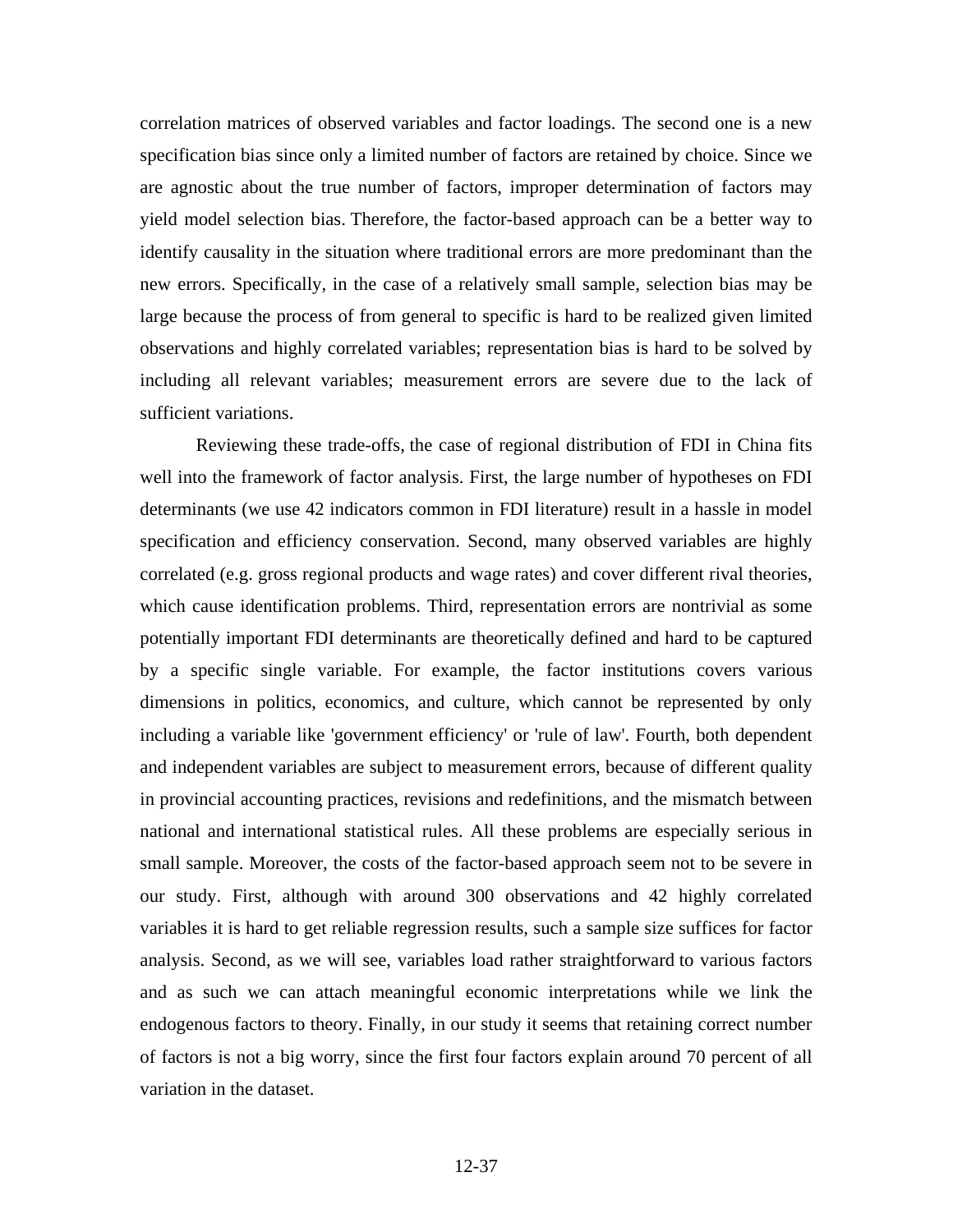#### **4. Results**

1

#### *4.1 Factor analysis results*

Focusing on the partial correlations among variables, we first test sampling adequacy with the Kaiser-Meyer-Olkin (KMO) measure. We find that the KMO measure is 0.859 in our case, greater than the critical value 0.5 for a satisfactory factor analysis to proceed. Table 2 then reports the rotated factor loadings by using the principle-component method to analyze the correlation matrix.<sup>[7](#page-12-0)</sup> We apply an orthogonal varimax rotation to maximize the variance of the squared loadings within factors to obtain independent factors. In this table the higher the loading, the stronger is the correlation between the item and the underlying factor. Regarding loadings lower than 0.4 as 'low' correlations as suggested by Hair et al. (1998), we obtain a factor structure close to a 'simple factor structure' with most main loadings greater than 0.6 and few cross-loadings. In this factor structure, four factors are retained based on a scree test showing the plot of the eigenvalues (Jennrich, 2007). The proportion of variation explained is 42 percent (factor 1), 17 percent (factor 2), 10 percent (factor 3), and 7 percent (factor 4), respectively. Factor 1 consists of infrastructure (transportation and communication) and governance indices (for example, the NERI institutional quality, property rights protection, and the preferential policy). Since we have named infrastructure 'hard institutions' and governance 'soft institutions', we interpret factor 1 as provincial 'institutional quality'. Factor 2 shows items related to 'labor costs', such as wage rates, education variables, and labor endowment variables.<sup>[8](#page-12-1)</sup> Factor 3 captures 'first nature' geography such as local climate conditions and natural resource. Factor 4 takes up variables common in economic geography theory and relates

<span id="page-12-0"></span><sup>&</sup>lt;sup>7</sup> We also apply maximum-likelihood method to derive latent factors using the same dataset. This method assumes multivariate normal observations and maximizes the determinant of the partial correlation matrix. Results indicate that different methods of factor analysis yield similar latent variables.

<span id="page-12-1"></span><sup>&</sup>lt;sup>8</sup> In Table 2 educational variables (especially primary and junior high school education) are positively loaded to factor 2. This implies that wage rates increase faster than productivity with the improvement in basic education. In fact, low skilled workers may exert marginal impact on innovation and they tend to move out of non-stated-owned firms since low-efficient state-owned firms pay more to workers with low education (Zheng & Hu, 2004).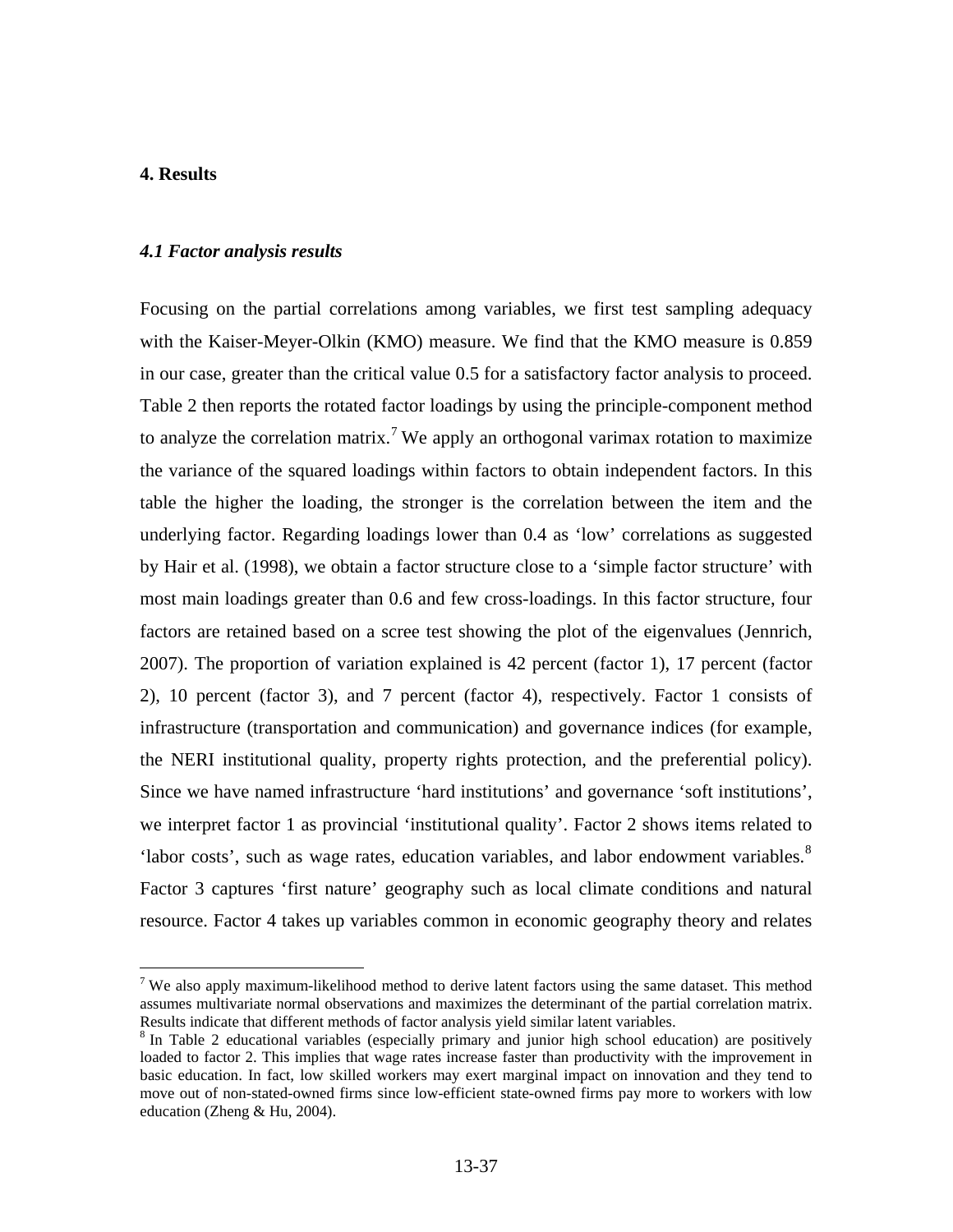specially to 'market size' with high loadings for GDP per capita, household consumption, and the level of market transactions.

## [Table 2 here]

We then test the reliability of factors by applying Cronbach's alpha which shows how well a set of variables measures the same underlying construct. Table 3 illustrates whether to delete a single item can get a higher alpha value for each factor. Across panels we find no significant contribution of eliminating any item. The test scale results reveal acceptable factor reliability with average Cronbach's alpha above  $0.7$ . This indicates that the variables clustered to each category have relatively high inter-item correlations and therefore the factors obtained are consistent. We also identify some important variables (e.g. government expenditure for factor 1 and import for factor 3) as removing these items would result in significantly lower values of alpha. We later leave these variables out of the factor generation process and use them as control variables in robustness check.

[Table 3 here]

## *4.2 Estimation results*

 $\overline{a}$ 

Table 4 presents the fixed effects estimation and the cross-sectional 'between' estimation results. Across provinces, all factors except for the 'labor costs' factor are correlated in the expected way to the number of foreign investors and the level of foreign investment. One explanation for the insignificance of the 'labor costs' factor in the between estimation is that indeed foreign firms expect labor costs to be low in all provinces relative to their home market. Hence, foreign investors are not so much concerned about the differences in labor costs across regions. Again, however, we point out that the

<span id="page-13-0"></span> $9$  The widely-accepted social science cut-off value for alpha is 0.7 (some use 0.6). We admit that our factor 2 is not satisfying in this sense. However, the standard of reliability required varies between different fields. For example, a value of 0.8 or higher is appropriate for psychology. Hence, it is not surprising to obtain relatively low alpha values as we study a loose geo-economic structure. Results not reported here show that if we exclude primary and junior high school enrolment the alpha value for factor 2 goes up to 0.6031, close to the cut-off value. We therefore reconstruct factors by dropping these items in robustness checks.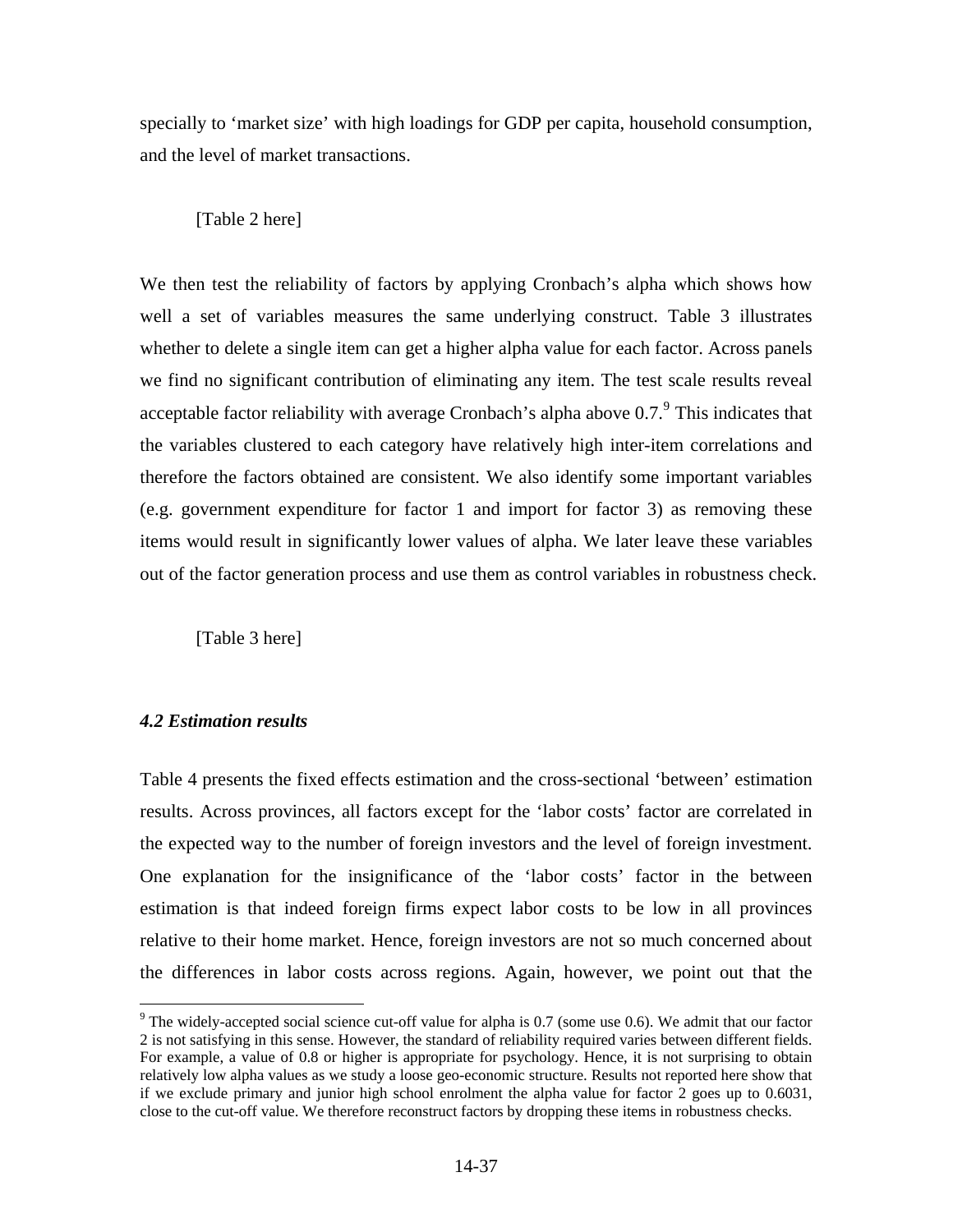impact of labor costs is likely to be underestimated since there is the possibility of reversed causality. Not only labor costs can affect FDI, location choice of foreign firms may also affect local labor costs. Without controlling for this, using endogenous labor costs gives biased results. Certainly, the downward bias also affects the magnitude and significance of the factors 'market size' and 'institutions'.

## [Table 4 here]

To take care of endogeneity, we obtain the IV estimation results in Table 5 with the lagged two years explanatory variables as internal instruments. All regressions control for time and province-specific effects. The significant negative impact of the 'labor costs' factor and positive impact of the 'market size' factor in Columns (1) and (3) provide evidence of the coexistence of vertical FDI and horizontal FDI in China. The magnitude of the coefficients indicates that labor costs are the most important determinant of FDI across China – note that factors are standardized. The small but significant interaction effects imply that good institutions magnify the effects of low labor costs and market size on FDI. So, the conclusion is that, since vertical FDI is the most important to China, low labor costs wins the first round of the horse race among the factors.<sup>[10](#page-14-0)</sup>

## [Table 5 here]

 $\overline{a}$ 

Clearly, path dependence in FDI may be an important factor, especially if agglomeration effects are at work. To take account of panel dynamics we apply Arellano-Bond dynamic panel GMM estimation. With some good will, we can interpret the coefficients of the lagged dependent variables as agglomeration effects. In Table 6 the positive lagged dependent variables imply that multinationals tend to invest in provinces that have attracted other foreign firms in the past. When we control for agglomeration, the effects of other factors on the number of firms engaged in FDI remain similar in size and significance to the results of the static model in Table 5. But clearly, for the level of FDI,

<span id="page-14-0"></span><sup>&</sup>lt;sup>10</sup> As evidence for the prevalence of vertical FDI in China, according to the National Bureau of Statistics of China, exports by foreign funded enterprises (FFE) occupy around 60 percent in total exports from China in 2006, with an increasing trend over the past 15 years.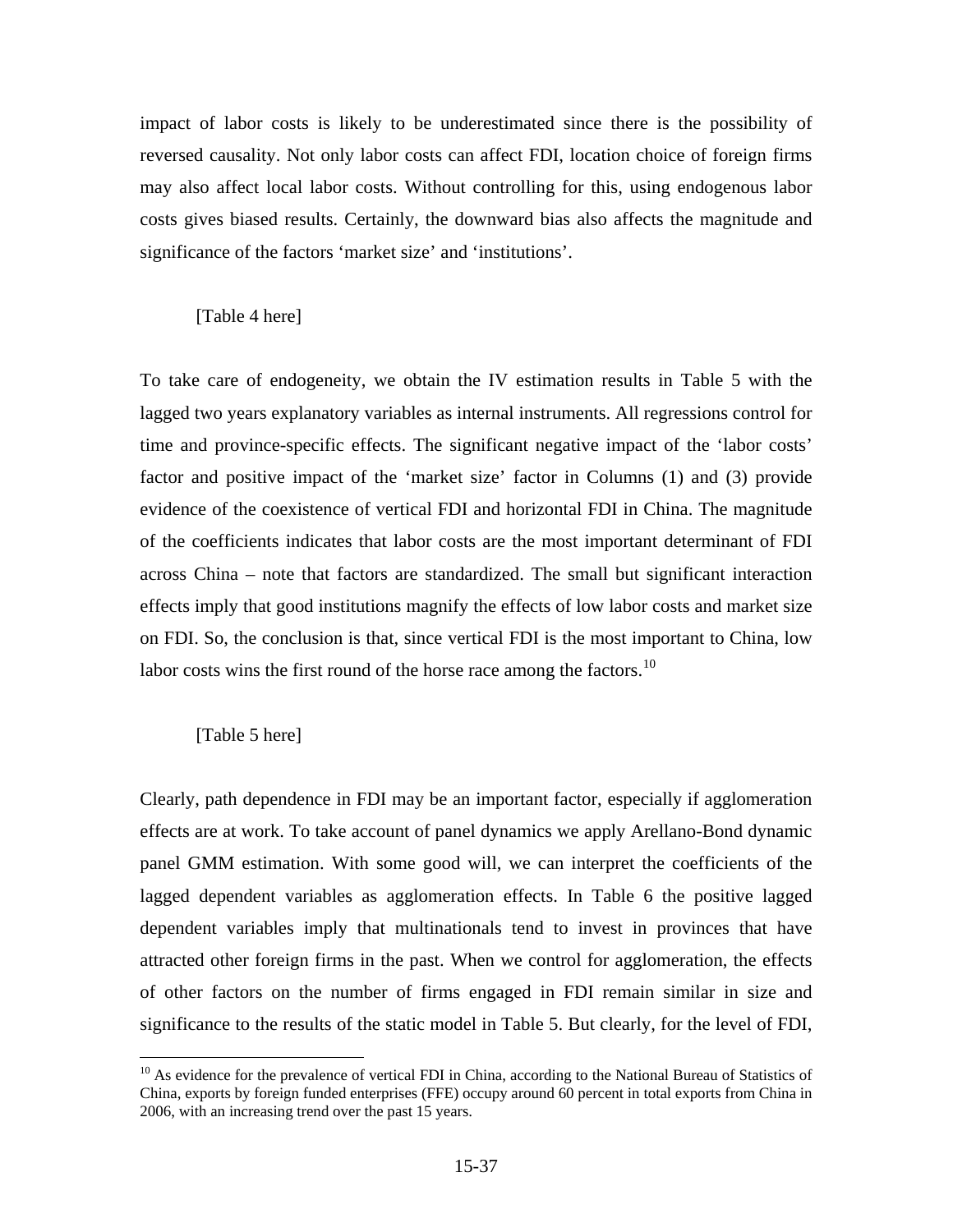including agglomeration effects reduces the significance of all factors. Hence, the factors concerned have an impact on attracting new firms but these factors do not significantly affect the overall level of FDI when agglomeration is included. One reason is that FDI levels in the past are determined by the lags of the factors, so that these to some extent are included in the lagged dependent variable. This in turn reduces the significance of the present levels of the explanatory factors. In a more qualitative way, when local conditions improve, it is relatively easy to set up a new firm, however, it takes time for these firms to grow, so as to significantly change the overall level of FDI in a province.

[Table 6 here]

#### **5. Robustness**

There are some worries with respect to the basic results presented in the previous section. First, there are large differences between FDI flows towards the Eastern and Western provinces. Hence, we should check whether the drivers of FDI play the same role in the East as they do in the West of China. We further check province sensitivity by excluding the four municipalities directly administrated by the central government – Beijing, Shanghai, Tianjin, and Chongqing. Second, we have seen that unforced principal components result in clustering of hard- and soft institutions into a single factor. We are interested to see what happens when we force a split, so as to say more on the connection between political institutions (soft) and FDI. Third, as discussed before, there are tradeoffs between the factor-based approach and the regression-based approach. Using some hand-picked variables as direct measures in benchmark models, we would like to know whether estimation results differ significantly by using the factors and the observed variables. Moreover, since some variables are relatively important in getting reliable factors, dropping these variables may change the significance levels of the factors in regressions. We generate new factor structures by kicking out some key variables and estimate the effects of the new factors using these important items as control variables. Last, we check whether the basic results are robust to alternative dependent variables.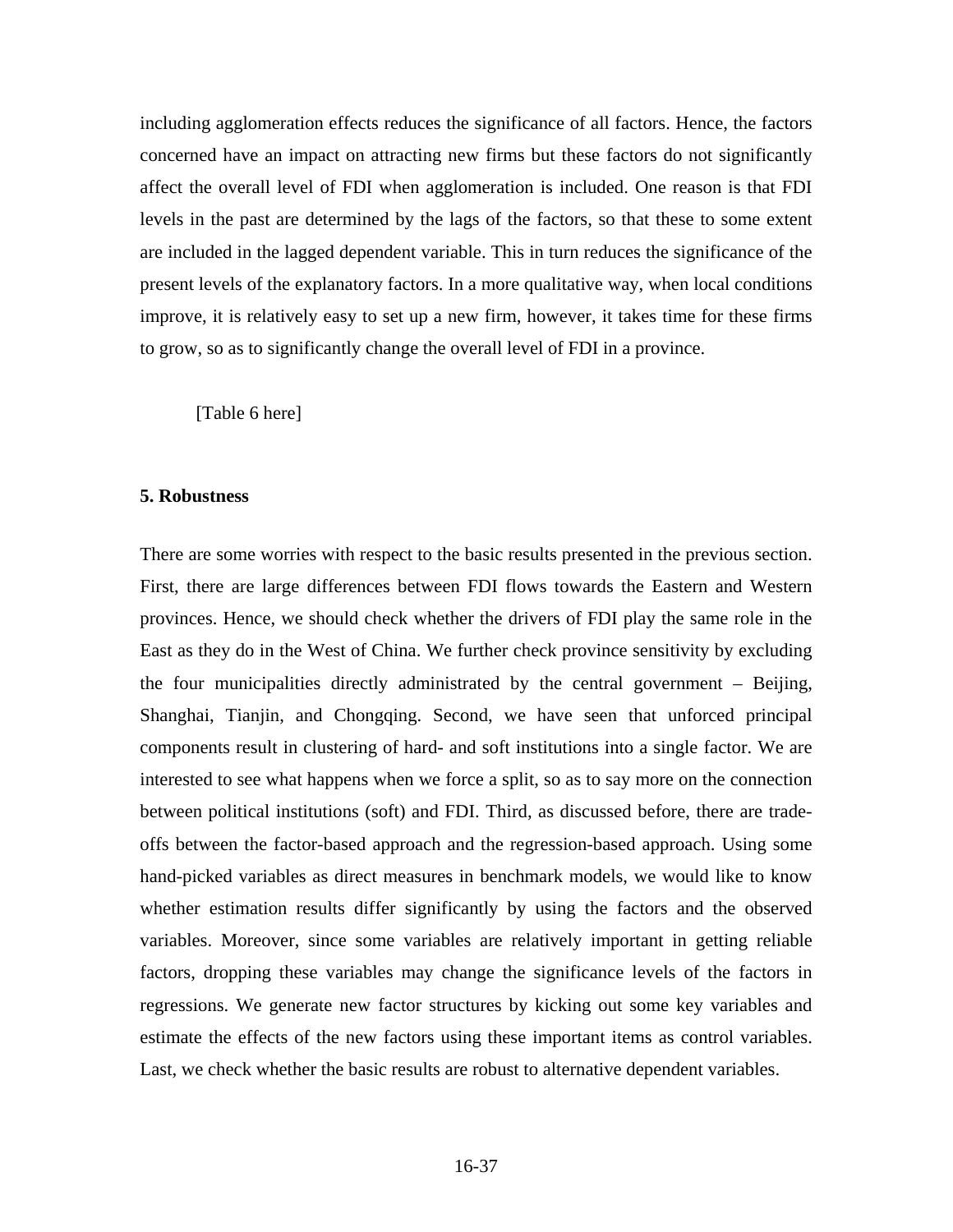## *5.1 Province sensitivity*

We group 31 Chinese provinces into the East (13 provinces: Beijing, Fujian, Guangdong, Hainan, Hebei, Heilongjiang, Jiangsu, Jilin, Liaoning, Shandong, Shanghai, Tianjin, Zhejiang) and the West (Anhui, Chongqing, Gansu, Guangxi, Guizhou, Henan, Hubei, Hunan, Inner Mongolia, Jiangxi, Ningxia, Qinghai, Shaanxi, Shanxi, Sichuan, Tibet, Xinjiang, Yunnan).<sup>[11](#page-16-0)</sup> Table 7 indicates that the 'labor costs' factor is the most important FDI determinant for both regions, restating the overall importance of vertical FDI in China. Yet, there are other different reasons for investing in the East and the West. Factors 'Institutional quality' and 'market size' significantly affect FDI distribution across the Eastern provinces. By contrast, on top of labor costs, the factor 'first nature' geography plays by far the most important role in explaining the variation of FDI across the Western provinces. This may imply that FDI in the West is to generate natural resource inputs for (export) production in the Eastern provinces. An interesting finding is the significant negative effect of the 'institutional quality' factor on the amount of investment in Column (3). One explanation for this result may be that FDI is a substitute for the absence of sufficient local public goods. Table 8 shows that the interaction effects of FDI determinants in Table 5 are robust in the East. Moreover, Column (2) implies that in the West where foreign investors produce for intra-country trade, in the absence of good institutions, low labor costs have no impact on the number of FFEs. The reason may be that the competitive advantage across the Western provinces relies more on infrastructure that enables transportation to the East than on low labor costs.

## [Table 7 and Table 8 here]

 $\overline{a}$ 

We further drop the four direct-controlled municipalities from our estimation. As the highest-ranked cities, these municipalities are treated as provinces but differ from other provinces in many aspects like population, government expenditure, and policy. Though we control for such disparities in our factor analysis, a subsample study could show a

<span id="page-16-0"></span><sup>&</sup>lt;sup>11</sup> Although the East and the West are loaded with the common factors (institutions, labor costs, market, and geography), factor structures differ for these two groups. Hence, we generate factors for the East and the West, respectively. However, using the original factors does not change the results.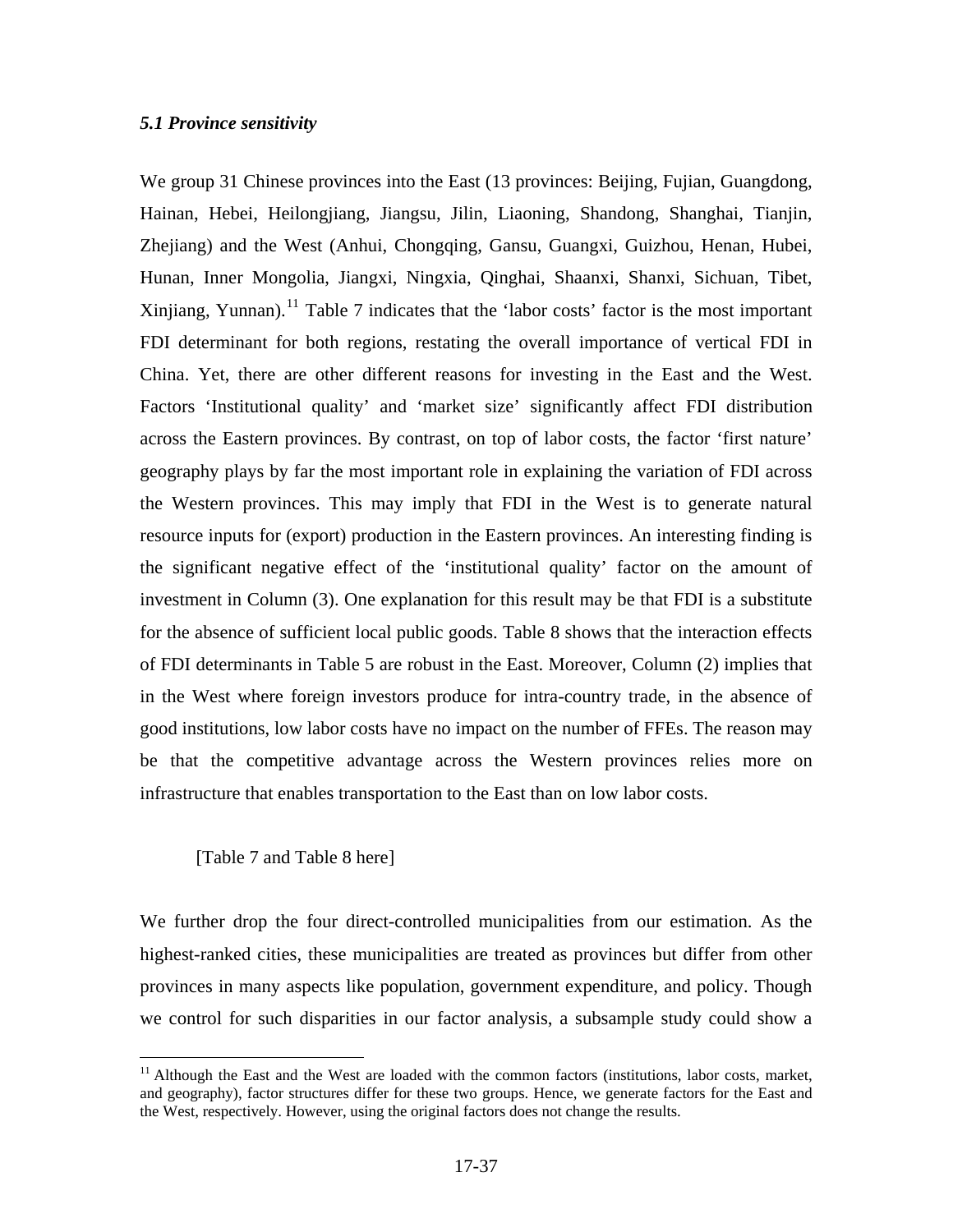clearer picture on this issue. Table 9 presents the IV estimation and dynamic panel estimation results for the other provinces. Comparing with our basic results in Table 5, we find that in Columns (1) and (2) the static effects of the 'institutional quality' and 'market size' factors on attracting FDI (both the number of firms and investment amount) are larger for the rest provinces than for the municipalities. The differences may result from the relatively well-developed institutions and limited size of those provincial-level cities. Given the fact that labor costs may be crucial for the FDI location choice in these high wage rates cities, it is not surprising to see a smaller impact of the 'labor cost' factor after excluding the municipalities. However, once we account for the past FDI, only the 'labor costs' factor matters for increasing the number of foreign invested enterprises in Column (3) except for the lagged dependent variable. This implies that local conditions on institutional quality and market size in these provinces improve slower than in the municipalities which are directed authorized by the central government, so that the lagged dependent variable captures the significance of these two factors.

[Table 9 here]

#### *5.2 Hard and soft institutions*

To separate hard- and soft institutions, we run a factor analysis for only the variables correlated with the overall factor 'institutional quality', which provides us two subfactors: 'infrastructure' (hard institutions) and 'governance' (soft institutions), see Table 10 for rotated factor loadings. Table 11 reports the IV regression results for using these two sub-factors. With respect to FDI location choice (the number of FFEs), due to the vertical nature of FDI, foreign investors are mainly concerned with quality of transportation and communication. Once the investment location has been chosen, soft institutions, such as property rights protection, matter for the amount of investments. A negative interaction between the 'market size' and 'governance' factors in Column (4) suggests that when market has sufficient power to tackle with the hassles in contracts, the importance of external enforcement is reduced.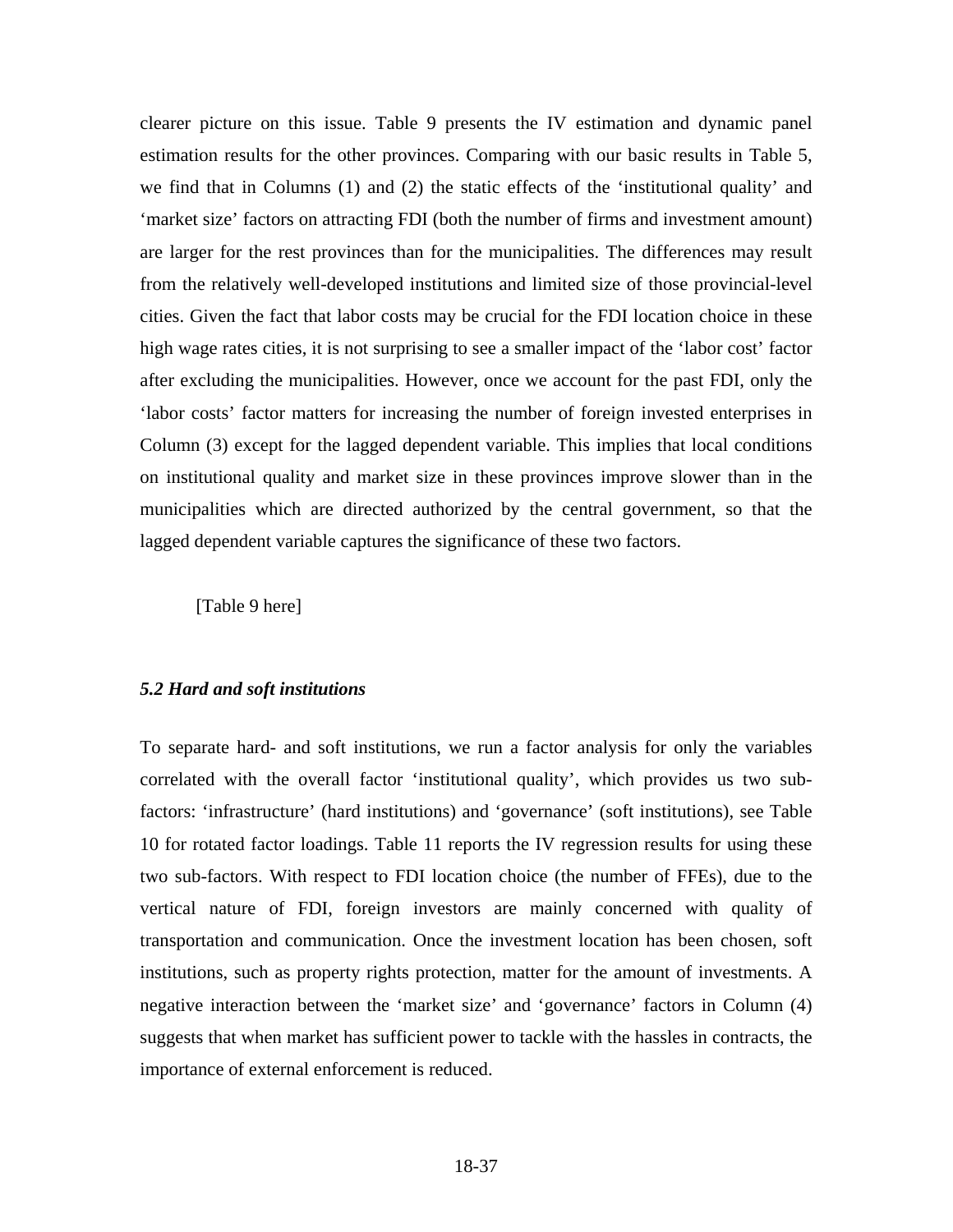[Table 10 and Table 11 here]

#### *5.3 Alternative FDI variables*

Table 12 shows IV estimation results of using various FDI dependent variables which are FDI inflows, registered capital of foreign funded firms, the number of people employed by FDI firms, and a factor based on all FDI related variables, respectively. Effects of 'labor costs' and 'market size' factors are consistent across all panels, while the impact of the factor 'institutional quality' depends on the dependent variable selected. One remark is that dependent variables like FDI inflows can not distinguish between the location choice stage and the investment stage of FDI, and therefore miss the significance of the 'institutional quality' factor.

[Table 12 here]

#### *5.4 Benchmark models*

To compare the factor-based approach and the regression-based approach, we report the static IV estimation results of using some selected observed variables as direct measures for infrastructure (government expenditure and/or ways), labor costs (wage and/or GRP per capita), market size (GRP and/or household consumption), and geography (natural resource) in Table 13. We also incorporate primary school enrolment, higher education enrolment, *NERI* institutional quality index, as well as provincial preferential policy to capture human capital and soft institutions. Across panels, the estimation results are highly sensitive to model specification. For example, government expenditure variable loses its significance (though with an unexpected negative sign) in Column (2) once we substitute GRP per capita for wage to measure labor costs in Column (4). The same puzzle appears if we measure infrastructure by local transportation condition in Column (3) rather than the overall government expenditure in Column (2). The mixing results of these benchmark models imply that the hand-picked variables may be highly correlated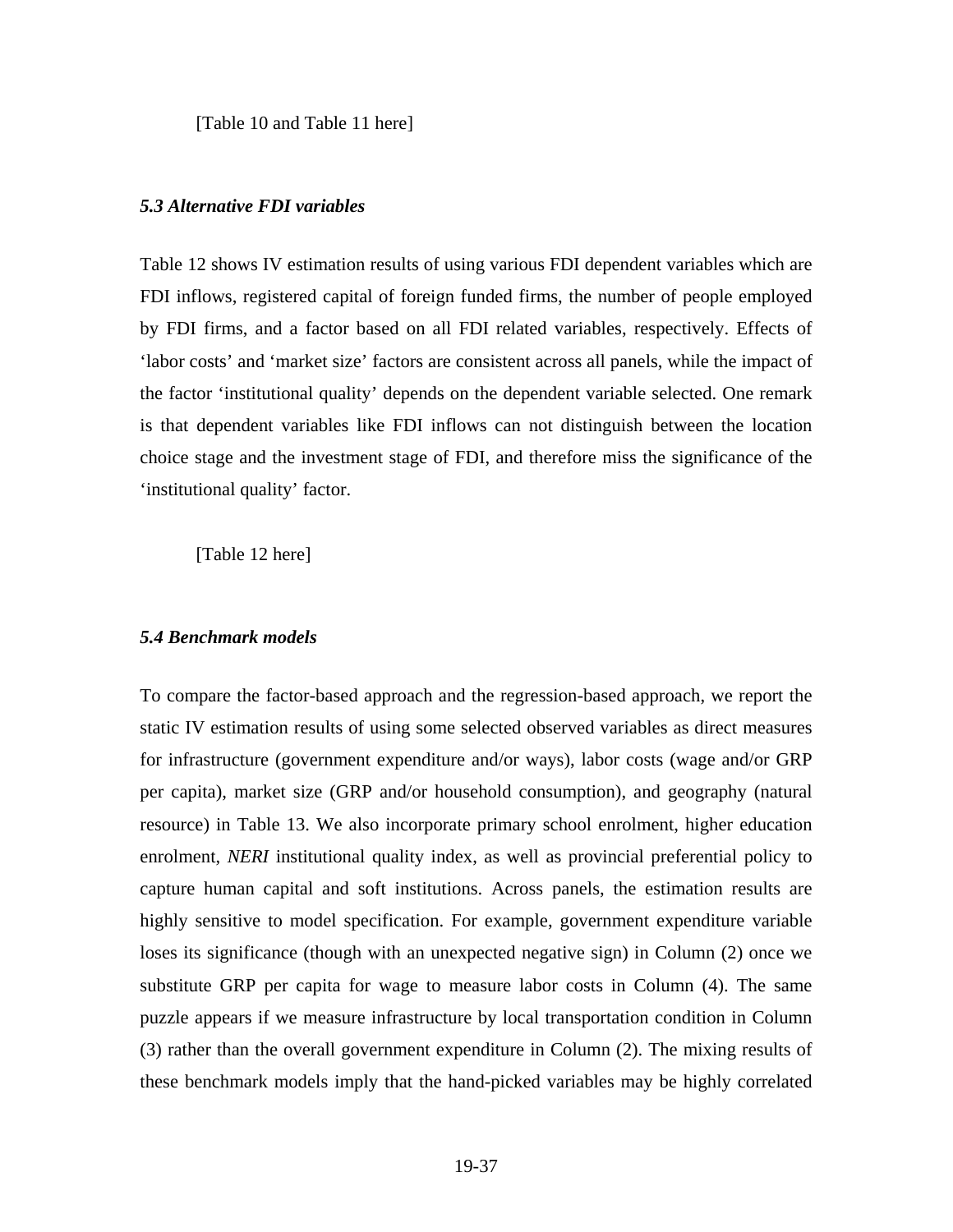and steal each others' significance, as shown in Column (6). Furthermore, the omitted variable problem can be severe and cause biased regression results.

[Table 13 here]

## *5.5 Variables as controls*

We have known from Table 3 that some items are quite important for generating reliable factors, for example government expenditure, imports, exports, and junior high school enrolment, in the sense that excluding them results in substantial drop in alpha values. Further, as we can see in Table 2, the loadings of soft institutions are debatable. There is a worry whether factor analysis still provides us with informative factors once we leave these items out. We also notice that Cronbach's alpha of our factor 2 'labor costs' increases to the cut-off value 0.6 once we drop primary school and junior high school enrolment. Therefore, to check the reliability of our main results, we create a number of new factors without certain observed variables using factor analysis and report the estimation results in Table 14. We first eliminate the variables in question and construct new factors with a smaller number of items. Then we report the effects of these new factors on the number of foreign funded enterprises, together with dropped variables as controls. We proceed by keeping out government expenditure in Columns (1) and (2), international trade in Columns (3) and (4), the three together in Columns (5) and (6), the key variables on soft institutions in Columns (7) and (8), as well as primary and junior high school enrolment in the last two. Though in each pair we use a new list of factors, the resulted factor structures are similar to what we have in Table 2 and four new factors are retained. Across panels, the results for the factors are comparable to our basic findings in magnitude and significance level. All control variables are significant with the expected signs (exports and imports jointly significant).

[Table 14 here]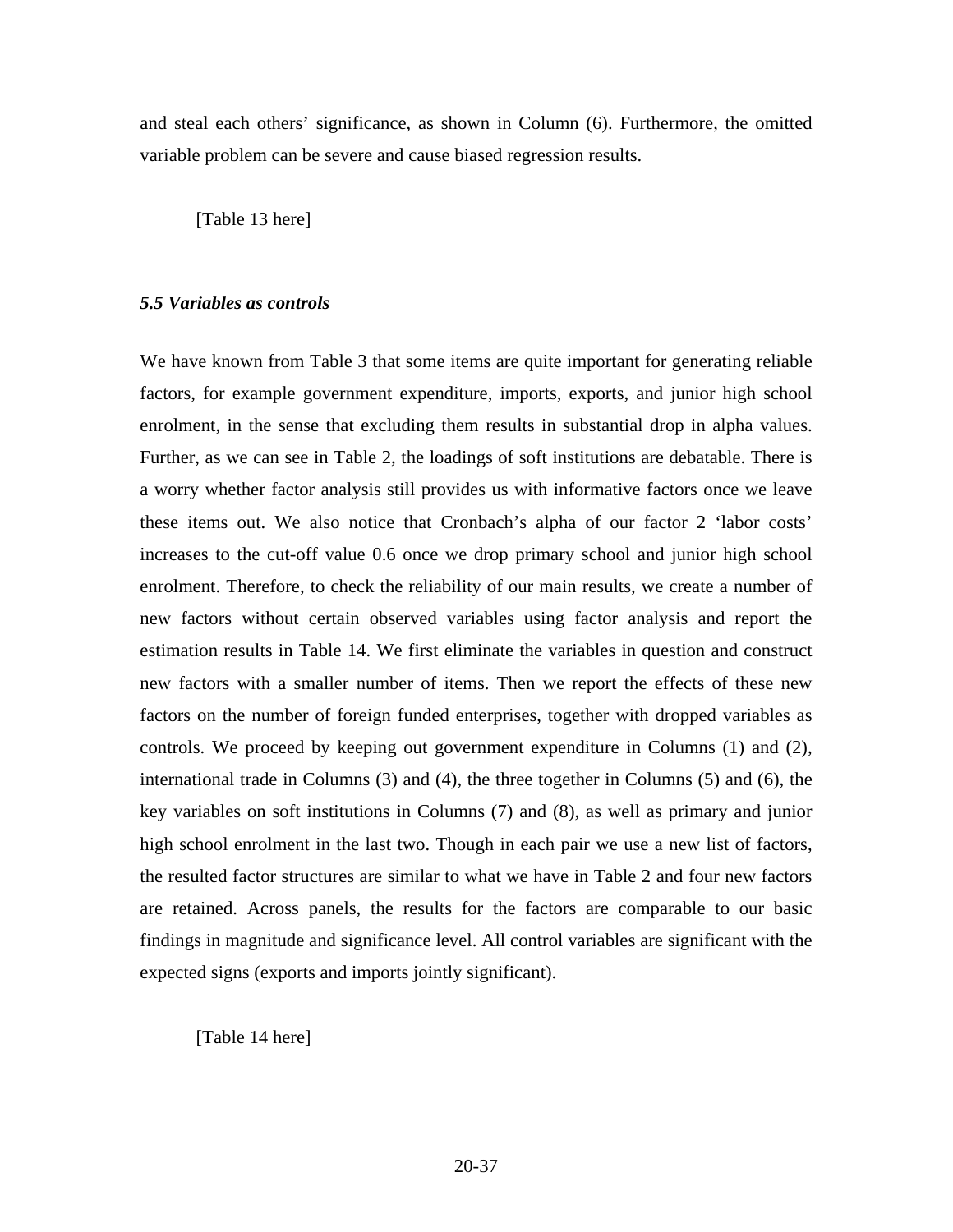## **6. Concluding remarks**

In this paper we have analyzed recent FDI inflows in China at the provincial level. Our approach is eclectic as we combine factor analysis with conventional regression methods. Informed by a large literature that stresses many variables which are correlated with FDI flows, we first run a factor analysis to establish latent regressors for which Chinese provinces differ. Broadly speaking, on top of geographical fixed factors, regions differ in labor costs, market potential, and hard- and soft institutions. Using panel estimation methods, the fixed effects estimation and IV estimation, we then perform a 'horse race' among these factors to see which factors matter most. We show that for the 1995-2006 period, labor costs and infrastructure (and especially when combined) are the key for attracting FDI. In addition, our Arellano-Bond dynamic panel GMM estimation results indicate strong agglomeration effects in FDI distribution across Chinese provinces.

Our study certainly does not contradict the relations found in other papers. A main difference is that we focus on a time frame where the Chinese government has changed course to advocate a transfer of FDI towards the West. After setting up the export processing zones, the Chinese government in the 1990s has made great strides to diffuse FDI. Our results first fit against a background of FDI diffusion away from the Pearl River Delta to other Eastern provinces. For instance, increasingly Pan-Bohai Rim is able to capture a large share of FDI by effectively tapping into cheap labor from the inner provinces. On top of that, our empirical findings are consistent with a trend of shifting FDI towards inner provinces, especially by firms from Taiwan and Hong Kong. For these firms, cost advantages are important assets in competitive world markets, so that they shift to cheaper Western location when infrastructure is ready. According to the National Bureau of Statistics of China, the share of FDI occupied by the East decreases from 87.7 percent in 2000 to 75.1 percent in 2008, while for the same period the share of the Central and Western area increases from 12.3 percent to 24.9 percent.

Can we draw lessons for the ongoing policy debate on the relative importance of geography, big push development, and institutions? Clearly, we have to be cautious here. However, from our analysis it becomes clear that geography is not all important if big push efforts in infrastructure are made. In addition, in China soft institutions (such as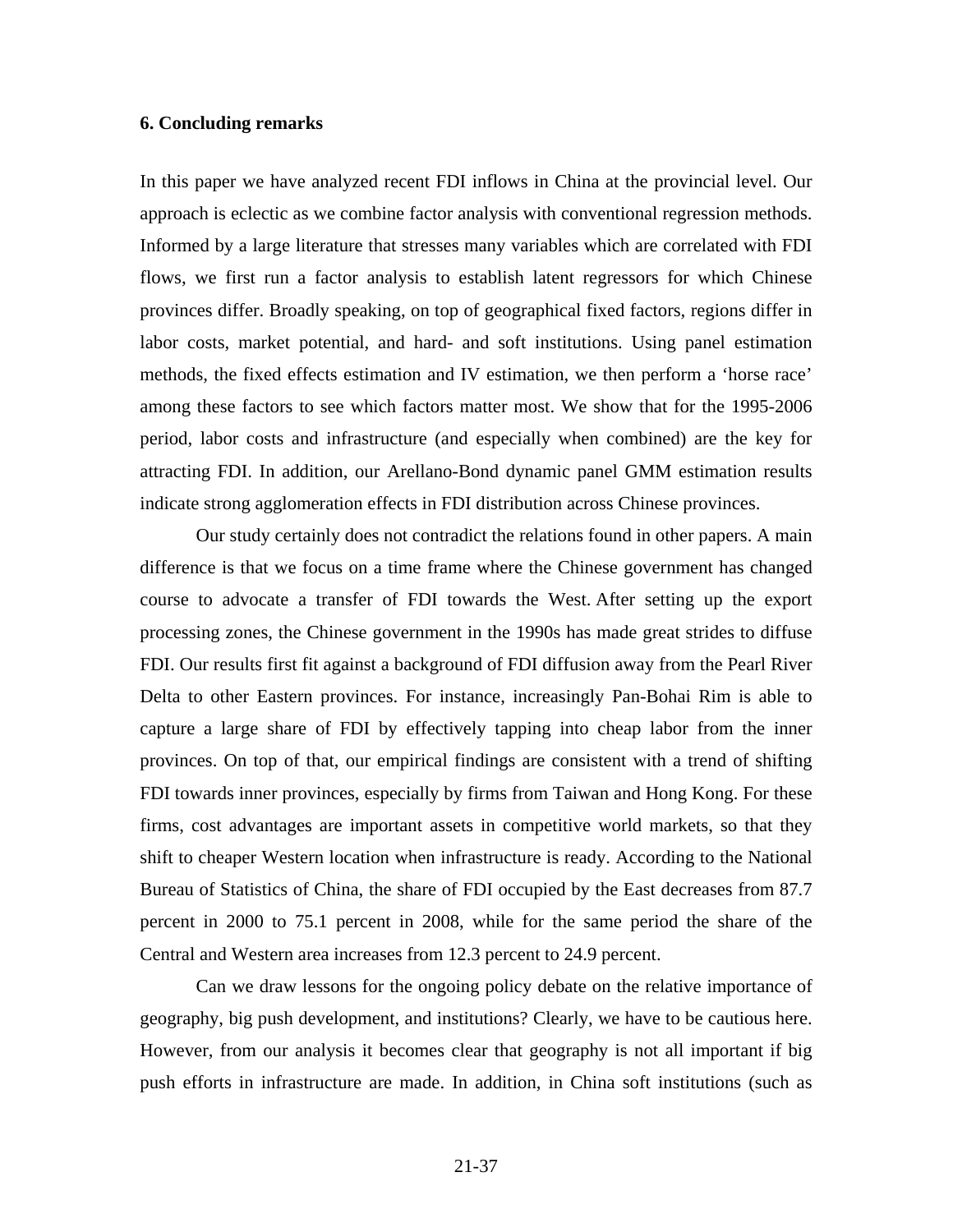differences in local corruption and education) do not seem to play an important role other that they tend to go together with 'hard' institutions such as infrastructural improvements. This calls into question to what extent institutional reform alone in China as well as in other parts of the world is able to create FDI flows.

However, the analysis may also point to a more critical observation, one that is shared in much of the management literature on investing in China. In the data, there is the suggestion that labor costs and logistics remain the most important driving for foreigners to invest in China. This may also be because higher valued activities are still seen as too risky. The obvious reason is a lack of property rights protection, so that assembly based on higher skills (and, hence, higher labor costs and more schooling) remains unprofitable for foreign firms in the long run. A second reason is a lack of local management skills to perform integrated system production processes. Lastly, there is a often heard complaint that in joint ventures, ailing domestic firms are pushed by local politicians for inclusion in joint venture production. All these issues suggest that the dominant strategy for foreign firms still is to make use of cheap and disciplined labor, so that the next step towards high value added production is jet to come.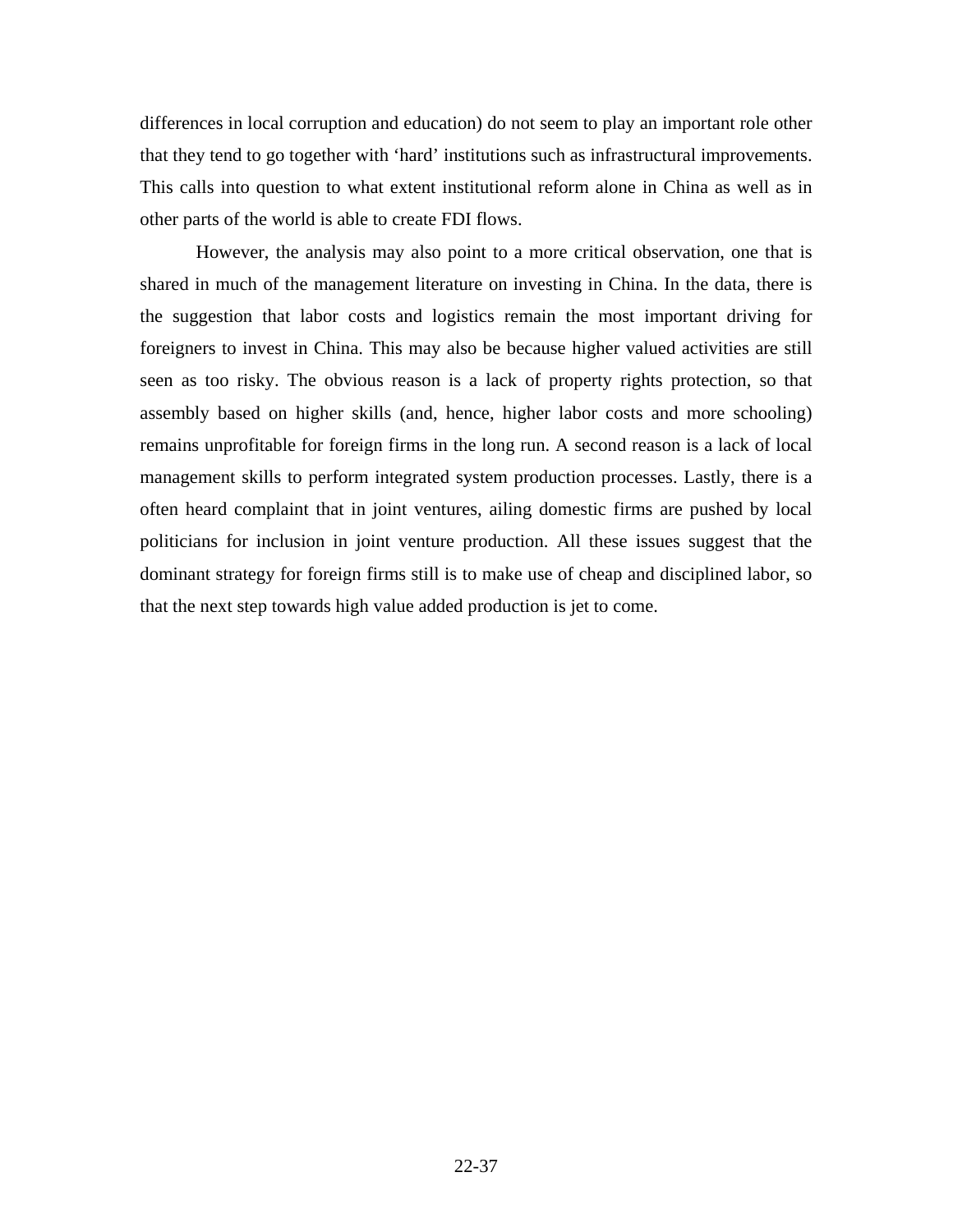#### **References**

- Amiti, M. & Javorcik, B. S. (2008): Trade Costs and Location of Foreign Firms in China, *Journal of Development Economics*, 85(1-2), pp. 129-149.
- Belderbos, R. & Carree, M. (2002): The Location of Japanese Investments in China: Agglomeration Effects, Keiretsu, and Firm Heterogeneity, *Journal of the Japanese and International Economies*, 16(2), pp. 194-211.
- Bernanke, B. S., Boivin, J. & Eliasz, P. (2006): Measuring the Effects of Monetary Policy: A Factor-Augmented Vector Autoregressive (FAVAR) Approach, *Quarterly Journal of Economics*, 120(1), pp. 387-422.
- Broadman, H. G. & Sun, X. (1997): The Distribution of Foreign Direct Investment in China, *The World Economy*, 20(3), pp. 339-361.
- Buckley, P. J. & Meng, C. (2005): The Strategy of Foreign-invested Manufacturing Enterprises in China: Export-orientated and Market-orientated FDI Revisited, *Journal of Chinese Economic and Business Studies*, 3(2), pp. 111-131.
- Chan, K. W. J., Henderson, V. & Tsui, K. Y. (2008): Spatial Dimensions of Chinese Economic Development, in China's Great Economic Transformation, ed. by Rawski, T. G. & Brandt, L. Cambridge: Cambridge University Press.
- Chen, C. H. (1996): Regional Determinants of Foreign Direct Investment in Mainland China, *Journal of Economic Studies*, 23(2), pp. 18-30.
- Cheng, L. K. & Kwan, Y. K. (2000): What are the Determinants of the Location of Foreign Direct Investment? The Chinese Experience, *Journal of International Economics*, 51(2), pp. 379-400.
- Cheung, K. Y. & Lin, P. (2004): Spillover Effects of FDI on Innovation in China: Evidence from the Provincial Data, *China Economic Review*, 15(1), pp. 25-44.
- Cole, M., Elliott, R. & Zhang, J. (2006): "Corruption, Governance and FDI Location in China: A Province-Level Analysis," Department of Economics, University of Birmingham.
- Comrey, A. L. & Lee, H. B. (1992): *A First Course in Factor Analysis*. Hillsdale, NJ.: Lawrence Erlbaum Associates.
- Coughlin, C. & Segev, E. (2000): Foreign Direct Investment in China: A Spatial Econometric Study, *The World Economy*, 23(1), pp. 1-23.
- Du, J. L., Lu, Y. & Tao, Z. G. (2008): Economic Institutions and FDI Location Choice: Evidence from US Multinationals in China, *Journal of Comparative Economics*, 36(3), pp. 412-429.
- Du, J. L., Lu, Y. & Tao, Z. G. (2008): FDI Location Choice: Agglomeration vs Institutions, *International Journal of Finance & Economics*, 13(1), pp. 92-107.
- Fleisher, B., Li, H. Z. & Zhao, M. Q. (2010): Human capital, economic growth, and regional inequality in China, *Journal of Development Economics*, 92(2), pp. 215- 231.
- Forni, M., Hallin, M., Lippi, M. & Reichlin, L. (2001): Coincident and Leading Indicators for the Euro Area, *The Economic Journal*, 111(471), pp. C62-C85.
- Fu, X. L. (2008): Foreign Direct Investment, Absorptive Capacity and Regional Innovation Capabilities: Evidence from China, *Oxford Development Studies*, 36(1), pp. 89-110.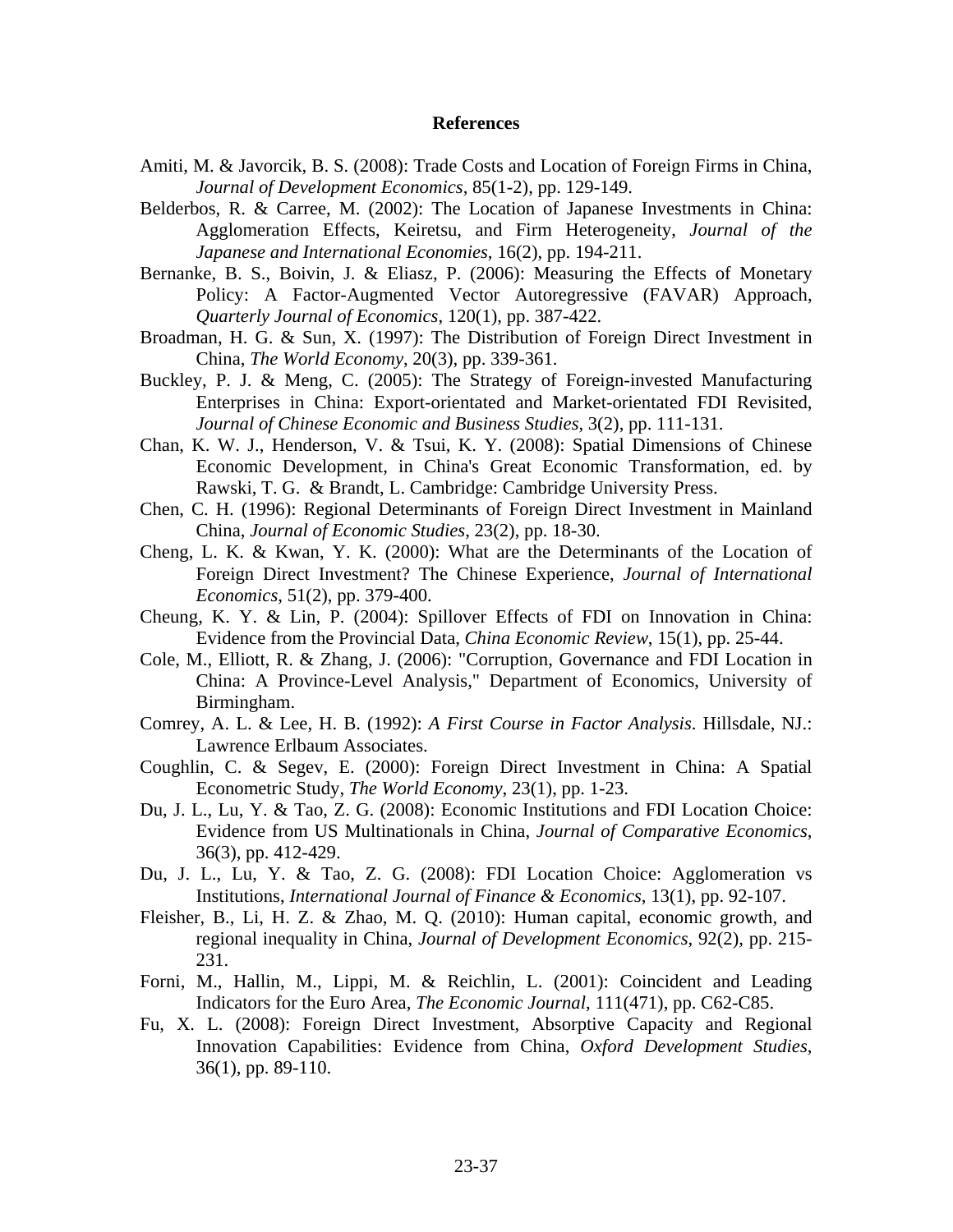- Fung, K. C., Iizaka, H. & Parker, S. (2002): Determinants of U.S. and Japanese Direct Investment in China, *Journal of Comparative Economics*, 30(3), pp. 567-578.
- Hair, J. F., Anderson, R. E., Tatham, R. L. & Black, W. C. (1998): *Multivariate Data Analysis with Readings*. NJ: Prentice-Hall: Englewood Cliffs.
- Head, K. & Ries, J. (1996): Inter-City Competition for Foreign Investment: Static and Dynamic Effects of China's Incentive Areas, *Journal of Urban Economics*, 40(1), pp. 38-60.
- Hong, J. & Chin, A. T. H. (2007): Modeling the Location Choices of Foreign Investments in Chinese Logistics Industry, *China Economic Review*, 18(4), pp. 425-437.
- Hu, A. G. & Owen, R. F. (2005): Gravitation at Home and Abroad: Regional Distribution of FDI in China, Singapore: Department of Economics, National University of Singapore.
- Huang, J. T., Kuo, C. C. & Kao, A. P. (2003): The Inequality of Regional Economic Development in China between 1991 and 2001, *Journal of Chinese Economic and Business Studies*, 1(3), pp. 273-285.
- Huang, Y. S. (2003): *Selling China: Foreign Direct Investment during the Reform Era*. Cambridge, UK: Cambridge University Press.
- Jennrich, R. I. (2007): Rotation Methods, Algorithms and Standard Errors, in Factor Analysis at 100: Historical Development and Future Directions, ed. by Cudeck, R. & MacCallum, R. C. New Jersey: Lawrence Erlbaum.
- Jöreskog, K. G. (2007): Factor Analysis and Its Extensions, in Factor Analysis at 100: Historical Development and Future Directions, ed. by Cudeck, R. & MacCallum, R. C. New Jersey: Lawrence Erlbaum.
- La Porta, R., Lopez-de-Silanes, F., Shleifer, A. & Vishny, R. (1999): The Quality of Government, *Journal of Law, Economics and Organization*, 15(1), pp. 222-279.
- Li, S. & Park, S. H. (2006): Determinants of Locations of Foreign Direct Investment in China, *Management and Organization Review*, 2(1), pp. 95-119.
- Liu, X., Song, H., Wei, Y. & Romilly, P. (1997): Country Characteristics and Foreign Direct Investment in China: A Panel Data Analysis, *Review of World Economics*, 133(2), pp. 313-329.
- Luo, L. J., Brennan, L., Liu, C. & Luo, Y. Z. (2008): Factors Influencing FDI Location Choice in China's Inland Areas, *China & World Economy*, 16(2), pp. 93-108.
- Navaretti, G. B. & Venables, A. J. (2004): *Multinational Firms in the World Economy*. Princeton, New Jersey: Princeton University Press.
- Ng, L. F. Y. & Tuan, C. (2006): Spatial Agglomeration, FDI, and Regional Growth in China: Locality of Local and Foreign Manufacturing Investments, *Journal of Asian Economics*, 17(4), pp. 691-713.
- Sala-I-Martin, X. (1997): I Just Ran Two Million Regressions, *The American Economic Review*, 87(2), pp. 178-183.
- Sethi, D., Guisinger, S. E., Phelan, S. E. & Berg, D. M. (2003): Trends in Foreign Direct Investment Flows: A Theoretical and Empirical Analysis, *Journal of International Business Studies*, 34(4), pp. 315-326.
- Shapiro, D., Tang, Y. & Ma, X. J. (2007): Mode of Entry and the Regional Distribution of Foreign Direct Investment in China, *Journal of Chinese Economic and Business Studies*, 5(3), pp. 261 - 277.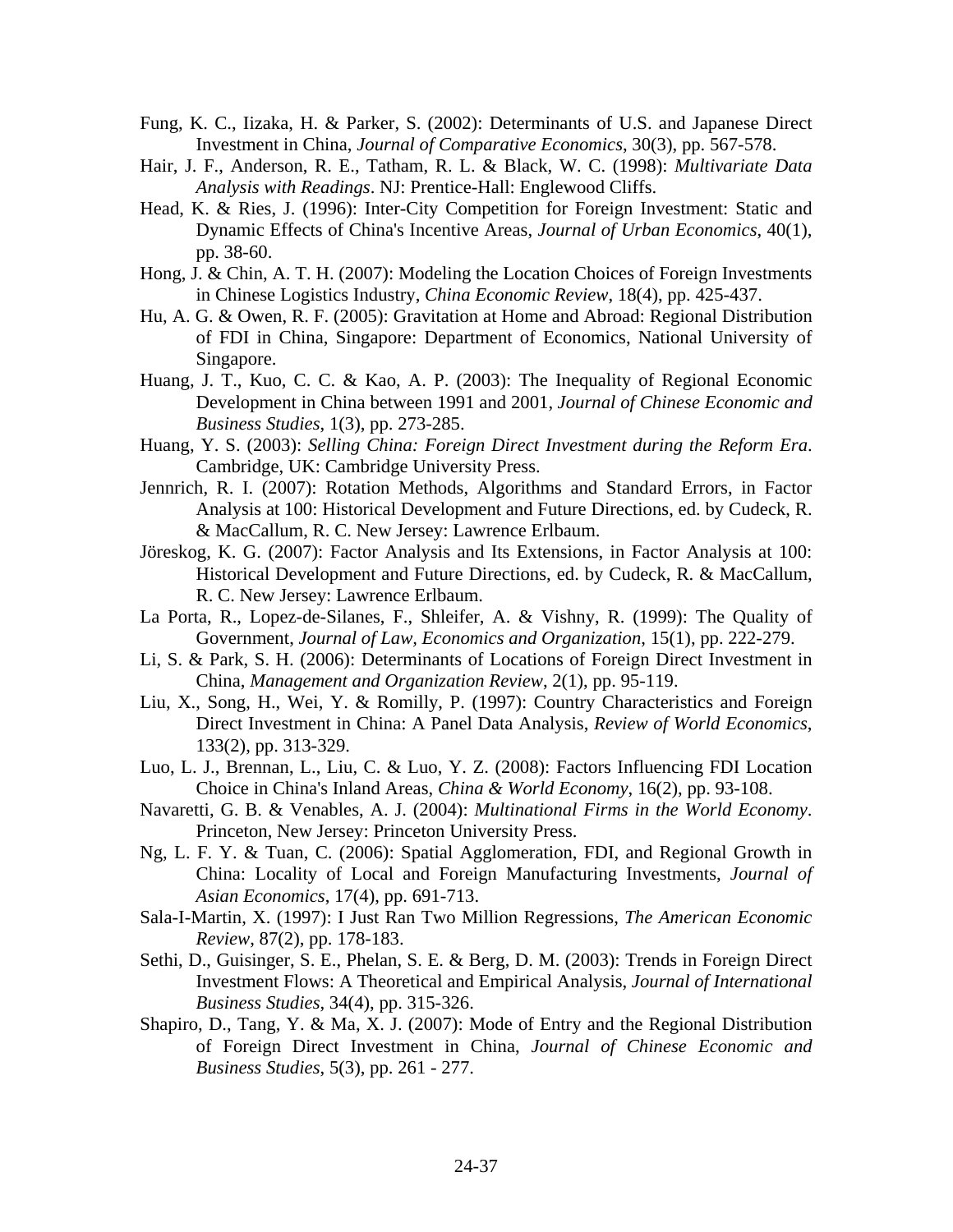- Sun, Q., Tong, W. & Yu, Q. (2002): Determinants of Foreign Direct Investment across China, *Journal of International Money and Finance*, 21(1), pp. 79-113.
- Velicer, W. F. & Jackson, D. N. (1990): Component Analysis versus Common Factor Analysis: Some issues in Selecting an Appropriate Procedure, *Multivariate Behavioral Research*, 25(1), pp. 1-28.
- Wall, M. M. & Amemiya, Y. (2007): A Review of Nonlinear Factor Analysis and Non Linear Structural Equation Modelling, in Factor Analysis at 100: Historical Development and Future Directions, ed. by Cudeck, R. & MacCallum, R. C. New Jersey: Lawrence Erlbaum.
- Wang, Z. Q. & Swain, N. (1997): Determinants of Inflow of Foreign Direct Investment in Hungary and China: Time-Series Approach, *Journal of International Development*, 9(5), pp. 695-726.
- Wei, Y., Liu, X., Parker, D. & Vaidya, K. (1999): The Regional Distribution of Foreign Direct Investment in China, *Regional Studies*, 33(9), pp. 857-867.
- Zhang, K. H. (2005): Why Does so Much FDI from Hong Kong and Taiwan Go to Mainland China?, *China Economic Review*, 16, pp. 293-307.
- Zhang, X. & Yuk, H. P. (1998): Determinants of Hong Kong Manufacturing Investment in China: A Survey, *Marketing Intelligence & Planning*, 16(4), pp. 260-267.
- Zhao, H. X. & Zhu, G. T. (2000): Location Factors and Country of Origin Differences: An Empirical Analysis of FDI in China, *Multinationals Business Review*, 8(1), pp. 60-73.
- Zheng, J. H. & Hu, A. G. (2004): An Empirical Analysis of Provincial Productivity in China (1979-2001), Göteborg University, Department of Economics.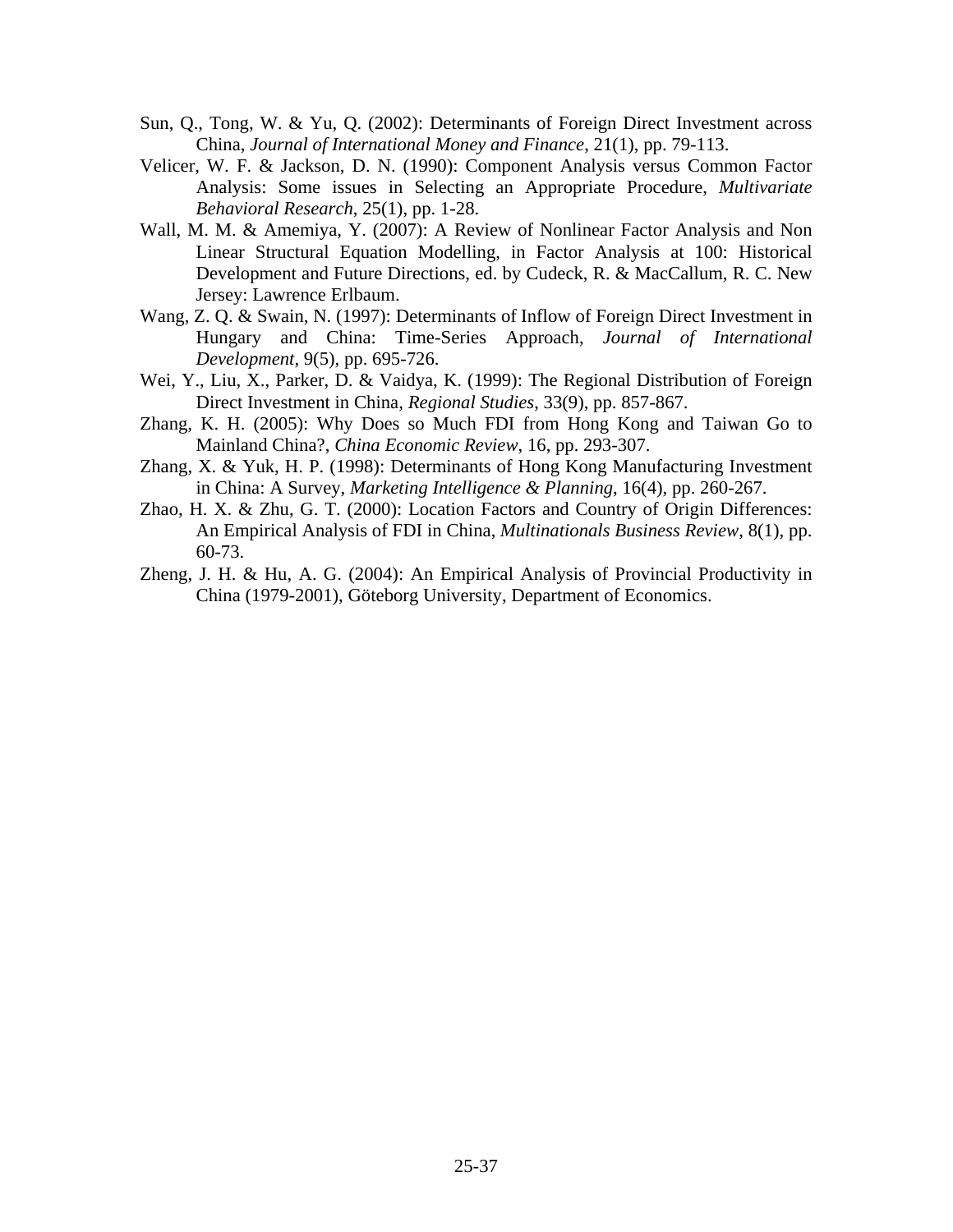| Authors                   | Aggregation | Year      | Labor       | Human       | Market | 'First Nature'  | Hard        | Soft        | Agglomeration |
|---------------------------|-------------|-----------|-------------|-------------|--------|-----------------|-------------|-------------|---------------|
|                           |             |           | Costs       | Capital     | Size   | Geography       | Institution | Institution | Effect        |
| Liu et al. (1997)         | Country     | 1983-1994 | $-/S$       |             | $+$ /S | -/S distance    |             | $+$ /S      |               |
| Wang & Swain (1997)       | Country     | 1978-1992 | $-\sqrt{S}$ |             | $+$ /S |                 |             | $+$ /S      |               |
| Wei et al. (1999)         | Province    | 1985-1995 | $-\sqrt{S}$ | $+$ /S      | $+$ /S |                 | $+$ /S      | $+$ /S      | $+$ /S        |
| Fung et al. (2002)        | Province    | 1991-1997 | -/S         | $+$ /S      | $+$ /S |                 | $+$ /S      | $+$ /S      |               |
| Zhang & Yuk (1998)        | Guangdong   | 1997      | $-/S$       |             |        | -/S distance    | $+$ /S      | $+$ /S      |               |
| Cheng & Kwan (2000)       | Province    | 1985-1995 | $-\sqrt{S}$ | $+$ /l      | $+$ /S |                 | $+$ /S      | $+$ /S      | $+$ /S        |
| Sun et al. (2002)         | Province    | 1986-1998 | -/S         | $+$ /S      | $+$ /S |                 | $+$ /S      | $+$ /S      | $-\sqrt{S}$   |
| Zhang (2005)              | Country     | 1980-2001 | $-/S$       |             | $+$ /S |                 |             | $+$ /S      |               |
| Broadman & Sun (1997)     | Province    | 1985-1992 | $+$ /l      | $+$ /S      | $+$ /S | $+$ /S coast    | $+$ /S      |             |               |
| Chen (1996)               | Province    | 1987-1991 | $+$ /l      | $-\sqrt{S}$ |        | $+$ /S resource | $+$ /S      |             |               |
| Hong & Chin (2007)        | City        | 1992-2001 | $-/S$       | $+$ /S      | $+$ /S |                 | $+$ /S      | $-$ /l      | $+$ /S        |
| Amiti & Javorcik (2008)   | Province    | 1998-2001 | $-\sqrt{S}$ |             | $+$ /S | -/S distance    | $+$ /S      |             | $+$ /S        |
| Ng & Tuan (2006)          | Guangdong   | 1998      |             |             |        | -/S distance    |             | $+$ /S      | $+$ /S        |
| Cole et al. (2006)        | Province    | 1998-2003 | $-\sqrt{S}$ | $+$ /S      | $+$ /S |                 | $+$ /S      | $+$ /S      | $+$ /S        |
| Li & Park (2006)          | Province    | 1995      |             |             | $+$ /l |                 | $+$ /S      | $+$ /S      | $+$ /S        |
| Du et al. (2008 a and b)  | Province    | 1993-2001 | $-\sqrt{S}$ | $+$ /S      |        |                 | $+$ /S      | $+$ /S      | $+$ /S        |
| Hu & Owen (2005)          | Province    | 1993-2003 | $-\sqrt{S}$ | $-\sqrt{S}$ | $+$ /S |                 | $-/S$       | $+$ /S      | $-\sqrt{S}$   |
| Belderbos & Carree (2002) | Province    | 1990-1995 | $-\sqrt{S}$ |             | $+$ /S | -/I distance    | $-$ /l      |             | $+$ /S        |
| Shapiro et al. (2007)     | Province    | 1997-2000 | $-/S$       | $+$ /S      | $+$ /S | $+$ /S coast    | $+$ /S      | $-\sqrt{S}$ | $+$ /S        |
| Luo et al. (2008)         | City        | 1999-2005 | $-$ /l      | $+$ /S      | $+$ /S | -/l resource    | $+$ /S      | $+$ /S      | $+$ /S        |
| Coughlin & Segev (2000)   | Province    | 1990-1997 | $-\sqrt{S}$ | $+$ /S      | $+$ /S | +/S coast       | $+$ /l      |             | $+$ /S        |

Table 1: The analysis of FDI determinants

Note: '+'and '-' represent the sign of the effect; 'S' and 'I' denote for significant and insignificant, respectively.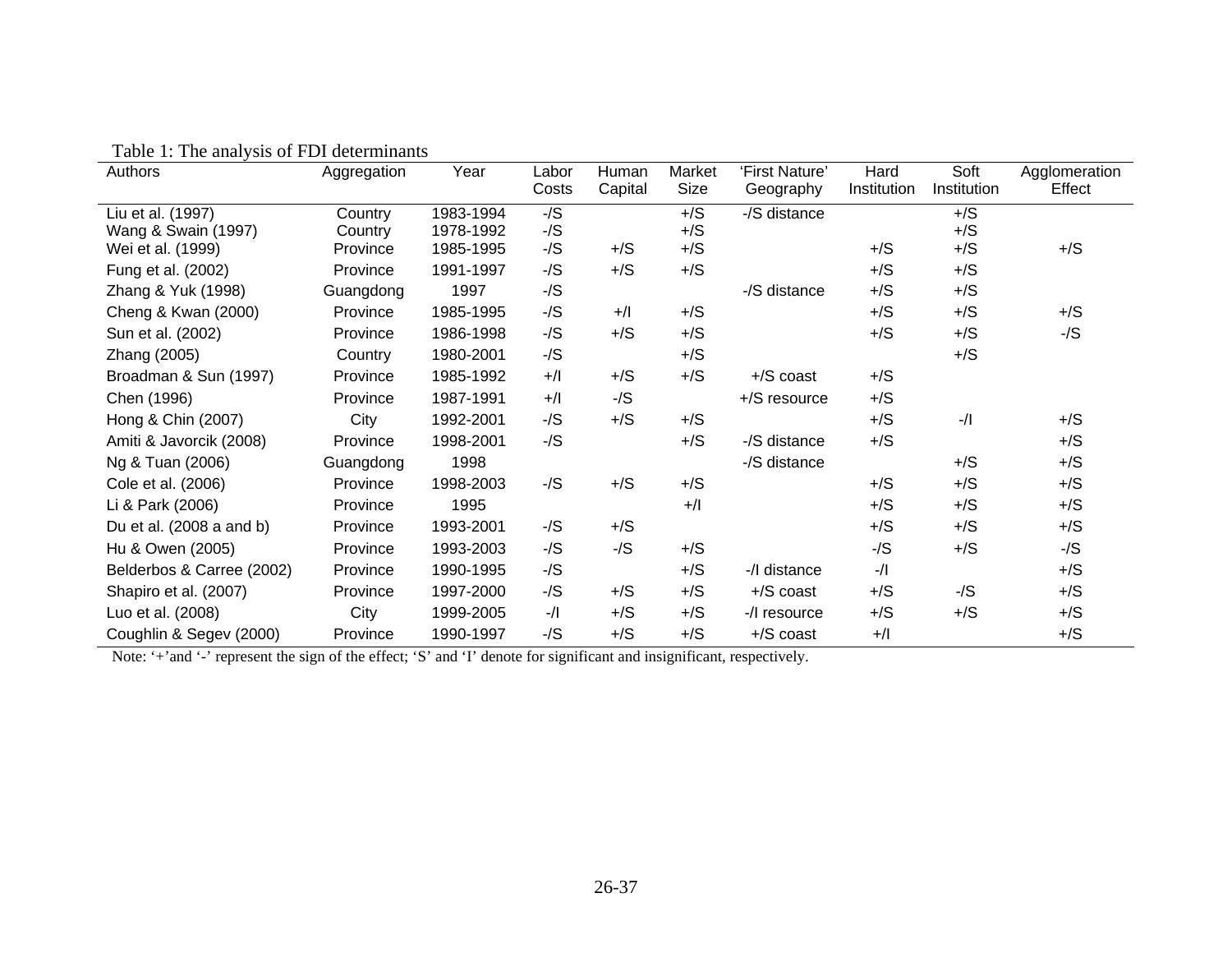|  | Table 2: Rotated factor loadings |  |
|--|----------------------------------|--|
|--|----------------------------------|--|

| Variables                                                                           | Factor1   | Factor <sub>2</sub> | Factor <sub>3</sub> | Factor4   | <b>Uniqueness</b> |  |
|-------------------------------------------------------------------------------------|-----------|---------------------|---------------------|-----------|-------------------|--|
| Capital                                                                             | 0.8434    | 0.2703              | 0.0459              | 0.1813    | 0.0847            |  |
| City road length                                                                    | 0.7277    | 0.3637              | 0.0375              | 0.1638    | 0.1491            |  |
| City road area                                                                      | 0.8298    | 0.3185              | 0.0299              | 0.1246    | 0.0976            |  |
| Civil vehicle                                                                       | 0.8964    | 0.2998              | $-0.0664$           | 0.2053    | 0.0541            |  |
| freight                                                                             | 0.6493    | 0.4972              | $-0.1093$           | 0.0336    | 0.2225            |  |
| <b>Gov Expenditure</b>                                                              | 0.9243    | 0.1474              | 0.0463              | 0.2191    | 0.0400            |  |
| Private vehicle                                                                     | 0.9004    | 0.1830              | $-0.0730$           | 0.1739    | 0.0924            |  |
| Ways (train, water, highway)                                                        | 0.5331    | 0.4195              | 0.0440              | $-0.3019$ | 0.2627            |  |
| Exports                                                                             | 0.8666    | 0.0109              | 0.1786              | 0.1074    | 0.0566            |  |
| <b>Imports</b>                                                                      | 0.8010    | $-0.0339$           | 0.1232              | 0.3547    | 0.0712            |  |
| Long telephone                                                                      | 0.9185    | 0.2223              | 0.1572              | 0.0110    | 0.0741            |  |
| Local telephone                                                                     | 0.9012    | 0.2832              | 0.0736              | 0.0444    | 0.0447            |  |
| Mobile                                                                              | 0.9650    | 0.0851              | 0.0903              | 0.0507    | 0.0415            |  |
| Cable                                                                               | 0.6272    | 0.1851              | $-0.0852$           | $-0.3405$ | 0.1804            |  |
| Patent registered                                                                   | 0.8882    | 0.0919              | 0.1469              | 0.1856    | 0.0678            |  |
| <b>Higher education enrolment</b>                                                   | 0.7497    | 0.2434              | $-0.0059$           | 0.1332    | 0.0606            |  |
| Higher education institutions                                                       | 0.6470    | 0.4633              | 0.0305              | 0.2672    | 0.0961            |  |
| Senior enrolment                                                                    | 0.6481    | 0.5298              | 0.0430              | $-0.0792$ | 0.0622            |  |
| Senior high school                                                                  | 0.4405    | 0.8006              | 0.1671              | $-0.0362$ | 0.0837            |  |
| Junior enrolment                                                                    | 0.3376    | 0.8573              | 0.1207              | $-0.1265$ | 0.0906            |  |
| Junior high school                                                                  | 0.1445    | 0.9356              | 0.0532              | $-0.1426$ | 0.0562            |  |
| Primary enrolment                                                                   | 0.1891    | 0.9106              | 0.2232              | $-0.1381$ | 0.0539            |  |
| Primary school                                                                      | $-0.1518$ | 0.8872              | 0.0518              | $-0.1420$ | 0.1078            |  |
| Population                                                                          | 0.3394    | 0.8953              | 0.1759              | $-0.0718$ | 0.0301            |  |
| Workers                                                                             | 0.3422    | 0.7798              | $-0.0382$           | 0.1225    | 0.0738            |  |
| Humidity                                                                            | $-0.0293$ | 0.1624              | 0.9032              | $-0.0523$ | 0.1321            |  |
| <b>Sunshine</b>                                                                     | $-0.0783$ | $-0.3354$           | $-0.7836$           | $-0.0310$ | 0.2208            |  |
| Temperature                                                                         | 0.1785    | 0.1918              | 0.8711              | 0.0761    | 0.1514            |  |
| Area                                                                                | $-0.0735$ | $-0.1425$           | $-0.4013$           | $-0.2550$ | 0.2192            |  |
| Precipitation                                                                       | 0.2007    | 0.1313              | 0.8404              | $-0.0793$ | 0.2164            |  |
| Natural resource                                                                    | $-0.0015$ | 0.1065              | $-0.5645$           | $-0.1158$ | 0.2023            |  |
| <b>Preferential Policy Index</b>                                                    | 0.4026    | $-0.2636$           | 0.4611              | 0.1530    | 0.2464            |  |
| Index government intervention                                                       | $-0.1803$ | $-0.0973$           | 0.4912              | 0.0732    | 0.2344            |  |
| Index contract enforcement                                                          | $-0.0607$ | $-0.0289$           | 0.1441              | 0.0550    | 0.2229            |  |
| Index corruption                                                                    | $-0.1055$ | $-0.0792$           | 0.0290              | $-0.1117$ | 0.2553            |  |
| Index property protection                                                           | 0.3781    | $-0.1775$           | 0.0762              | 0.5757    | 0.1521            |  |
| <b>NERI</b> institutions index                                                      | 0.6980    | $-0.0394$           | 0.3581              | 0.4004    | 0.1099            |  |
| GRP per capita                                                                      | 0.5124    | $-0.3228$           | 0.0354              | 0.7091    | 0.0666            |  |
| Wage                                                                                | 0.6450    | $-0.3610$           | 0.0219              | 0.5300    | 0.0816            |  |
| Consumption household                                                               | 0.5207    | $-0.3316$           | 0.0753              | 0.6983    | 0.0865            |  |
| Tech market transaction                                                             | 0.3244    | $-0.0611$           | $-0.0714$           | 0.8662    | 0.1183            |  |
| Minority population                                                                 | $-0.0698$ | $-0.0431$           | 0.0149              | $-0.2814$ | 0.3903            |  |
| No. of observations: 309<br>Kaiser-Meyer-Olkin Measure of Sampling Adequacy.: 0.859 |           |                     |                     |           |                   |  |

Note: loadings with absolute values larger than 0.35 are marked as bold.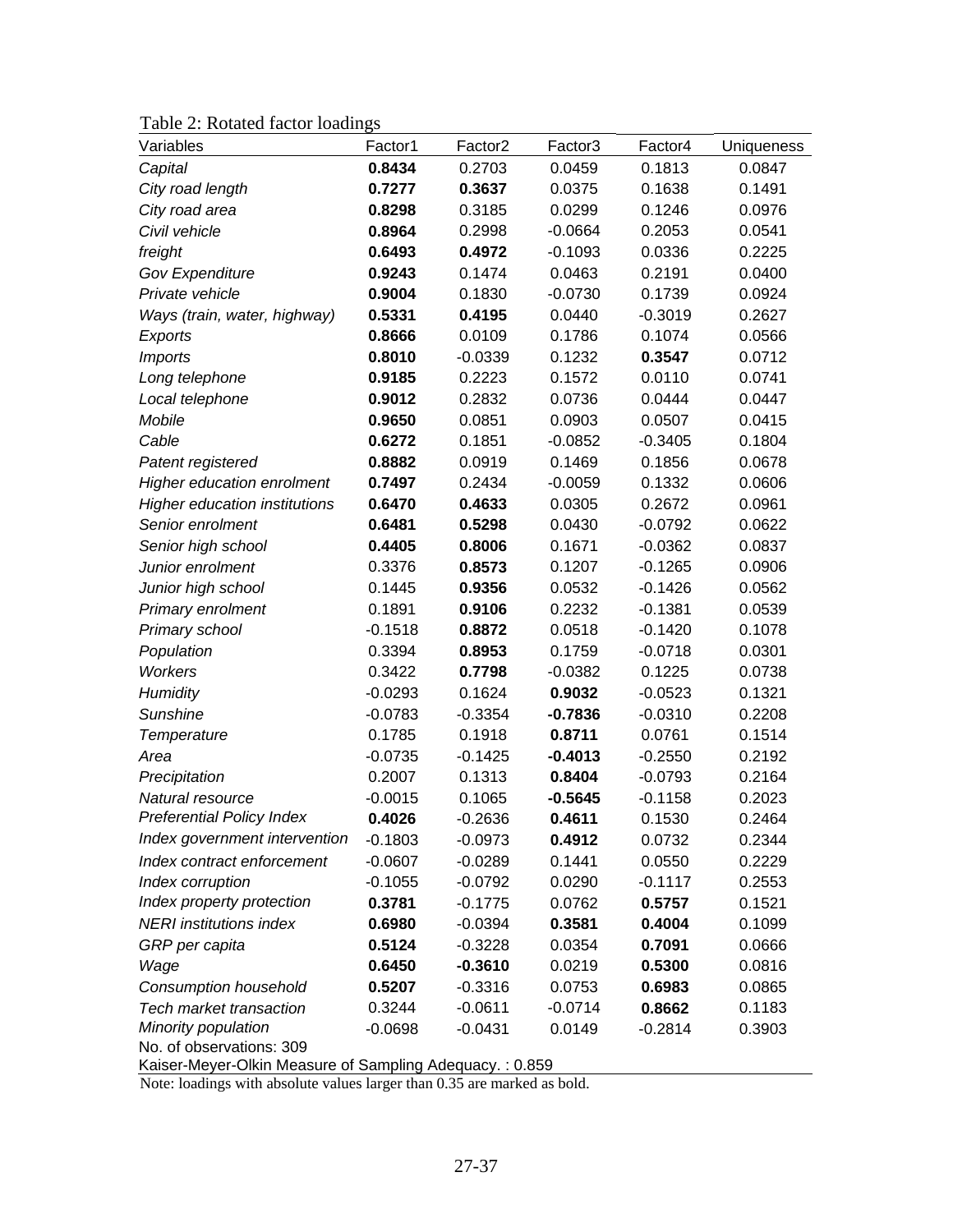| Table 3: Cronbach's alpha for factor consistency |  |  |  |
|--------------------------------------------------|--|--|--|
|--------------------------------------------------|--|--|--|

| Variables                            | Factor1 | Factor <sub>2</sub> | Factor <sub>3</sub> | Factor4 | Overall |
|--------------------------------------|---------|---------------------|---------------------|---------|---------|
| Capital                              | 0.6916  | 0.5115              | 0.6809              | 0.6025  | 0.7288  |
| City road length                     | 0.6915  | 0.5115              | 0.6808              | 0.6025  | 0.7287  |
| City road area                       | 0.6914  | 0.5116              | 0.6807              | 0.6022  | 0.7285  |
| Civil vehicle                        | 0.6916  | 0.5116              | 0.6809              | 0.6025  | 0.7289  |
| freight                              | 0.6911  | 0.5103              | 0.6768              | 0.6015  | 0.7278  |
| <b>Gov Expenditure</b>               | 0.5827  | 0.4500              | 0.5747              | 0.5570  | 0.6591  |
| Private vehicle                      | 0.6916  | 0.5116              | 0.6809              | 0.6026  | 0.7289  |
| Ways (train, water, highway)         | 0.6906  | 0.5111              | 0.6803              | 0.6007  | 0.7277  |
| Exports                              | 0.6046  | 0.4503              | 0.5948              | 0.4806  | 0.6549  |
| <b>Imports</b>                       | 0.5709  | 0.5045              | 0.6060              | 0.4655  | 0.6620  |
| Long telephone                       | 0.6727  | 0.5041              | 0.6707              | 0.5770  | 0.7175  |
| Local telephone                      | 0.6916  | 0.5115              | 0.6809              | 0.6025  | 0.7288  |
| Mobile                               | 0.6915  | 0.5115              | 0.6809              | 0.6024  | 0.7288  |
| Cable                                | 0.6913  | 0.5111              | 0.6807              | 0.6019  | 0.7286  |
| Patent registered                    | 0.6913  | 0.5115              | 0.6808              | 0.6023  | 0.7287  |
| <b>Higher education enrolment</b>    | 0.6911  | 0.5110              | 0.6804              | 0.6020  | 0.7289  |
| <b>Higher education institutions</b> | 0.6911  | 0.5110              | 0.6804              | 0.6020  | 0.7202  |
| Senior enrolment                     | 0.6911  | 0.5110              | 0.6804              | 0.6020  | 0.7289  |
| Senior high school                   | 0.6913  | 0.5113              | 0.6806              | 0.6022  | 0.7153  |
| Junior enrolment                     | 0.6837  | 0.2962              | 0.6722              | 0.5947  | 0.7289  |
| Junior high school                   | 0.6916  | 0.5113              | 0.6809              | 0.6025  | 0.6979  |
| Primary enrolment                    | 0.6807  | 0.5691              | 0.6816              | 0.5973  | 0.7289  |
| Primary school                       | 0.6916  | 0.5093              | 0.6807              | 0.6025  | 0.7198  |
| Population                           | 0.6916  | 0.5115              | 0.6809              | 0.6025  | 0.7287  |
| <b>Workers</b>                       | 0.6916  | 0.5111              | 0.6809              | 0.6025  | 0.7288  |
| Humidity                             | 0.6790  | 0.5140              | 0.6636              | 0.5907  | 0.7289  |
| <b>Sunshine</b>                      | 0.6916  | 0.5116              | 0.6809              | 0.6021  | 0.7289  |
| Temperature                          | 0.6916  | 0.5116              | 0.6809              | 0.6019  | 0.7289  |
| Area                                 | 0.6915  | 0.5116              | 0.6809              | 0.6012  | 0.7289  |
| Precipitation                        | 0.6916  | 0.5115              | 0.6809              | 0.6025  | 0.7242  |
| Natural resource                     | 0.6876  | 0.5059              | 0.6780              | 0.5919  | 0.7284  |
| <b>Preferential Policy Index</b>     | 0.6916  | 0.5116              | 0.6809              | 0.6025  | 0.7286  |
| Index government intervention        | 0.6878  | 0.5059              | 0.6733              | 0.6022  | 0.7286  |
| Index contract enforcement           | 0.6916  | 0.5116              | 0.6809              | 0.6025  | 0.7284  |
| Index corruption                     | 0.6916  | 0.5116              | 0.6808              | 0.6025  | 0.7284  |
| Index property protection            | 0.6911  | 0.5110              | 0.6804              | 0.6020  | 0.7284  |
| <b>NERI</b> institutions index       | 0.6916  | 0.5116              | 0.6809              | 0.6025  | 0.7284  |
| GRP per capita                       | 0.6904  | 0.5103              | 0.6697              | 0.5992  | 0.7287  |
| Wage                                 | 0.6913  | 0.5112              | 0.6796              | 0.6022  | 0.7288  |
| Consumption household                | 0.6916  | 0.5115              | 0.6807              | 0.6025  | 0.7288  |
| Tech market transaction              | 0.6916  | 0.5116              | 0.6809              | 0.6025  | 0.7199  |
| Minority population                  | 0.6916  | 0.5116              | 0.6809              | 0.6025  | 0.7289  |
| Cronbach's alpha                     | 0.6911  | 0.5112              | 0.6804              | 0.6021  | 0.7284  |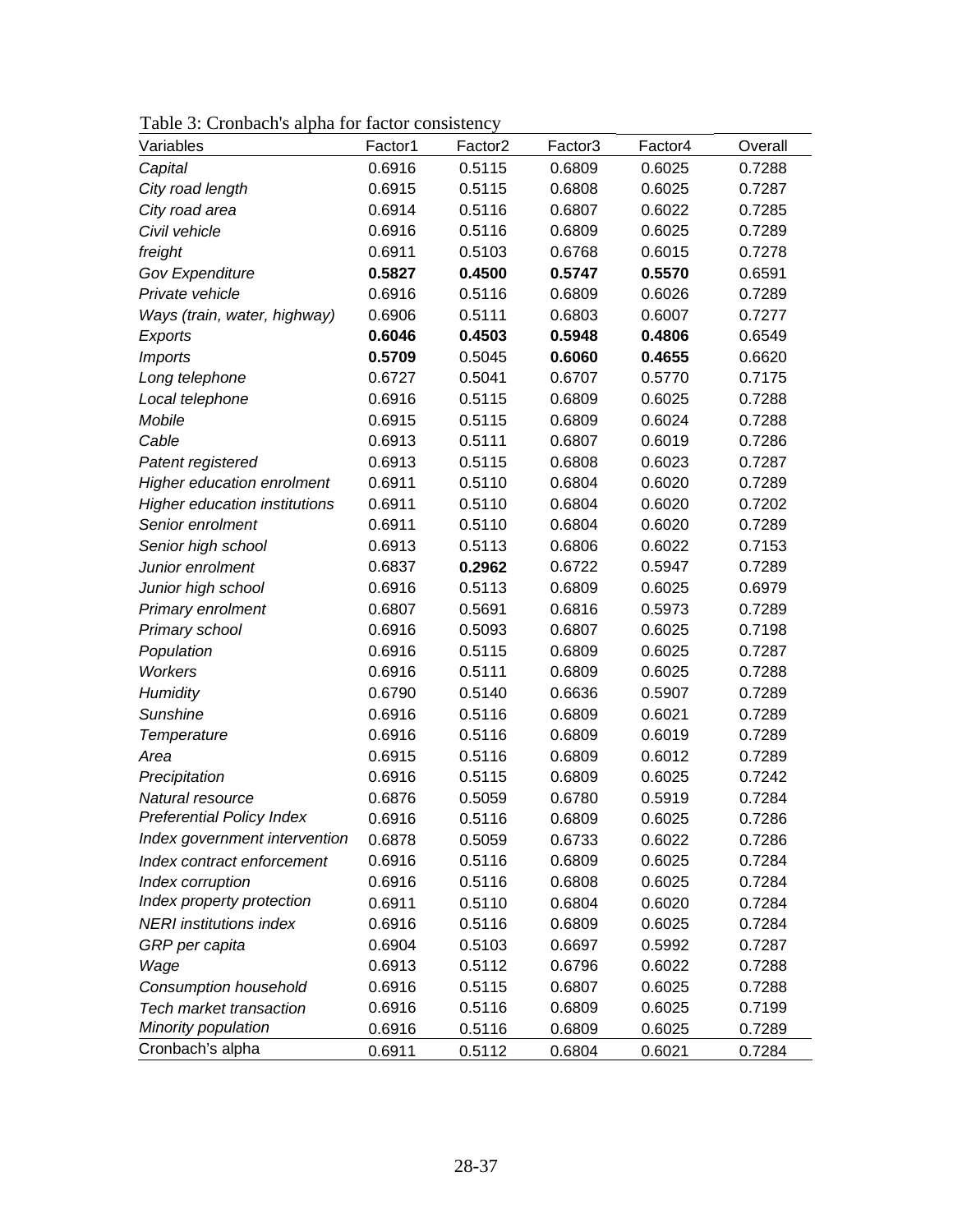|          |             |                           | Amount of FDI (log) |  |  |
|----------|-------------|---------------------------|---------------------|--|--|
| 1) FE    | (2) Between | (3) FE                    | (4) Between         |  |  |
| 0.130    | $1.059***$  | 0.015                     | $1.136***$          |  |  |
| (0.081)  | (0.204)     | (0.107)                   | (0.208)             |  |  |
| $-0.312$ | 0.225       | $-0.328$                  | 0.217               |  |  |
| (0.302)  | (0.179)     | (0.396)                   | (0.183)             |  |  |
| $0.148*$ | $0.721***$  | 0.102                     | $0.791***$          |  |  |
| (0.077)  | (0.209)     | (0.095)                   | (0.213)             |  |  |
| $-0.016$ | $0.496***$  | 0.172                     | $0.449**$           |  |  |
| (0.130)  | (0.156)     | (0.201)                   | (0.159)             |  |  |
|          |             | Number of FDI firms (log) |                     |  |  |

Table 4: The fixed effects and between estimation results

Note: Number of observations is 309. In parentheses are standard errors. \*\*\* Statistically significant at the 1% level; \*\* statistically significant at the 5% level; \* statistically significant at the 10% level.

#### Table 5: 2SLS IV estimation results

|                      |                | Number of FDI firms (log) | Amount of FDI (log) |                  |  |
|----------------------|----------------|---------------------------|---------------------|------------------|--|
| Variable             | 1) Basic       | (2) Interactions          | (3) Basic           | (4) Interactions |  |
| 'Institution' factor | $0.087***$     | $0.134***$                | $-0.081$            | $-0.073$         |  |
|                      | (0.029)        | (0.046)                   | (0.065)             | (0.075)          |  |
| 'Labor costs' factor | $-0.999***$    | $-0.771***$               | $-1.229***$         | $-1.160***$      |  |
|                      | (0.211)        | (0.279)                   | (0.479)             | (0.447)          |  |
| 'Market' factor      | $0.278***$     | $0.181***$                | $0.218***$          | 0.146            |  |
|                      | (0.037)        | (0.063)                   | (0.086)             | (0.099)          |  |
| Inst*Costs           |                | $-0.033**$                |                     | $-0.081***$      |  |
|                      |                | (0.017)                   |                     | (0.031)          |  |
| Inst*Market          |                | $0.031**$                 |                     | 0.019            |  |
|                      |                | (0.014)                   |                     | (0.023)          |  |
| 'Geography' factor   | $-0.046$       | $-0.048$                  | 0.002               | $-0.015$         |  |
|                      | (0.074)        | (0.074)                   | (0.127)             | (0.113)          |  |
|                      |                | 'Labor costs': S          |                     | 'Labor costs': S |  |
| Joint significance   |                | 'Market': S               |                     | 'Market': S      |  |
|                      |                | 'Institution': S          |                     | 'Institution': S |  |
| H0: Exogeneity       | p-val.: 0.0368 | p-val.: 0.0773            | p-val.: 0.0000      | p-val.: 0.0000   |  |

Note: Number of observations is 241. In parentheses are standard errors. \*\*\* Statistically significant at the 1% level; \*\* statistically significant at the 5% level; \* statistically significant at the 10% level. In the joint significance test 'S' denotes for 'significant' and 'I' denotes for 'insignificant'.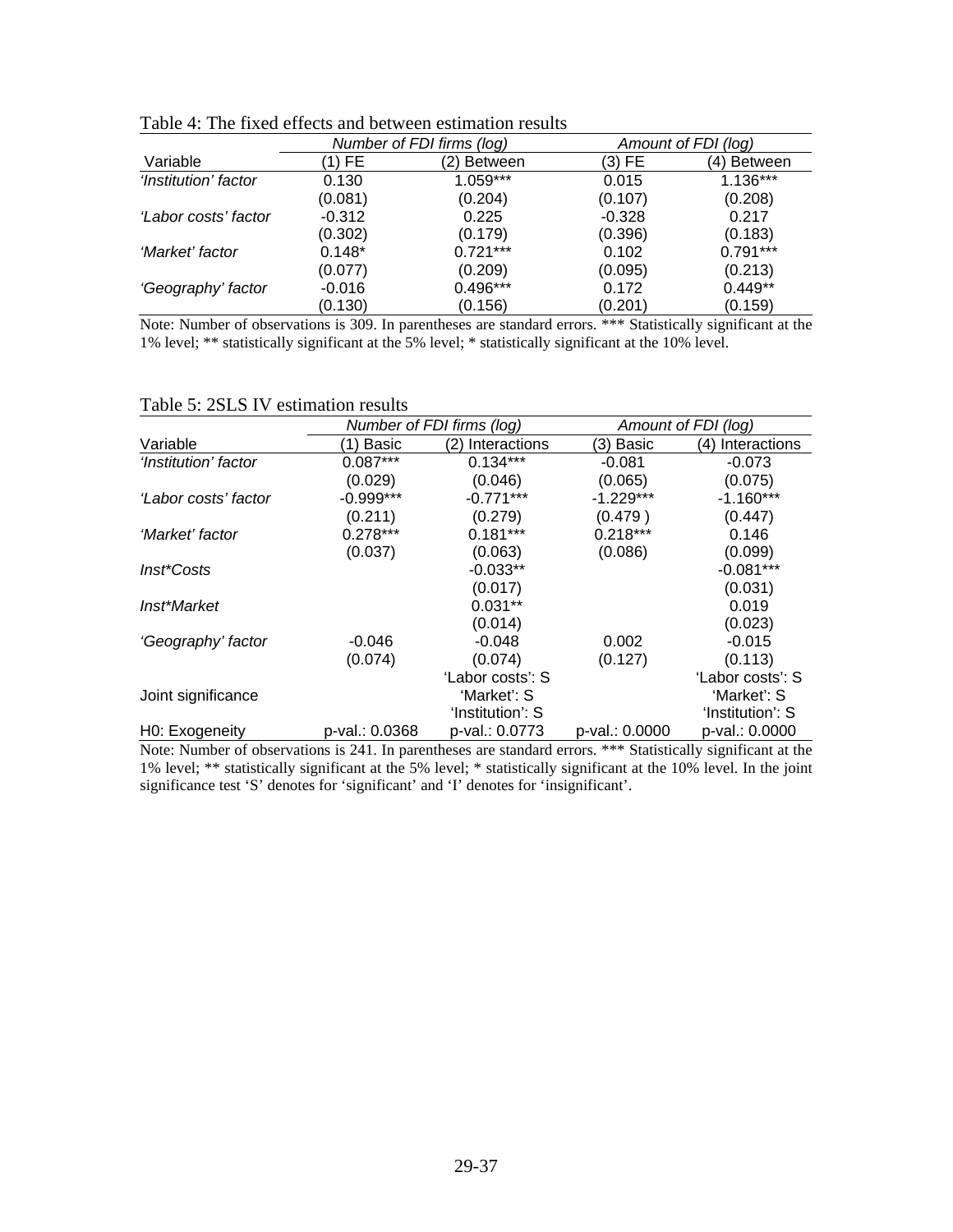|                          |                | Number of FDI firms (log) |                | Amount of FDI (log) |
|--------------------------|----------------|---------------------------|----------------|---------------------|
| Variable                 | (1) Basic      | (2)<br>Interactions       | (3) Basic      | Interactions<br>(4) |
| Dependent <sub>t-1</sub> | $0.167**$      | $0.144**$                 | $0.231**$      | $0.248***$          |
|                          | (0.080)        | 0.092                     | (0.100)        | (0.097)             |
| 'Institution' factor     | $0.080*$       | $0.158***$                | $-0.024$       | $-0.003$            |
|                          | (0.046)        | 0.059                     | (0.065)        | (0.086)             |
| 'Labor costs' factor     | $-0.808**$     | $-0.555**$                | $-0.350$       | $-0.352$            |
|                          | (0.334)        | 0.284                     | (0.345)        | (0.249)             |
| 'Market' factor          | $0.257***$     | 0.123                     | 0.085          | 0.051               |
|                          | (0.063)        | 0.083                     | (0.065)        | (0.088)             |
| Inst*Costs               |                | $-0.035$                  |                | $-0.027$            |
|                          |                | 0.039                     |                | (0.044)             |
| Inst*Market              |                | $0.045**$                 |                | 0.019               |
|                          |                | 0.020                     |                | (0.027)             |
| 'Geography' factor       | $-0.082$       | $-0.028$                  | 0.154          | 0.165               |
|                          | (0.111)        | 0.1144                    | (0.155)        | (0.163)             |
|                          |                | 'Labor costs': S          |                | 'Labor costs': I    |
| Joint significance       |                | 'Market': S               |                | 'Market': I         |
|                          |                | 'Institution': S          |                | 'Institution': I    |
| No. of instruments       | 113            | 147                       | 113            | 147                 |
| AR(2)                    | p-val.: 0.4595 | p-val.: 0.3767            | p-val.: 0.5327 | p-val.: 0.6611      |
| Sargan test              | p-val.: 0.8774 | p-val.: 0.7473            | p-val.: 0.8519 | p-val.: 0.7922      |

Table 6: Arellano-Bond dynamic panel-data estimation results

Note: Number of observations is 242. In parentheses are standard errors. \*\*\* Statistically significant at the 1% level; \*\* statistically significant at the 5% level; \* statistically significant at the 10% level. In the joint significance test 'S' denotes for 'significant' and 'I' denotes for 'insignificant'.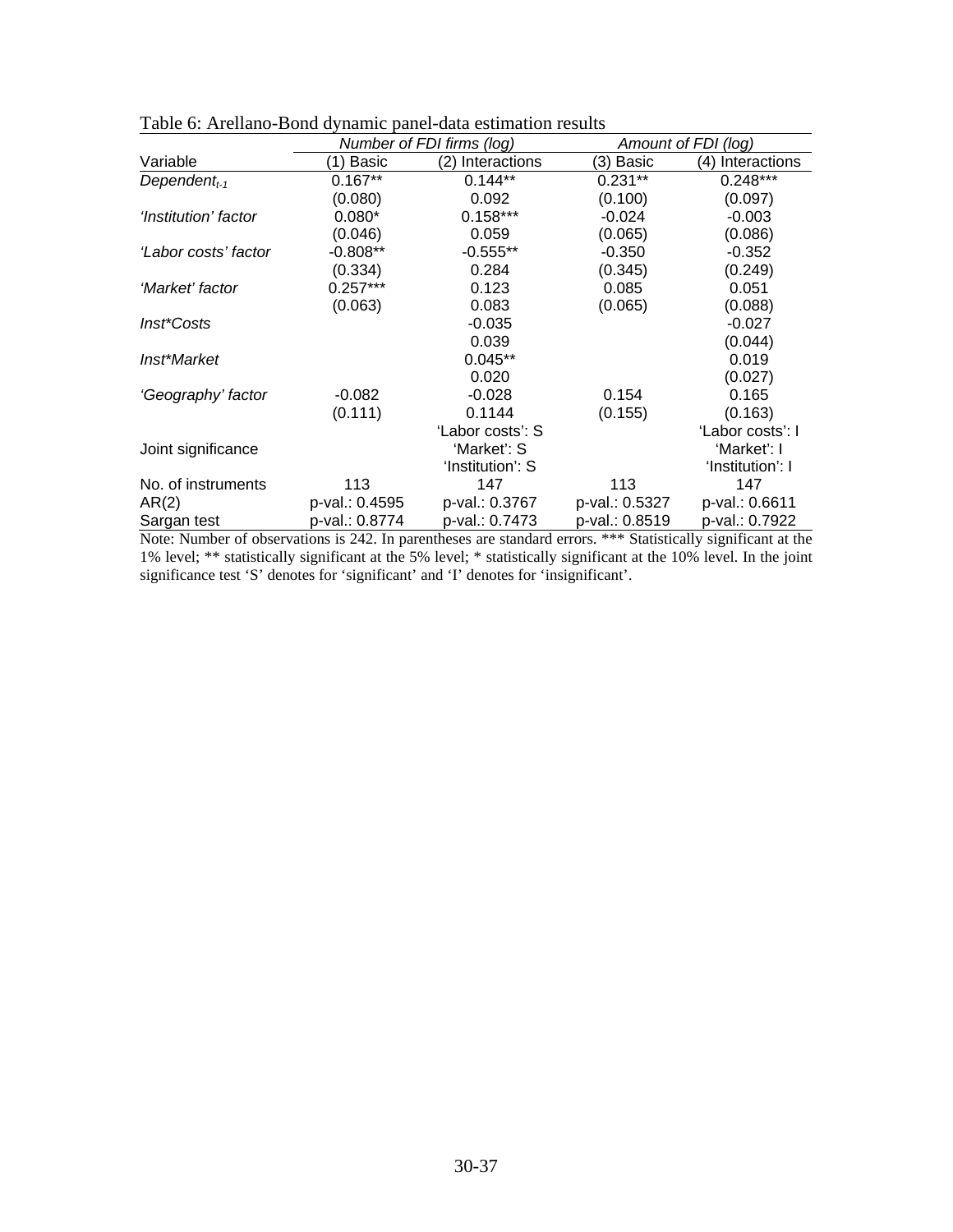|                      |             | Number of FDI firms (log) | Amount of FDI (log) |             |  |
|----------------------|-------------|---------------------------|---------------------|-------------|--|
| Variable             | 1) East     | $(2)$ West                | (3) East            | (4) West    |  |
| 'Institution' factor | $0.481***$  | 0.001                     | $-0.179***$         | $-0.023$    |  |
|                      | (0.115)     | (0.057)                   | (0.065)             | (0.076)     |  |
| 'Labor costs' factor | $-1.267***$ | $-0.933**$                | $-1.798***$         | $-1.022***$ |  |
|                      | (0.232)     | (0.428)                   | (0.319)             | (0.383)     |  |
| 'Market' factor      | $0.400***$  | 0.102                     | $0.365***$          | $0.626**$   |  |
|                      | (0.064)     | (0.241)                   | (0.091)             | (0.275)     |  |
| 'Geography' factor   | $-0.008$    | $-0.376***$               | 0.192               | $-0.693***$ |  |
|                      | (0.087)     | (0.112)                   | (0.133)             | (0.164)     |  |

## Table 7: Subsample IV estimation results

Note: Number of observations is 111 for the East and 130 for the West. In parentheses are standard errors. \*\*\* Statistically significant at the 1% level; \*\* statistically significant at the 5% level; \* statistically significant at the 10% level.

#### Table 8: Subsample IV estimation results with interactions

|                      | No. of FDI firms (log) |                  |                  |                  | Amount of FDI (log) |                  |
|----------------------|------------------------|------------------|------------------|------------------|---------------------|------------------|
| Variable             | (1) East               | $(2)$ West       | $(3)$ East       | $(4)$ East       | $(5)$ West          | $(6)$ West       |
| 'Institution' factor | 0.073                  | 0.599            | 0.083            | $-0.098$         | $-0.085$            | 0.257            |
|                      | (0.092)                | (0.460)          | (0.087)          | (0.120)          | (0.092)             | (0.180)          |
| 'Labor costs' factor | $-1.149***$            | 0.105            | $-1.123***$      | $-1.598***$      | $-1.011***$         | $-0.372$         |
|                      | (0.328)                | (0.898)          | (0.355)          | (0.459)          | (0.343)             | (0.585)          |
| 'Market' factor      | $0.210**$              | 0.834            | 0.124            | $0.468***$       | $0.455**$           | $0.838**$        |
|                      | (0.104)                | (0.603)          | (0.092)          | (0.106)          | (0.230)             | (0.345)          |
| Inst*Costs           | $-0.088**$             | $-0.129$         | $-0.207***$      |                  | 0.057               |                  |
|                      | (0.039)                | (0.103)          | (0.047)          |                  | (0.040)             |                  |
| Inst*Market          | 0.054                  | $-0.199$         |                  | $-0.064$         |                     | $-0.121$         |
|                      | (0.048)                | (0.1500)         |                  | (0.060)          |                     | (0.074)          |
| 'Geography' factor   | $-0.076$               | $-0.338**$       | 0.099            | $0.225*$         | $-0.679***$         | $-0.651***$      |
|                      | (0.082)                | (0.140)          | (0.115)          | (0.128)          | (0.154)             | (0.150)          |
|                      | 'Labor costs': S       | 'Labor costs': S | 'Labor costs': S | 'Market': S      | 'Labor costs': S    | 'Market': S      |
| Joint significance   | 'Market': S            | 'Market': I      | 'Institution': S | 'Institution': S | 'Institution': I    | 'Institution': I |
|                      | 'Institution': S       | 'Institution': I |                  |                  |                     |                  |

Note: Number of observations is 111 for the East and 130 for the West. In parentheses are standard errors. \*\*\* Statistically significant at the 1% level; \*\* statistically significant at the 5% level; \* statistically significant at the 10% level. In the joint significance test 'S' denotes for 'significant' and 'I' denotes for 'insignificant'.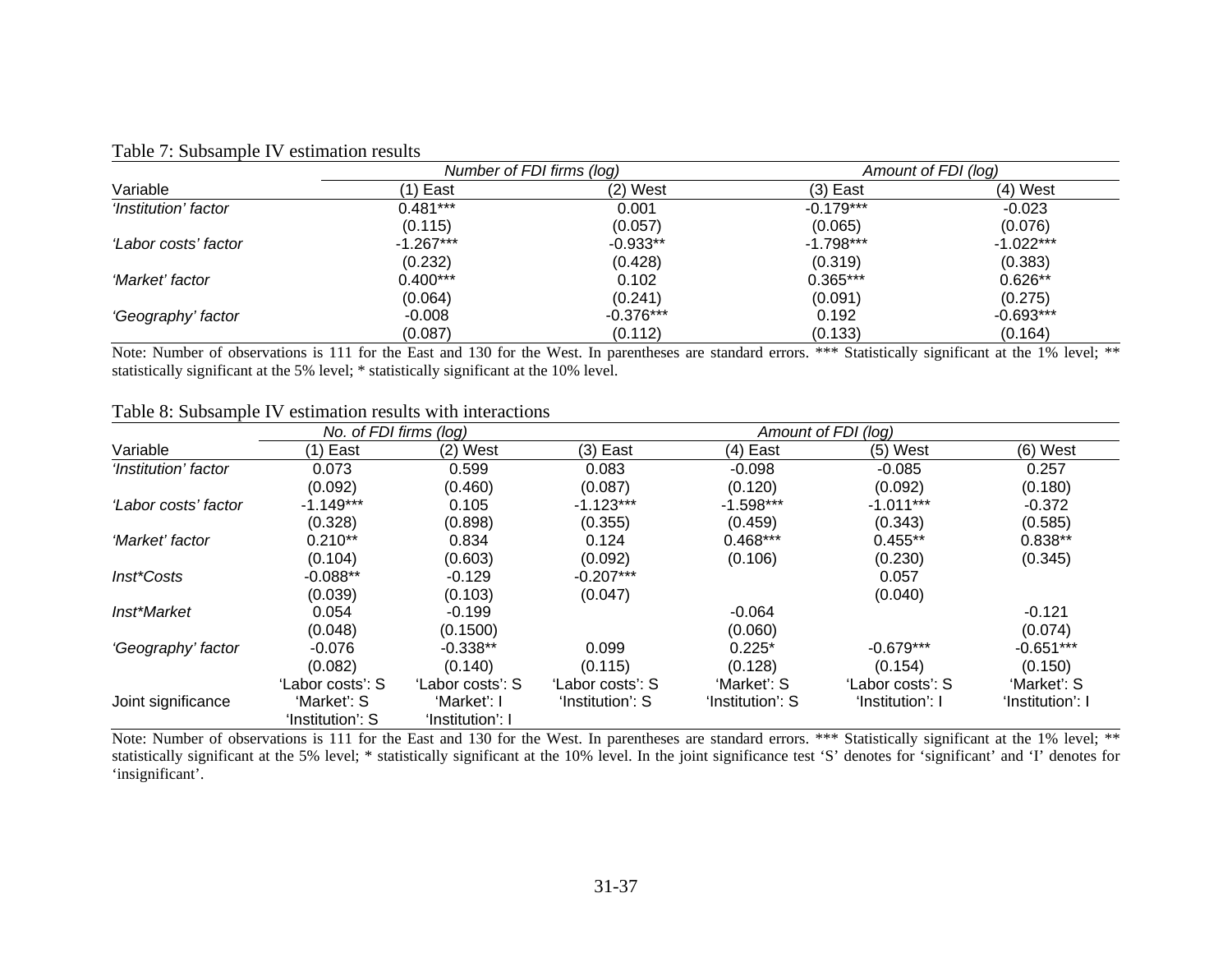|                          | IV estimation  |                | Arellano-Bond dynamic |                |
|--------------------------|----------------|----------------|-----------------------|----------------|
| Variable                 | (1) Number FFE | (2) Amount FDI | (3) Number FFE        | (4) Amount FDI |
| Dependent <sub>t-1</sub> |                |                | $0.169**$             | $0.236**$      |
|                          |                |                | (0.080)               | (0.099)        |
| 'Institution' factor     | $0.235**$      | 0.151          | 0.051                 | $-0.011$       |
|                          | (0.108)        | (0.134)        | (0.123)               | (0.169)        |
| ʻLabor costs' factor     | $-0.794**$     | $-1.073***$    | $-0.858**$            | $-0.498$       |
|                          | (0.346)        | (0.415)        | (0.348)               | (0.319)        |
| 'Market' factor          | $0.624***$     | $0.811***$     | 0.202                 | 0.182          |
|                          | (0.194)        | (0.271)        | (0.291)               | (0.385)        |
| 'Geography' factor       | 0.022          | 0.139          | $-0.122$              | 0.141          |
|                          | (0.097)        | (0.139)        | (0.128)               | (0.168)        |
| No. of instruments       |                |                | 113                   | 113            |
| AR(2)                    |                |                | p-val.: 0.4732        | p-val.: 0.6028 |
| Sargan test              |                |                | p-val.: 0.9301        | p-val.: 0.9295 |
| No. of obs.              | 216            | 216            | 217                   | 217            |

| Table 9: Results without the four municipalities |  |  |  |
|--------------------------------------------------|--|--|--|
|--------------------------------------------------|--|--|--|

Note: In parentheses are standard errors. \*\*\* Statistically significant at the 1% level; \*\* statistically significant at the 5% level; \* statistically significant at the 10% level. Dependent variables are in log form.

| Table 10: Specified Factor 1 ('Institutional quality') |                    |               |                   |
|--------------------------------------------------------|--------------------|---------------|-------------------|
| Variables                                              | Factor 1           | Factor 2      | <b>Uniqueness</b> |
|                                                        | ('Infrastructure') | 'Governance') |                   |
| City road length                                       | 0.8459             | 0.2241        | 0.2343            |
| City road area                                         | 0.9151             |               | 0.1328            |
| Freight                                                | 0.7893             |               | 0.3644            |
| Ways                                                   | 0.6738             | $-0.5293$     | 0.2658            |
| Long telephone                                         | 0.9272             |               | 0.1395            |
| Local telephone                                        | 0.9661             |               | 0.0625            |
| Mobile                                                 | 0.9367             |               | 0.1221            |
| Cable                                                  | 0.6854             | $-0.5204$     | 0.2594            |
| Patent                                                 | 0.8509             | 0.2669        | 0.2047            |
| NERI index                                             | 0.7276             | 0.4880        | 0.2324            |
| Index property protection                              | 0.3223             | 0.8060        | 0.2465            |
| Index government intervention                          |                    | $-0.2028$     | 0.9474            |
| Index corruption                                       |                    | $-0.3620$     | 0.8376            |
| Index contract enforcement                             |                    | $-0.3276$     | 0.8921            |
| PPI (Preferential Policy Index)                        | 0.3601             | 0.5579        | 0.5590            |
| Minority population                                    |                    | $-0.6655$     | 0.5433            |

Note: blanks represent loadings with absolute values below than 0.2; Number of observations is 309.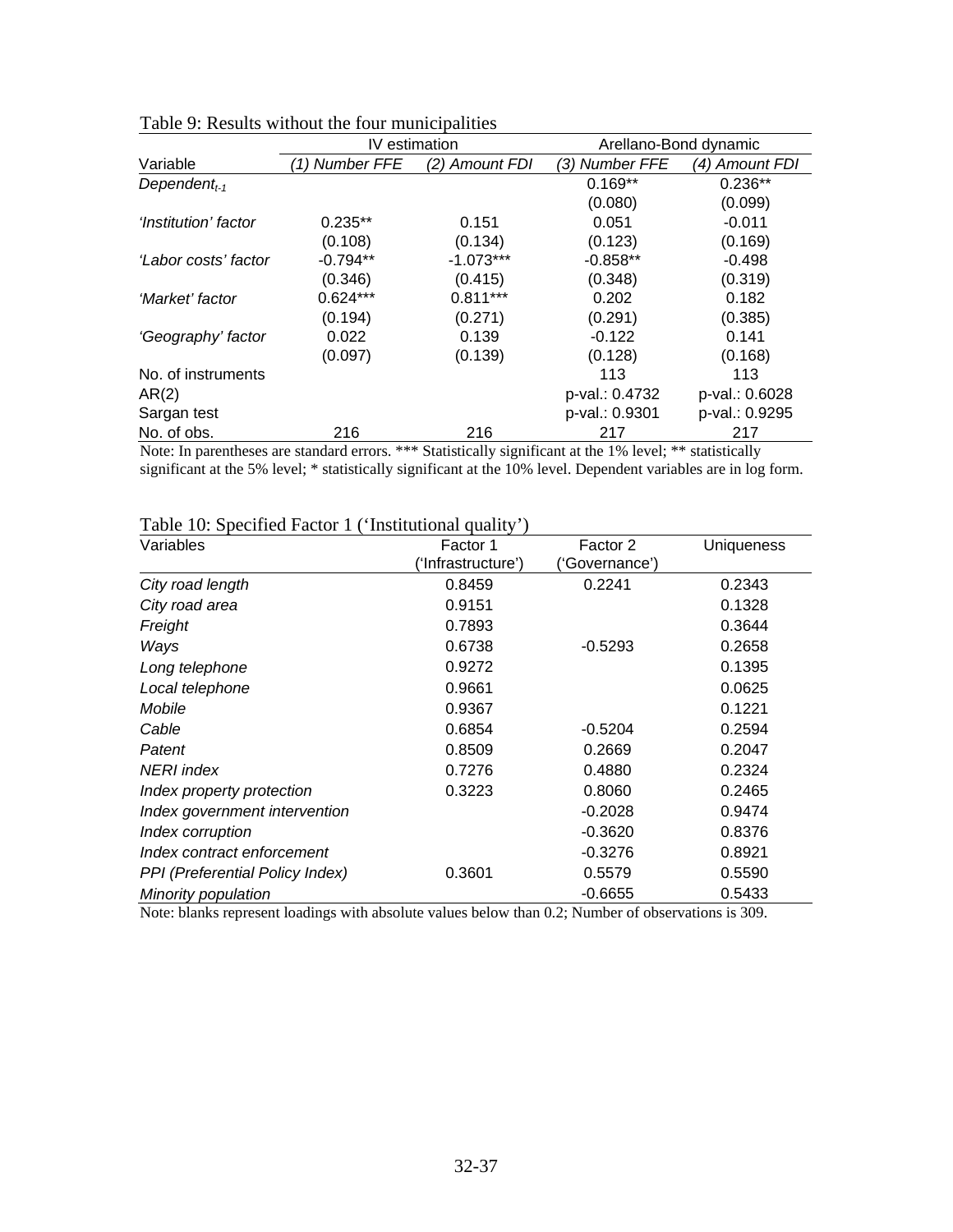|                         |              | Number of FDI firms (log) |             | Amount of FDI (log) |
|-------------------------|--------------|---------------------------|-------------|---------------------|
| Variable                | <b>Basic</b> | (2)<br>Interactions       | (3) Basic   | Interactions<br>(4) |
| 'Infrastructure' factor | $0.157***$   | $0.210**$                 | $-0.061$    | 0.131               |
|                         | (0.048)      | (0.103)                   | (0.077)     | (0.135)             |
| 'Governance' factor     | 0.137        | $-0.028$                  | 0.238       | 0.219               |
|                         | (0.156)      | (0.309)                   | (0.246)     | (0.369)             |
| 'Labor costs' factor    | $-0.934***$  | $-0.794**$                | $-1.189***$ | $-1.182***$         |
|                         | (0.231)      | (0.324)                   | (0.348)     | (0.407)             |
| 'Market' factor         | $0.244***$   | $0.434**$                 | $0.161*$    | $0.588**$           |
|                         | (0.056)      | (0.193)                   | (0.094)     | (0.253)             |
| Infra*Costs             |              | $-0.123*$                 |             | $-0.125$            |
|                         |              | (0.074)                   |             | (0.087)             |
| Gov*Costs               |              | $-0.200$                  |             | $-0.112$            |
|                         |              | (0.171)                   |             | (0.204)             |
| Infra*Market            |              | 0.009                     |             | $-0.011$            |
|                         |              | (0.023)                   |             | (0.034)             |
| Gov*Market              |              | $-0.099$                  |             | $-0.208***$         |
|                         |              | (0.064)                   |             | (0.077)             |
| 'Geography' factor      | $-0.056$     | 0.019                     | $-0.036$    | 0.053               |
|                         | (0.092)      | (0.126)                   | (0.138)     | (0.159)             |
| Joint significance      |              | 'Infrastructure' yes      |             | 'Governance' ves    |

Table 11: IV estimation results of using sub-factors of institutions

Note: Number of observations is 241. In parentheses are standard errors. \*\*\* Statistically significant at the 1% level; \*\* statistically significant at the 5% level; \* statistically significant at the 10% level.

| Table 12: Estimation results of using alternative dependent variables |  |  |  |
|-----------------------------------------------------------------------|--|--|--|
|                                                                       |  |  |  |

| Variable             | <b>FDI</b> inflows | <b>Capital FFE</b><br>2) | <b>Employees FFE</b><br>(3) | (4) FDI factor |
|----------------------|--------------------|--------------------------|-----------------------------|----------------|
| 'Institution' factor | $-0.205$           | $-0.0611$                | $0.1767***$                 | $0.489***$     |
|                      | (0.291)            | (0.039)                  | (0.041)                     | (0.078)        |
| 'Labor costs' factor | $-4.285**$         | $-1.262***$              | $-0.359*$                   | $-1.219***$    |
|                      | (1.953)            | (0.293)                  | (0.215)                     | (0.449)        |
| 'Market' factor      | $0.3524*$          | $0.245***$               | $0.126***$                  | $0.443***$     |
|                      | (0.188)            | (0.051)                  | (0.048)                     | (0.088)        |
| 'Geography' factor   | $-0.289$           | $-0.055$                 | $-0.200**$                  | $0.209**$      |
|                      | (0.254)            | (0.096)                  | (0.083)                     | (0.098)        |
| No. of obs.          | 162                | 241                      | 234                         | 241            |

Note: In parentheses are standard errors. \*\*\* Statistically significant at the 1% level; \*\* statistically significant at the 5% level; \* statistically significant at the 10% level.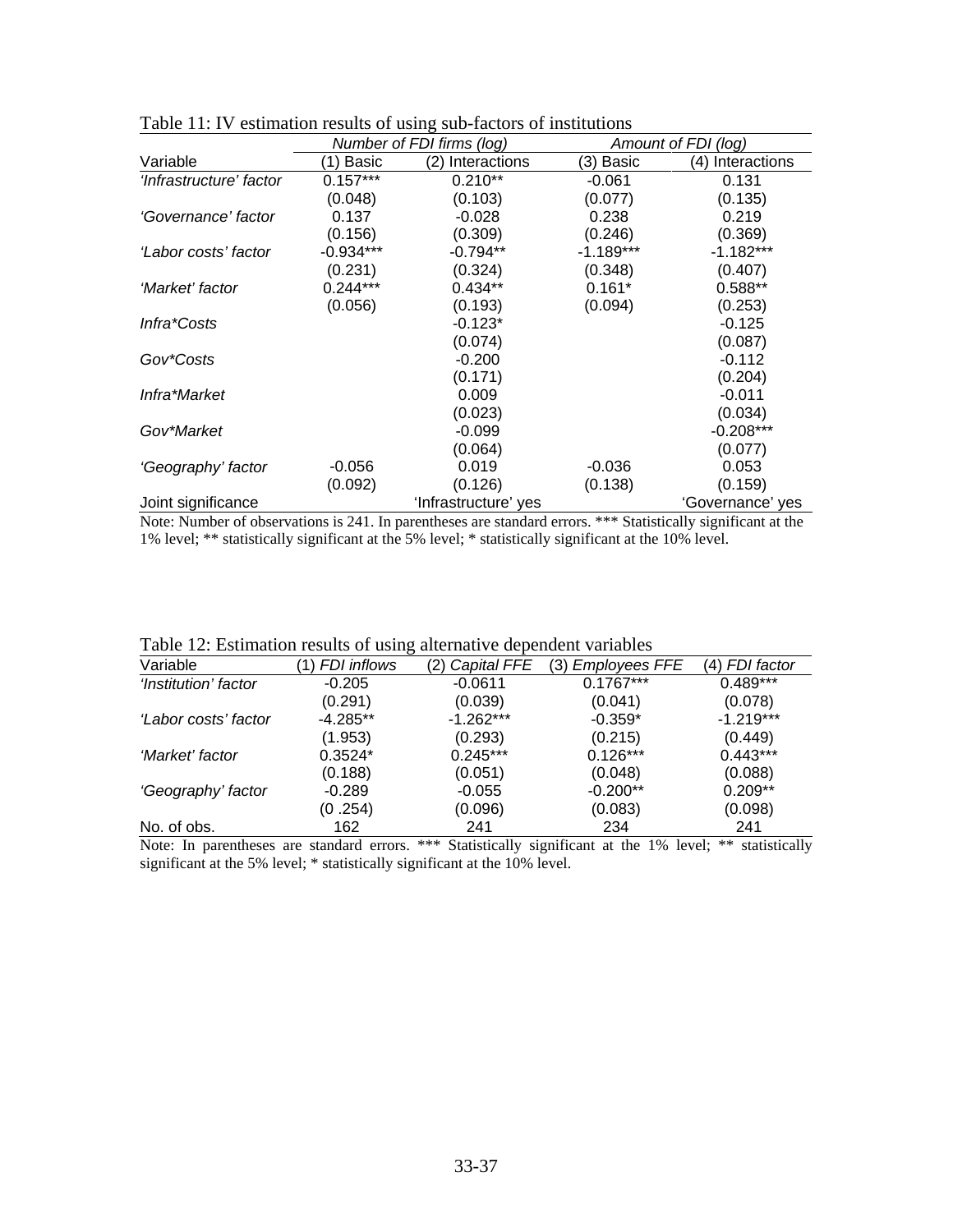| Variable                         | (1)       | (2)      | (3)       | (4)      | (5)      | (6)       |
|----------------------------------|-----------|----------|-----------|----------|----------|-----------|
| Government expenditure (log)     | $-2.893*$ | $-3.556$ |           | $-4.021$ | $-3.782$ | $-1.548$  |
|                                  | (1.626)   | (2.309)  |           | (3.406)  | (3.290)  | (2.731)   |
| Ways (log)                       |           |          | $-0.07$   |          |          | 0.021     |
|                                  |           |          | (0.513)   |          |          | (1.132)   |
| Wage (log)                       | $6.159*$  | 5.558    | 2.334     |          | 7.262    | $-5.066$  |
|                                  | (3.449)   | (3.497)  | (1.990)   |          | (4.777)  | (6.581)   |
| GRP per capita (log)             |           |          |           | 15.174*  |          | 13.657    |
|                                  |           |          |           | (8.847)  |          | (11.791)  |
| GRP (log)                        | 0.851     | 0.828    | 0.255     | $-9.14$  |          | $-12.415$ |
|                                  | (0.922)   | (0.993)  | (0.883)   | (6.190)  |          | (11.818)  |
| Consumption household (log)      |           |          |           |          | $-0.008$ | 5.722     |
|                                  |           |          |           |          | (1.145)  | (6.642)   |
| Natural resource                 | 0.006     | 0.014    | $-0.000*$ | 0.031    | 0.011    | $-0.005$  |
|                                  | (0.007)   | (0.012)  | (0.000)   | (0.024)  | (0.013)  | (0.012)   |
| Primary school enrolment (log)   |           | 0.071    | $-0.127$  | 1.652    | 0.187    | 2.143     |
|                                  |           | (0.319)  | (0.266)   | (1.188)  | (0.333)  | (2.322)   |
| Higher education enrolment (log) |           | 0.342    | $-0.013$  | $-1.639$ | 0.316    | $-2.141$  |
|                                  |           | (0.288)  | (0.197)   | (1.253)  | (0.357)  | (2.079)   |
| <b>NERI</b> index                |           | $0.201*$ | 0.096     | $0.483*$ | 0.217    | 0.324     |
|                                  |           | (0.109)  | (0.085)   | (0.261)  | (0.142)  | (0.278)   |
| Preferential policy              |           | 0.286    | $-0.015$  | 0.404    | 0.285    | 0.100     |
|                                  |           | (0.230)  | (0.091)   | (0.389)  | (0.311)  | (0.213)   |
| No. of obs.                      | 302       | 302      | 280       | 302      | 308      | 274       |

Table 13: Benchmark IV results (dependent Variable: *log Number FFE*)

Note: In parentheses are standard errors. \*\*\* Statistically significant at the 1% level; \*\* statistically significant at the 5% level; \* statistically significant at the 10% level.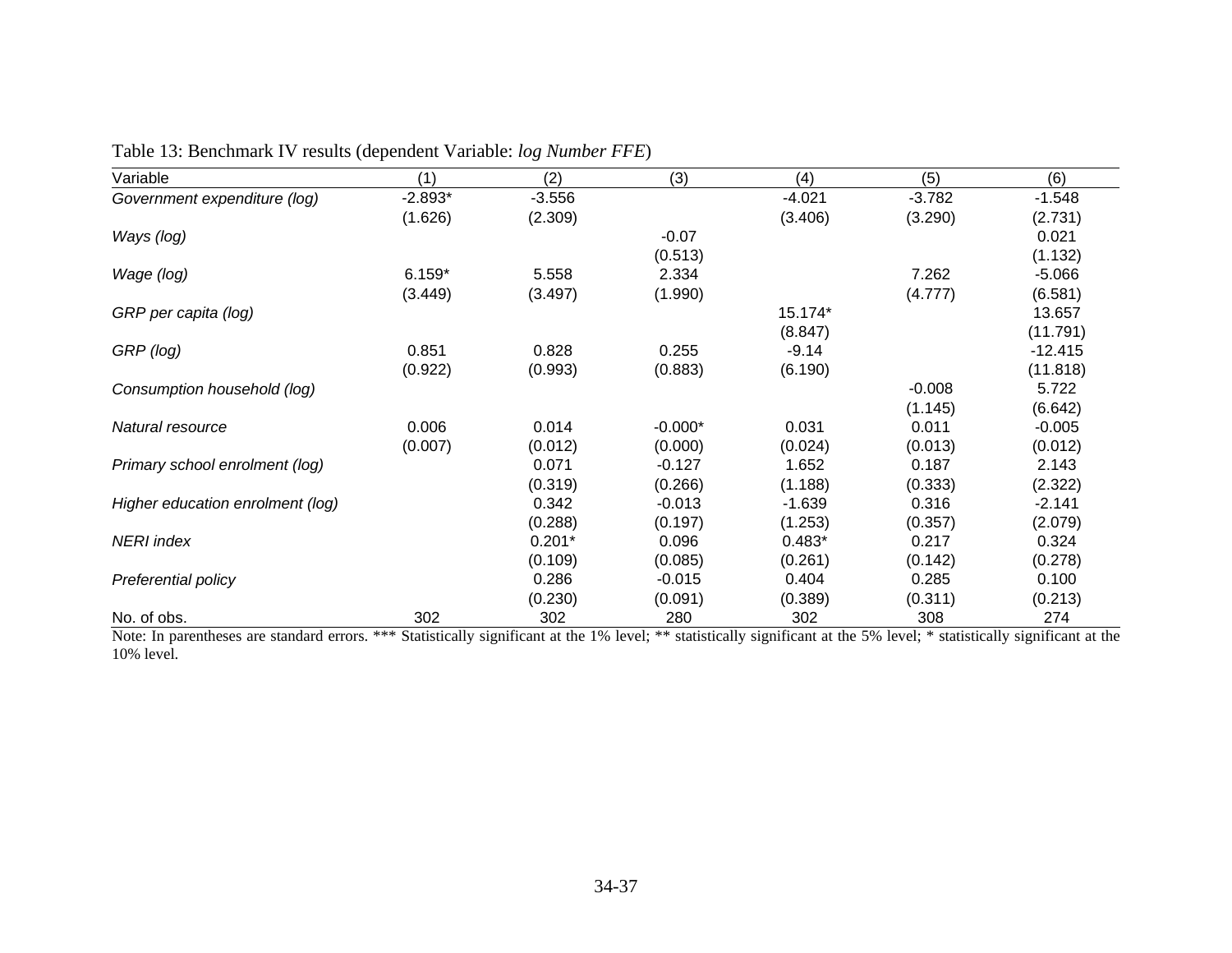|                             |             |             |             |             | $\cup$      |             |             |             |             |                     |
|-----------------------------|-------------|-------------|-------------|-------------|-------------|-------------|-------------|-------------|-------------|---------------------|
| Variable                    | (1)         | (2)         | (3)         | (4)         | (5)         | (6)         | (7)         | (8)         | (9)         | (10)                |
| 'Institution' factor (new)  | $0.119***$  | $0.105***$  | $0.065**$   | $0.064**$   | $0.073**$   | $0.057*$    | $0.080**$   | $0.068**$   | $0.057*$    | 0.075               |
|                             | (0.021)     | (0.020)     | (0.033)     | (0.032)     | (0.036)     | (0.036)     | (0.031)     | (0.031)     | [0.030]     | [0.047]             |
| 'Labor costs' factor (new)  | $-0.872***$ | $-0.990***$ | $-0.609***$ | $-0.516***$ | $-0.455***$ | $-0.432***$ | $-0.711***$ | $-0.341**$  | $-0.648***$ | $-0.491**$          |
|                             | (0.137)     | (0.152)     | (0.146)     | (0.139)     | (0.137)     | (0.144)     | (0.199)     | (0.164)     | [0.124]     | [0.247]             |
| 'Market' factor (new)       | $0.273***$  | $0.286***$  | $0.229***$  | $0.203***$  | $0.245***$  | $0.220***$  | $0.203***$  | $0.093*$    | $0.263***$  | $0.220***$          |
|                             | (0.035)     | (0.036)     | (0.039)     | (0.038)     | (0.049)     | (0.048)     | (0.045)     | (0.055)     | [0.038]     | [0.074]             |
| 'Geography' factor (new)    | $-0.024$    | $-0.006$    | $-0.111$    | $-0.109*$   | $-0.119*$   | $-0.110$    | $-0.158**$  | $-0.236***$ | $-0.029$    | $-0.02$             |
|                             | (0.076)     | (0.077)     | (0.070)     | (0.065)     | (0.072)     | (0.070)     | (0.068)     | (0.054)     | [0.083]     | [0.081]             |
| Exports (log)               |             |             |             | 0.129       |             | 0.132       |             |             |             |                     |
|                             |             |             |             | (0.098)     |             | (0.096)     |             |             |             |                     |
| Imports (log)               |             |             |             | 0.086       |             | 0.081       |             |             |             |                     |
|                             |             |             |             | (0.068)     |             | (0.067)     |             |             |             |                     |
| Government exp (log)        |             | $0.545***$  |             |             |             | $0.318**$   |             |             |             |                     |
|                             |             | (0.185)     |             |             |             | (0.167)     |             |             |             |                     |
| Primary enrolment (log)     |             |             |             |             |             |             |             |             |             | $-0.133$<br>[0.118] |
| Junior high enrolment (log) |             |             |             |             |             |             |             |             |             | $-0.062$            |
|                             |             |             |             |             |             |             |             |             |             | [0.174]             |
| Preferential policy         |             |             |             |             |             |             |             | $0.082*$    |             |                     |
|                             |             |             |             |             |             |             |             | (0.050)     |             |                     |
| <b>NERI</b> index           |             |             |             |             |             |             |             | $0.150***$  |             |                     |
|                             |             |             |             |             |             |             |             | (0.050)     |             |                     |
| Institutional index 2000    |             |             |             |             |             |             |             | $0.764***$  |             |                     |
|                             |             |             |             |             |             |             |             | (0.120)     |             |                     |
| No. of Obs.                 | 241         | 238         | 233         | 233         | 233         | 230         | 247         | 233         | 241         | 241                 |

Table 14: IV results of using new factors and controls (dependent Variable: *log Number FFE*)

Note: In parentheses are standard errors. \*\*\* Statistically significant at the 1% level; \*\* statistically significant at the 5% level; \* statistically significant at the 10% level. *Institutional index 2000* is an aggregated factor based on *Index government intervention*, *Index contract enforcement*, *Index anti-corruption*, and *Index property protection* using principal-component method.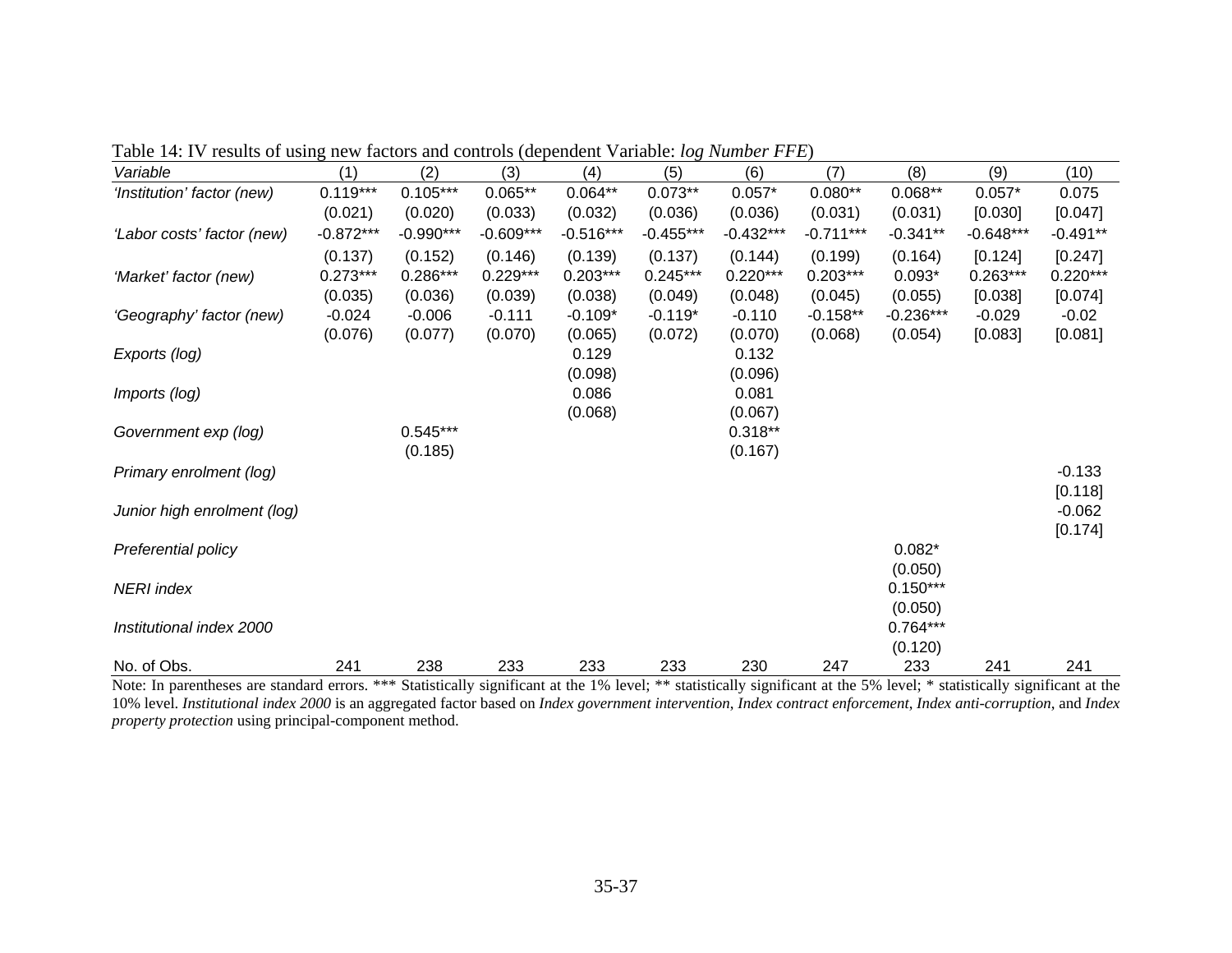# **Appendix**

| <b>Dependent variables</b>      | Explanation                                                                                                |
|---------------------------------|------------------------------------------------------------------------------------------------------------|
| Number of FDI firms             | Number of Foreign Funded Enterprises (unit)                                                                |
| <b>Amount of FDI</b>            | Total Investment by Foreign Funded Enterprises (100 million USD)                                           |
| <b>FDI</b> inflows              | Actually utilized FDI (10 000 USD) (until 2003)                                                            |
| <b>Capital FFE</b>              | Registered capital of Foreign Funded Enterprises (100 million USD)                                         |
| <b>Employees FFE</b>            | Number of Employed person in Foreign Funded units (10 000persons)                                          |
| <b>Explanatory variables</b>    |                                                                                                            |
| Exports                         | Total Exports (10 000 USD)                                                                                 |
| <i><b>Imports</b></i>           | Total Imports (10 000 USD)                                                                                 |
| Ways (train, water, highway)    | Length of Railways in operation (km)                                                                       |
|                                 | Length of Navigable Inland waterways (km)                                                                  |
|                                 | Total Length of Highways (km)                                                                              |
| Capital                         | Gross Capital Formation (100 million yuan)                                                                 |
| City road length and area       | Length of Paved Roads (capital city year-end) (km)                                                         |
|                                 | Area of Paved Roads (capital city year-end) (10 000 sq.m)                                                  |
| Civil vehicle                   | Possession Civil Vehicle (10 000 units)                                                                    |
| Private vehicle                 | Possession of Private vehicles (10 000 units)                                                              |
| Electricity consumption         | Electricity Consumption (100 million kwh)                                                                  |
| Freight (train, water, highway) | Freight Railways (10 000 tons)                                                                             |
|                                 | Freight Highways (10 000 tons)                                                                             |
|                                 | Freight Waterways (10 000 tons)                                                                            |
| Long telephone                  | Capacity of Long-distance Telephone Exchanges (circuit)                                                    |
| Local telephone                 | Capacity of Local Office Telephone Exchanges (10 000 line)                                                 |
| Mobile                          | Capacity of Mobile Telephone Exchanges (10 000 subscribers)                                                |
| Cable                           | Length of Long Distance Optical Cable Lines (km)                                                           |
| Gov expenditure                 | Government Total Expenditure (10 000 yuan)                                                                 |
| <b>NERI</b> index               | NERI index of marketization (0-10) (Fan et al., 2007)                                                      |
|                                 | NERI index dimension: government and market; development of non-state enterprises; development of          |
|                                 | commodity market; development of factor market; development of market intermediaries and legal environment |
| Patent                          | Number of Patent Application Granted (Piece)                                                               |
| Gross regional product          | Gross Regional Production (100 million yuan)                                                               |
| Higher education institutions   | Number of Higher Education School (units)                                                                  |